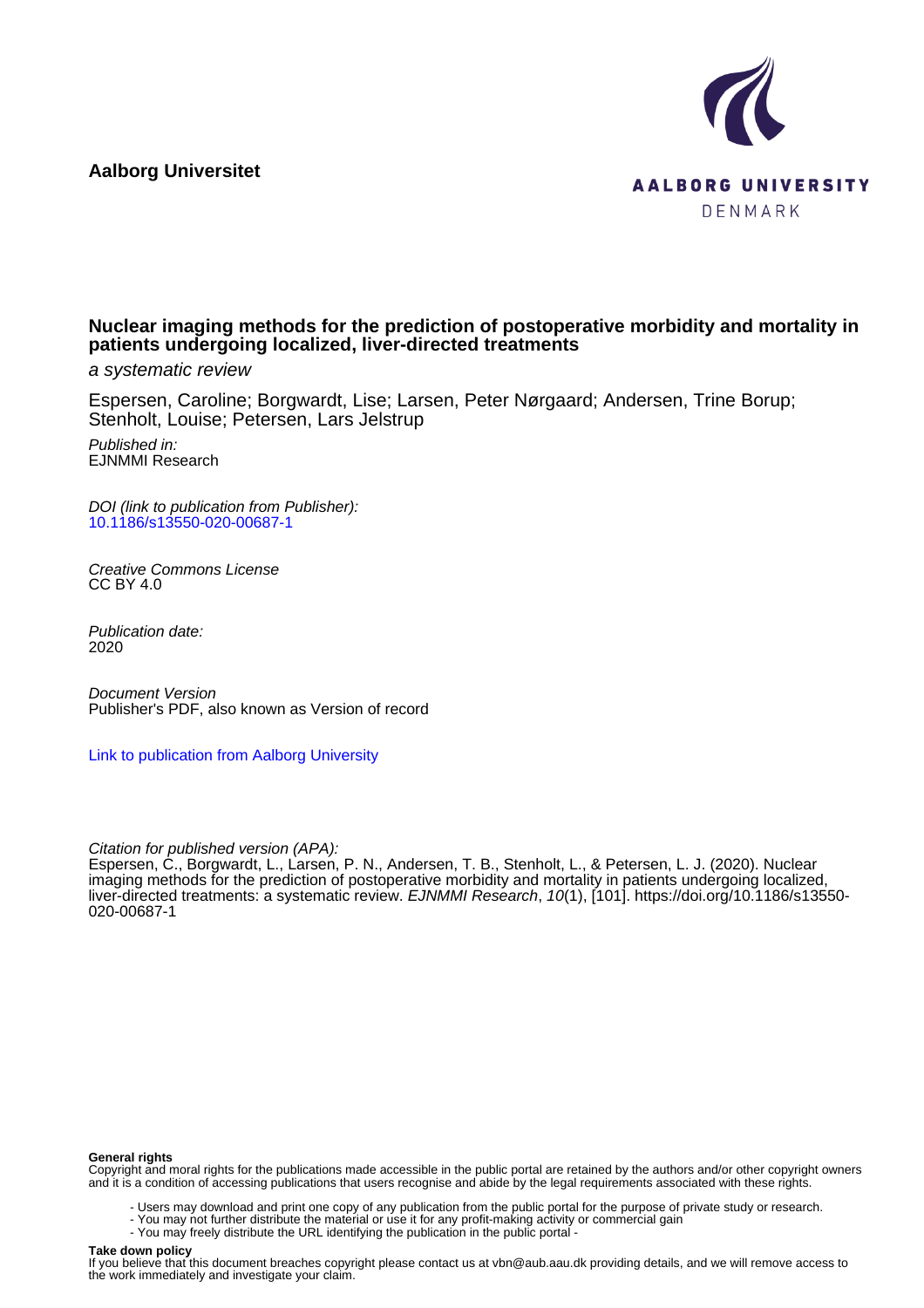# R EVI EW Open Access

Nuclear imaging methods for the prediction of postoperative morbidity and mortality in patients undergoing localized, liver-directed treatments: a systematic review

Caroline Espersen<sup>1[\\*](https://orcid.org/0000-0003-2879-8862)</sup> D, Lise Borgwardt<sup>1</sup>, Peter Nørgaard Larsen<sup>2</sup>, Trine Borup Andersen<sup>3</sup>, Louise Stenholt<sup>4</sup> and Lars Jelstrup Petersen<sup>5,3</sup>

## Abstract

**Background:** Several nuclear imaging methods may predict postoperative liver function and outcome, but none has achieved recommendations in clinical guidelines. The purpose of this systematic review was to summarize the existing knowledge on this topic.

**Methods:** MEDLINE and Web of Science were searched for studies investigating nuclear medicine imaging methods for the prediction of postoperative liver function in patients undergoing localized, liver-directed treatments. The postoperative endpoints were clinical outcome (morbidity and mortality) as well as measures of postoperative liver function, e.g., liver function assessed by biochemical tests or nuclear imaging.

Results: A total of 1352 references were identified, of which 82 fulfilled the eligibility criteria and were included in the review. Most studies ( $n = 63$ ) were retrospective studies. The vast majority of studies assessed  $\int_{0}^{99m}Tc$ ]Tcgalactosyl serum albumin (GSA) ( $n = 57$ ) and  $[{}^{99m}$ Tc]Tc-mebrofenin ( $n = 19$ ). Liver resection was entirely or partly major (involved at least three segments) in 78 reports. There were notable variations in the research methodology, e.g., image acquisition, imaging variables, and endpoints. Thirty-seven studies reported on postoperative mortality, of which most reported descriptive data at the patient level. Of the four reports that performed multivariate analyses, two showed significant predictive results of isotope-based preoperative tests. Fifty-two papers presented data on postoperative liver failure. Multivariate predictive analyses were performed in eighteen trials, of which fifteen showed the significant value of nuclear medicine tests.

**Conclusion:** There is sparse evidence supporting the significant value of nuclear medicine imaging methods in predicting postoperative mortality. In contrast, a notable number of trials showed a significant prediction of liver failure in multivariate analyses. The research methodology was heterogeneous and exploratory in most trials. Documentation of nuclear medicine tests in this setting awaits the results of properly designed, prospective trials with the standardization of both the nuclear medicine test and endpoints.

Keywords: Liver nuclear imaging, Liver function, Liver resection, Liver failure, Mortality

\* Correspondence: [espersencaroline@gmail.com](mailto:espersencaroline@gmail.com) <sup>1</sup>

<sup>1</sup> Department of Clinical Physiology, Nuclear Medicine and PET, Rigshospitalet, Blegdamsvej 9, DK-2100 Copenhagen, Denmark

Full list of author information is available at the end of the article



© The Author(s). 2020 Open Access This article is licensed under a Creative Commons Attribution 4.0 International License, which permits use, sharing, adaptation, distribution and reproduction in any medium or format, as long as you give appropriate credit to the original author(s) and the source, provide a link to the Creative Commons licence, and indicate if changes were made. The images or other third party material in this article are included in the article's Creative Commons licence, unless indicated otherwise in a credit line to the material. If material is not included in the article's Creative Commons licence and your intended use is not permitted by statutory regulation or exceeds the permitted use, you will need to obtain permission directly from the copyright holder. To view a copy of this licence, visit <http://creativecommons.org/licenses/by/4.0/>.



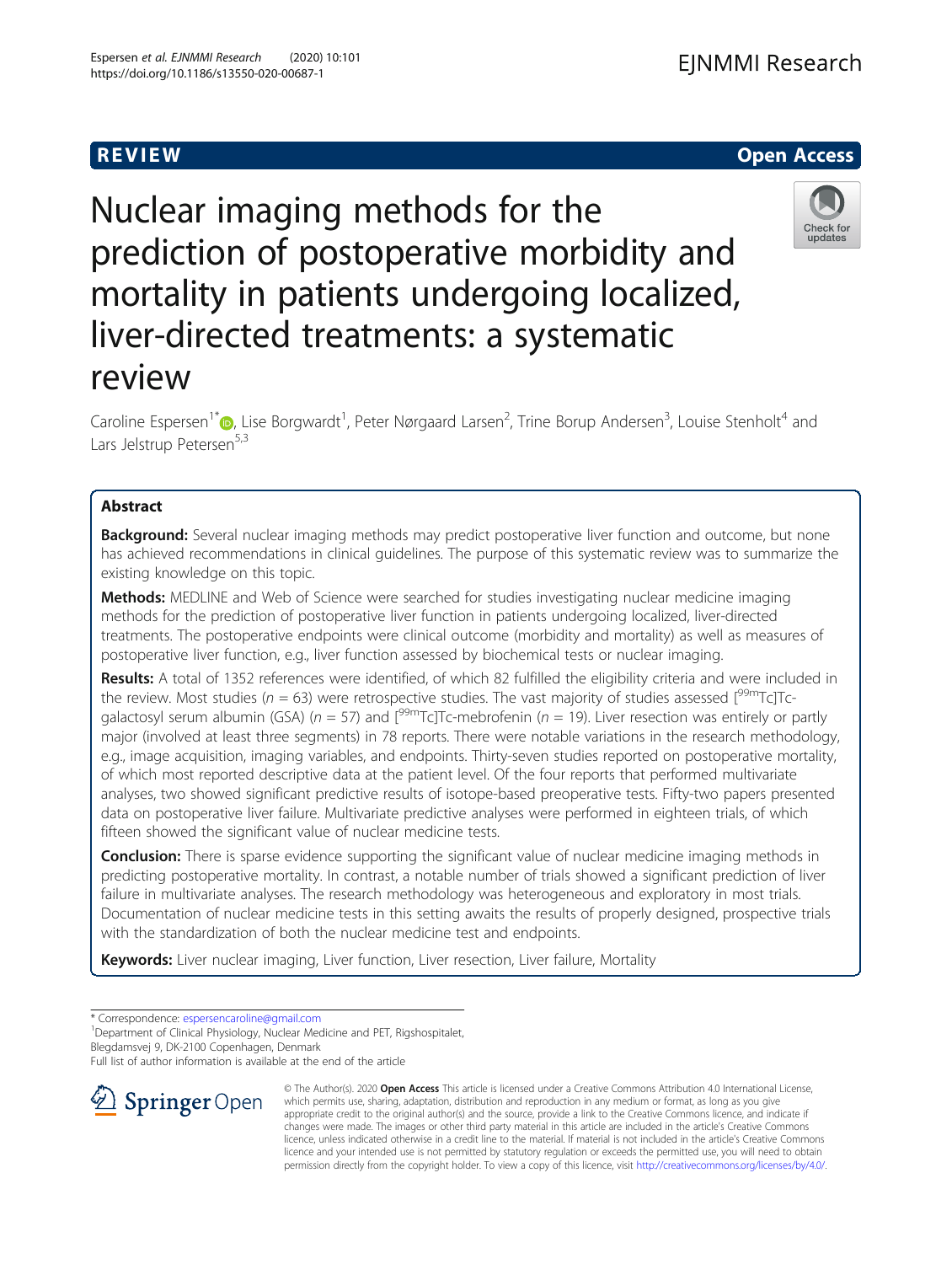## Background

Despite the advancement and improvement of surgical techniques and perioperative management over recent years [\[1](#page-20-0)], major liver resection still bears the risk of inducing postoperative liver failure (LF) or other major liver-related complications, especially in patients with underlying parenchymal liver disease [\[2](#page-20-0), [3](#page-20-0)]. LF is a serious complication following liver resection and the major cause of postoperative mortality and morbidity [\[4](#page-20-0), [5](#page-20-0)]. However, liver resection remains the best curative method for treating colorectal liver metastases [\[6](#page-20-0), [7](#page-20-0)] and primary hepatobiliary cancers [[7\]](#page-20-0). Insufficient remnant liver function is an important factor contributing to a poor postoperative outcome [[6\]](#page-20-0). Therefore, any procedure with the purpose of removing large amounts of diseased liver tissue should include a pre-procedural risk assessment by estimating the future liver remnant (FLR) function to avoid post-procedure LF, mortality, or other liver-related complications.

Both computed tomography (CT) and biochemical liver function tests have been employed in the preoperative assessment by measuring the volume of the FLR and the global liver function, respectively [\[8](#page-20-0)]. CT is presently the gold standard for the preoperative evaluation of the FLR [\[9](#page-20-0)]. Using CT volumetry as an indirect assessment of FLR function assumes that the liver function is homogenously distributed. However, as patients often present with compromised livers with heterogeneously distributed liver function, this assumption is not always true. Therefore, estimating the function of the FLR directly may be more reliable in predicting the real postoperative remnant liver function rather than estimating the volume or global liver function [[8,](#page-20-0) [10](#page-20-0), [11](#page-20-0)].

With the use of specific nuclear imaging techniques, it is possible to evaluate the function of the FLR directly. Presently, there are no guidelines or definite, widely accepted recommendations on liver function assessment with nuclear imaging methods prior to a procedure with the purpose of removing or destroying diseased, localized liver parenchyma. Therefore, it would be of great clinical value to establish a reliable, noninvasive method with specific guidelines and cut-off values for the preoperative assessment of postoperative risk in patients undergoing liver resection.

The purpose of this systematic review was to investigate the clinical documentation of preprocedural nuclear imaging methods to predict postprocedural clinical outcomes after local intervention in the liver, including the prediction of LF and death.

## Materials and methods

## Literature search strategy

The literature search was performed by a trained research librarian (LS) using two bibliographic databases,

MEDLINE (Ovid) and Web of Science Core Collection (Clarivate Analytics). The search period spanned from the start date of each database until May 27, 2020. Due to the extensive amount of work preparing this review, the original search was outdated, and a new search was performed (as of May 27, 2020) in order to ensure that no relevant studies meeting the criteria for inclusion were left out. The literature search was customized for each bibliographic database and set up to match the predefined PICOS criteria (patient, intervention, comparison, outcome, study design) (Supplementary file [1\)](#page-19-0). In brief, we searched for original papers where a nuclear medicine imaging examination was performed prior to any intervention for localized liver disease, and the results of the imaging assessment were compared to a clinical outcome. Using both controlled thesaurus terms and natural language terms to include synonyms, the search terms included descriptions of the underlying liver condition, the liver intervention, and the liver nuclear imaging technique (see Supplementary file [2](#page-19-0) for the exact search profiles). All the identified references were run through a reference managing software tool (EndNote X9, Clarivate Analytics, Philadelphia, USA) to identify duplicate studies. The unique references were entered into a systematic review management system (Covidence, Veritas Health Innovation, Melbourne, Australia), which was used for title/abstract and full-text screening of the studies. There is no public protocol registration for this systematic review. The systematic review was conducted in full accordance with the Preferred Reporting Items for Systematic Reviews and Meta-Analyses (PRISMA) guidelines [[12\]](#page-20-0).

#### Eligibility criteria

The eligibility criteria were as follows. (1) The included patients had to undergo local treatment for focal or multifocal liver disease with an intent to eliminate the diseased liver tissue, irrespective of the underlying cause of disease. (2) The interventions included both liver interventions and preprocedural imaging interventions. The liver interventions included but were not limited to surgery, radiotherapy, cryotherapy, percutaneous ethanol injection, percutaneous microwave coagulation therapy, radiofrequency ablation, or transcatheter arterial chemoembolization. The imaging interventions involved the preprocedural assessment of liver function with a nuclear medicine imaging method. (3) There was no requirement of any comparator. (4) The outcome had to be correlated to the preprocedural nuclear imaging technique and included reporting of postoperative mortality, LF, postoperative complications, and/or postoperative liver function tests (e.g., biochemical tests or nuclear imaging techniques). (5) Any study design with a minimum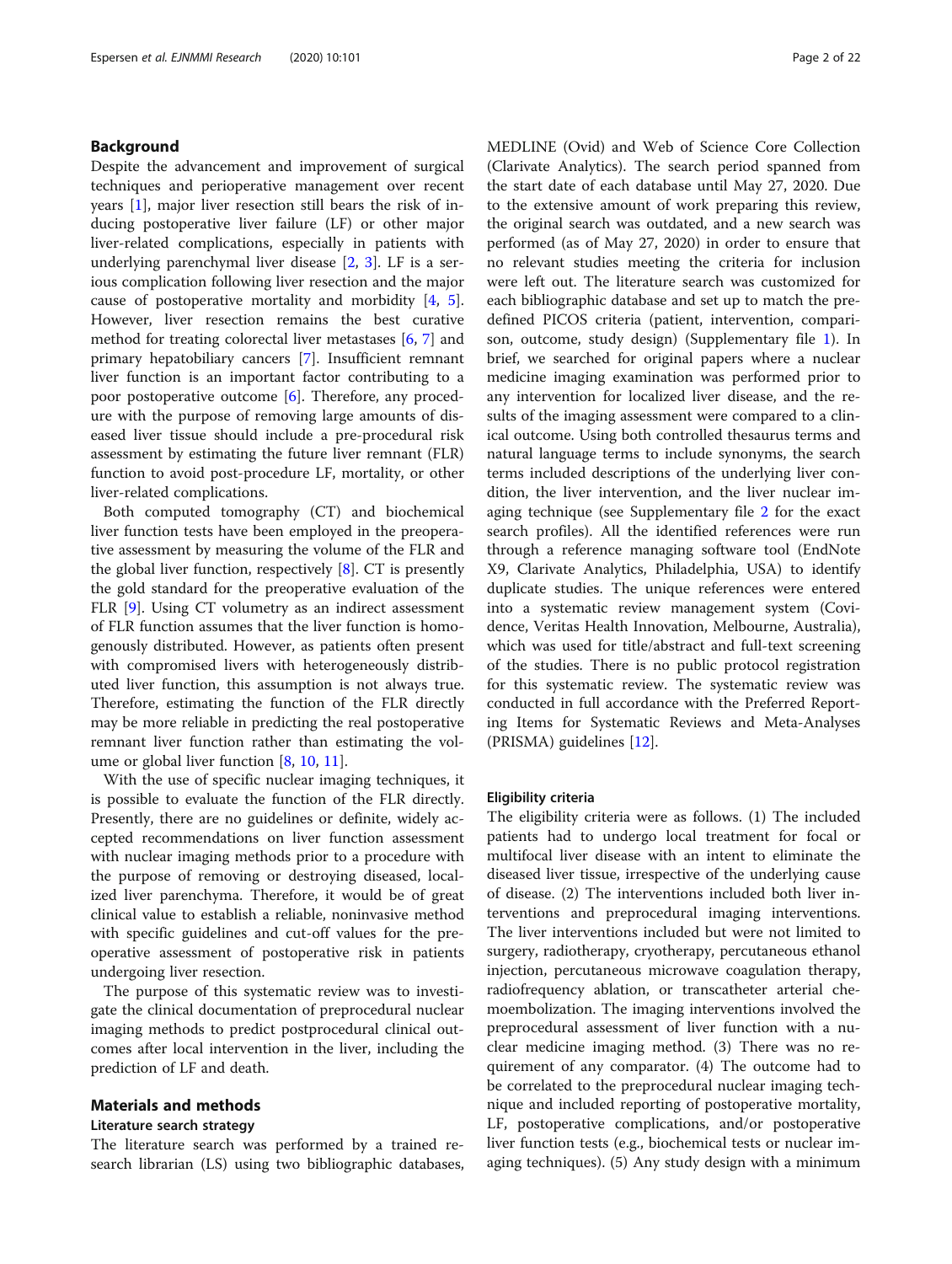of five patients per study was considered (Supplementary file [1](#page-19-0)).

#### Study selection

Two investigators independently performed the review of the studies. Initially, the original studies retrieved from the literature search were reviewed for eligibility based on reading the titles and abstracts. Only if the two investigators agreed upon exclusion at this level, the paper was discarded. The full texts of all the remaining papers were subsequently read. The systematic review included studies meeting all eligibility criteria as judged by both investigators.

### Data extraction

The following data were extracted: country (affiliation of the first author), year of publication, patient enrolment (prospective/retrospective), patient selection (consecutive/ nonconsecutive), number of included patients undergoing liver intervention and nuclear imaging who were followed for outcome, type of liver intervention, nuclear medicine imaging technique, and outcome reporting. The number of included patients only encompasses the patients undergoing a preprocedural nuclear imaging examination and an intervention with the purpose of removing diseased liver tissue. Patient enrolment was characterized as prospective if the word "prospective" was used, the terminology was clear, it was described as an interventional design, informed consent was obtained individually before participation in the study, and/or the study partly comprised healthy volunteers (even without providing information about informed consent or ethical approval). Patient selection was classified as consecutive if the word "consecutive" was used or it was clear that all patients meeting certain eligibility criteria in a well-defined time period were included in the study. The surgical procedure was characterized as a major or minor surgery according to the Couinaud criteria (resection  $\geq$  3 liver segments vs.  $1-2$  segments) [[13](#page-20-0)].

It was recorded whether the study reported outcome data categorized as mortality, LF, other clinical morbidity, or liver function tests (yes/no option) if they correlated the preoperative nuclear medicine test to the postoperative outcome. Due to the large number of papers reporting high-level outcomes (mortality and LF), detailed data extraction was performed for these two categories only. The outcome data were extracted provided the study included data for a preprocedural nuclear imaging examination and postprocedural mortality or LF. If data on mortality and LF were reported independently, the data were extracted for each of these outcomes separately. If a study analyzed a postprocedural composite endpoint, e.g., overall complications including mortality or LF, the mortality and/or LF data were

extracted if possible and reported separately if preprocedural nuclear imaging data were reported separately for those deceased and for those who developed LF. Otherwise, the outcome was shown as a composite outcome and reported in either the mortality or liver failure table or both depending on the number of events for each outcome. The outcome data were reported in the mortality table if all patients with LF died or in the LF table if the majority of these patients developed LF, of which a few died. If the definition of LF included death without other cause, mortality events due to LF were only reported in the LF outcome table. Last, if the paper reported on LFrelated complications or signs of postoperative LF, it was included in the liver failure outcome table.

The following data were also extracted: (1) the definitions of mortality (e.g., all-cause mortality or in-hospital mortality) and LF; (2) the outcome event rate; (3) whether a study analyzed a predefined cut-off value of the nuclear imaging examination in a prospective setting or if the study established a post hoc cut-off value based on the observed results; (4) the diagnostic characteristics of the cut-off value as well as comparisons between the uptake values of the nuclear imaging examination in patients with or without an outcome; and eventually (5) available data regarding the predictive value of the nuclear imaging examination and outcome based on univariate or multivariate analyses in logistic or cox regression models.

### **Statistics**

Descriptive statistics comprised the calculation of the median and range. No analytical statistics were used.

### Ethics

In compliance with national legislation, no ethical approval or informed consent was obtained for this systematic review, as it only contains data from previously published articles and no individual data.

### Results

### Literature search and review

A total of 1344 studies were retrieved from the literature search, and eight studies were retrieved from other sources (Fig. [1](#page-4-0)). After the removal of duplicates, 1119 studies were screened. Based on the title and abstract screening, 933 studies were excluded, leaving 186 studies for full-text screening, of which 82 eligible studies were included in the systematic review.

## Study demographics

The majority of the included studies investigated the use of  $[°9mTc]Tc-GSA$  (57 studies), and the majority of those trials originated from Japan (56 studies) (Table [1\)](#page-5-0). Nineteen studies investigated the use of  $[{}^{99m}Tc]Tc$ -mebrofenin.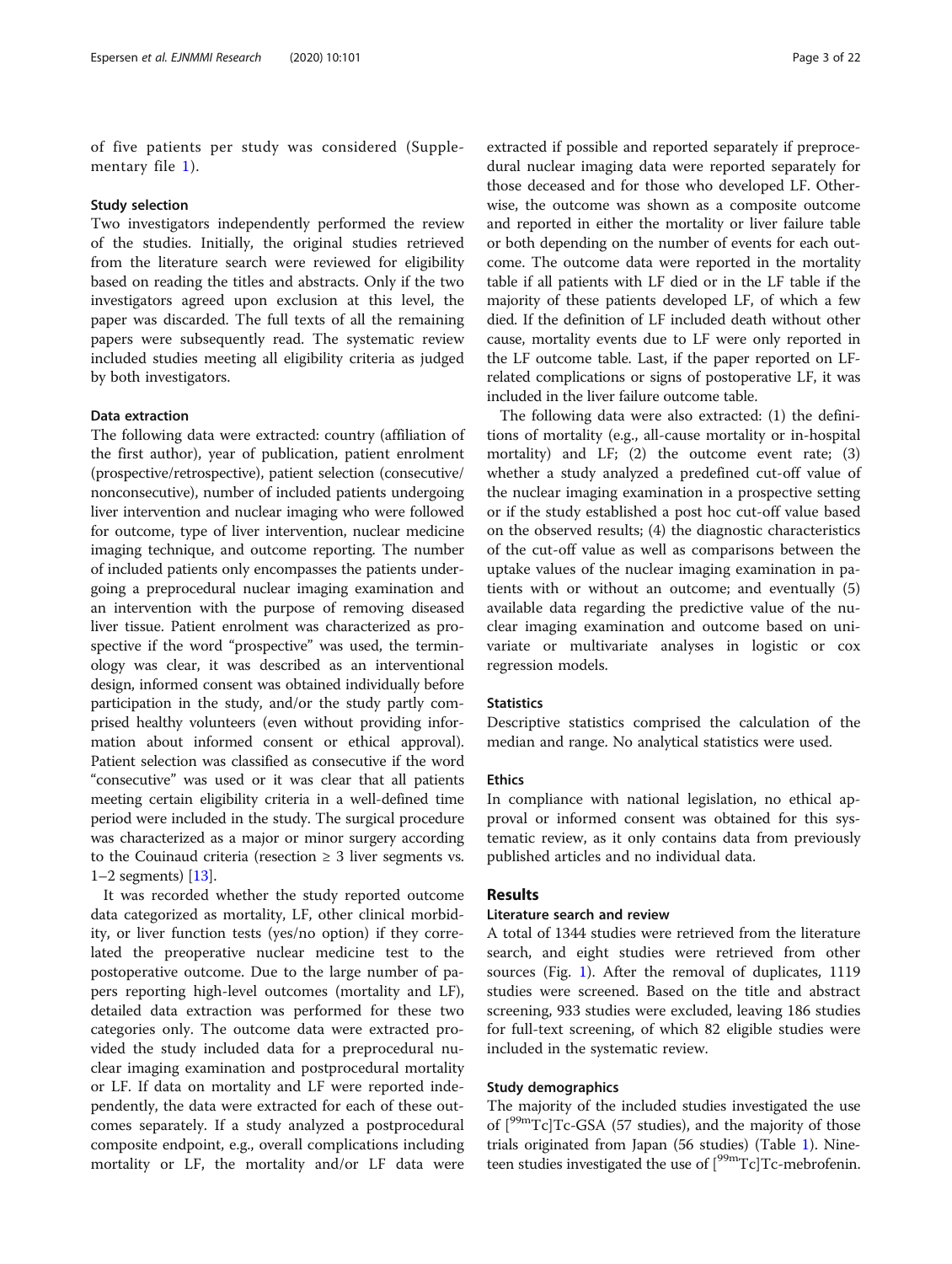<span id="page-4-0"></span>

The remaining six studies employed the following tracers:  $[$ <sup>18</sup>F]FDG,  $1^{99m}Tc$ ]Tc-Sn colloid,  $1^{99m}Tc$ ]Tc-colloid,  $[$ <sup>99m</sup>Tc]Tc-PMT, L-[methyl- $^{11}$ C]-methionine, and  $[{}^{198}$ Au]Au colloid +  $[{}^{99m}$ Tc]Tc-Sn colloid. The vast majority of the studies were retrospective, and only nineteen papers were prospective. Forty-seven studies explicitly defined consecutive recruitment of patients. The year of publication spanned four decades from 1989 to 2020 (median 2010). The median number of included patients undergoing both a preprocedural nuclear medicine imaging examination and a procedure with the purpose of eliminating diseased liver tissue was 67 (5 to 625 patients). Some studies investigated major surgery exclusively including some studies investigating associating liver partition and portal vein ligation for staged hepatectomy (ALPPS) [\[21,](#page-20-0) [69](#page-21-0), [72](#page-21-0), [80,](#page-21-0) [82](#page-21-0), [83](#page-21-0)]. The majority of the studies investigated both major and minor surgery. Four studies also included non-operative interventions such as radiofrequency ablation, transarterial embolization or chemoembolization, percutaneous ethanol injection, or microwave coagulation therapy [\[31](#page-20-0), [52](#page-21-0), [75,](#page-21-0) [87](#page-21-0)]. The vast majority of trials reported on postoperative LF or mortality. Sixteen papers reported solely on postprocedural morbidity and/or nonclinical outcome (liver function assessed by imaging or laboratory/biochemical tests) (Table [1\)](#page-5-0), and an additional 48 studies reported on such data along with data on LF and/or mortality.

## Prediction of postoperative mortality

Thirty-seven studies correlated the findings from a preoperative nuclear medicine imaging investigation to postoperative mortality (Table [2](#page-8-0)). All of the trials involved major intervention (entirely or partly) except for one study in which the extent of liver resection was not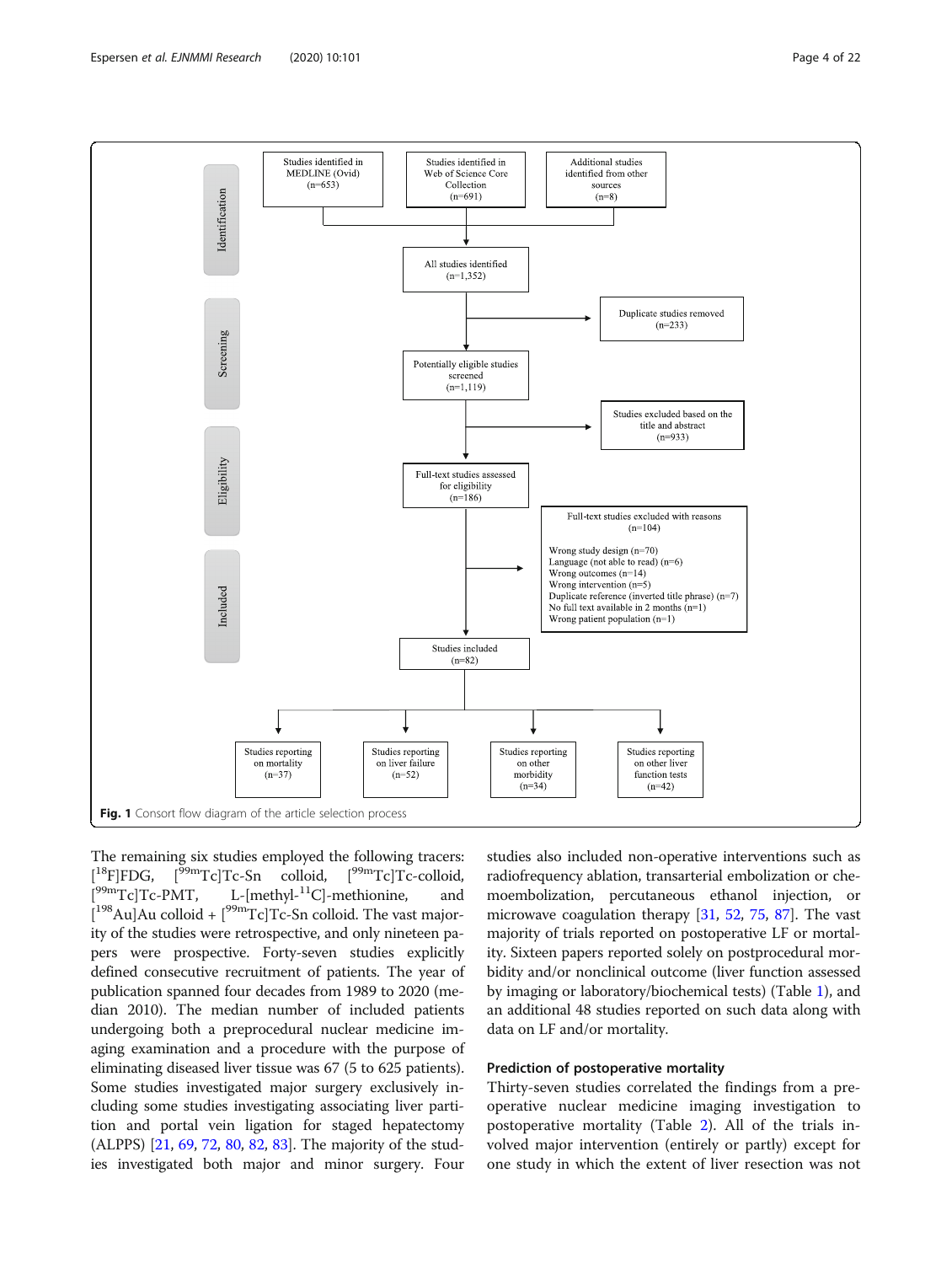<span id="page-5-0"></span>

|                         | Table 1 Study demographics of the included papers |                          |                            |                                   |                                               |                          |                  |                                           |                          |                                |
|-------------------------|---------------------------------------------------|--------------------------|----------------------------|-----------------------------------|-----------------------------------------------|--------------------------|------------------|-------------------------------------------|--------------------------|--------------------------------|
| Author                  | Country<br>Year                                   | Prospective<br>study     | Consecutive<br>recruitment | Tracer                            | Patients<br>$\widehat{\boldsymbol{\epsilon}}$ |                          |                  | Postoperative outcome (correlated to NMT) |                          | Major/minor surgery<br>or both |
|                         |                                                   |                          |                            |                                   |                                               | Mortality                | failure<br>Liver | Morbidity                                 | Liver function<br>tests  |                                |
| Bennink et al. [14]     | The Netherlands<br>2004                           | Yes                      | Yes                        | 99mTcJTc-Meb                      | $\overline{5}$                                | $\frac{1}{2}$            | $\frac{1}{2}$    | $\frac{1}{2}$                             | Yes                      | Both                           |
| Beppu et al. [15]       | Japan<br>2018                                     | Yes                      | $\frac{1}{2}$              | 99mTcJTc-GSA                      | $\Theta$                                      | $\frac{1}{2}$            | $\frac{1}{2}$    | $\frac{1}{2}$                             | Yes                      | Major                          |
| Cieslak et al. [16]     | The Netherlands<br>2016                           | $\gtrsim$                | Yes                        | 99mTcJTc-Meb                      | 163                                           | Yes                      | Yes              | Yes                                       | $\stackrel{\circ}{\geq}$ | Major                          |
| Cieslak et al. [17]     | The Netherlands<br>2017                           | $\gtrsim$                | Yes                        | 99mTcJTc-Meb                      | $\frac{4}{6}$                                 | $\frac{1}{2}$            | Yes              | $\frac{1}{2}$                             | $\stackrel{\circ}{\geq}$ | Major                          |
| Chiba et al. [18]       | Japan<br>2017                                     | $\stackrel{\circ}{\geq}$ | Yes                        | 99mTcJTc-GSA                      | 123                                           | Yes                      | Yes              | $\frac{1}{2}$                             | $\frac{1}{2}$            | Both                           |
| Chapelle et al. [19]    | Belgium<br>2016                                   | Yes                      | Yes                        | 99mTcJTc-Meb                      | 88                                            | Yes                      | Yes              | $\frac{1}{2}$                             | $\frac{1}{2}$            | <b>Both</b>                    |
| Chapelle et al. [20]    | Belgium<br>2017                                   | Yes                      | Yes                        | [ <sup>99m</sup> Tc]Tc-Meb        | 188 <sup>1</sup>                              | Yes                      | Yes              | $\frac{1}{2}$                             | Yes                      | Both                           |
| Chapelle et al. [21]    | Belgium<br>2017                                   | $\stackrel{\circ}{\geq}$ | Yes                        | 99m <sub>TcJTc-Meb</sub>          | 140                                           | $\stackrel{\circ}{\geq}$ | Yes              | $\frac{1}{2}$                             | Yes                      | <b>Both</b>                    |
| Cho et al. [22]         | Korea<br>2017                                     | $\stackrel{\circ}{\geq}$ | Yes                        | $[18]$ FJFDG                      | 149                                           | $\frac{1}{2}$            | Yes              | $\geq$                                    | $\stackrel{\circ}{\geq}$ | Both                           |
| Das et al. [23]         | Japan<br>2001                                     | $\stackrel{\circ}{\geq}$ | Yes                        | 99mTcJTc-GSA                      | 100                                           | Yes                      | $\frac{1}{2}$    | Yes                                       | $\frac{1}{2}$            | Both                           |
| de Graaf et al. [11]    | The Netherlands<br>2010                           | $\frac{\circ}{\sim}$     | Yes                        | 99mTcJTc-Meb                      | 36                                            | $\frac{1}{2}$            | $\frac{1}{2}$    | $\frac{1}{2}$                             | Yes                      | Both                           |
| de Graaf et al. [10]    | The Netherlands<br>2010                           | $\gtrsim$                | Yes                        | [ <sup>99m</sup> Tc]Tc-Meb        | 55                                            | $\frac{1}{2}$            | Yes              | Yes                                       | Yes                      | Major                          |
| Dinant et al. [24]      | The Netherlands<br>2007                           | Yes                      | Yes                        | [ <sup>99m</sup> Tc]Tc-Meb        | $\frac{4}{5}$                                 | Yes                      | Yes              | Yes                                       | $\stackrel{\circ}{\geq}$ | <b>Both</b>                    |
| Franken et al. [25]     | The Netherlands<br>2020                           | $\stackrel{\circ}{\geq}$ | Yes                        | 99m <sub>Tc</sub> JTc-Meb         | $\overline{191}$                              | Yes                      | Yes              | Yes                                       | $\stackrel{\circ}{\geq}$ | Both                           |
| Fujioka et al. [26]     | neder<br>1999                                     | $\stackrel{\circ}{\geq}$ | $\stackrel{\circ}{\geq}$   | P <sup>9m</sup> TcJTc-GSA         | $\overline{1}$                                | Yes                      | $\geq$           | Yes                                       | $\stackrel{\circ}{\geq}$ | <b>Both</b>                    |
| Guiu et al. [27]        | France<br>2017                                    | $\stackrel{\circ}{\geq}$ | Yes                        | [ <sup>99m</sup> Tc]Tc-Meb        | Ö                                             | Yes                      | Yes              | Yes                                       | Yes                      | Major                          |
| Hayashi et al. [28]     | neder<br>2015                                     | $\frac{\circ}{\sim}$     | Yes                        | P <sup>9m</sup> TcJTc-GSA         | 133                                           | Yes                      | Yes              | Yes                                       | $\frac{1}{2}$            | Major                          |
| Hino et al. [29]        | neder<br>1997                                     | $\stackrel{\circ}{\geq}$ | $\geq$                     | f <sup>99m</sup> TcJTc-Sn colloid | $\overline{4}$                                | Yes                      | Yes              | $\geq$                                    | $\stackrel{\circ}{\geq}$ | <b>Both</b>                    |
| Hirai et al. [30]       | Japan<br>2003                                     | $\stackrel{\circ}{\geq}$ | Yes                        | 99mTcJTc-GSA                      | $\sqrt{30}$                                   | $\frac{1}{2}$            | Yes              | $\frac{1}{2}$                             | Yes                      | Major                          |
| Hwang et al. [31]       | Japan<br>1999                                     | Yes                      | Yes                        | 99mTcJTc-GSA                      | 75                                            | $\frac{1}{2}$            | Yes              | $\frac{1}{2}$                             | $\stackrel{\circ}{\geq}$ | Both <sup>2,3</sup>            |
| limuro et al. [32]      | neder<br>2010                                     | $\frac{\circ}{\sim}$     | $\frac{1}{2}$              | 99mTcJTc-GSA                      | 32                                            | $\frac{1}{2}$            | $\geq$           | Yes                                       | Yes                      | Both                           |
| Jansen et al. [33]      | The Netherlands<br>1990                           | $\frac{1}{2}$            | $\stackrel{\circ}{\geq}$   | 99mTcJTc-colloid                  | $\equiv$                                      | $\frac{1}{2}$            | $\frac{1}{2}$    | $\frac{1}{2}$                             | Yes                      | Both                           |
| Kaibori et al. [34]     | Japan<br>2008                                     | Yes                      | Yes                        | 99mTcJTc-GSA                      | $\overline{9}$                                | Yes                      | Yes              | $\stackrel{\circ}{\geq}$                  | $\stackrel{\circ}{\geq}$ | Both                           |
| Kamohara et al. [35]    | Japan<br>2011                                     | $\stackrel{\circ}{\geq}$ | $\frac{1}{2}$              | [ <sup>99m</sup> Tc]Tc-GSA        | 180                                           | $\stackrel{\circ}{\geq}$ | Yes              | Yes                                       | $\stackrel{\circ}{\geq}$ | $\mathop{\cong}\limits^4$      |
| Kato et al. [36]        | Japan<br>2018                                     | $\stackrel{\circ}{\geq}$ | Yes                        | 99mTcJTc-GSA                      | 100                                           | $\frac{1}{2}$            | Yes              | $\stackrel{\circ}{\geq}$                  | Yes                      | Both                           |
| Katsuramaki et al. [37] | napan<br>2003                                     | $\stackrel{\circ}{\geq}$ | Yes                        | P <sup>99m</sup> TcJTc-GSA        | $\Im$                                         | $\frac{1}{2}$            | Yes              | Yes                                       | $\stackrel{\circ}{\geq}$ | Both                           |
| Kawamura et al. [38]    | Inpapel<br>2008                                   | $\stackrel{\circ}{\geq}$ | $\geq$                     | P <sup>9m</sup> TcJTc-GSA         | 99                                            | $\frac{1}{2}$            | Yes              | $\geq$                                    | Yes                      | Both                           |
| Kim et al. [39]         | Japan<br>1997                                     | $\stackrel{\circ}{\geq}$ | Yes                        | P <sup>9m</sup> TcJTc-GSA         | $\sqrt{30}$                                   | Yes                      | Yes              | Yes                                       | $\stackrel{\circ}{\geq}$ | Both                           |
| Kokudo et al. [40]      | Japan<br>2002                                     | $\stackrel{\circ}{\geq}$ | Yes                        | P <sup>9m</sup> TcJTc-GSA         | $\equiv$                                      | $\stackrel{\circ}{\geq}$ | Yes              | Yes                                       | $\stackrel{\circ}{\geq}$ | Minor                          |
| Kwon et al. [41]        | Japan<br>1995                                     | $\frac{1}{2}$            | Yes                        | P <sup>99m</sup> TcJTc-GSA        | 36                                            | $\frac{1}{2}$            | $\frac{1}{2}$    | $\frac{1}{2}$                             | Yes                      | Both <sup>2</sup>              |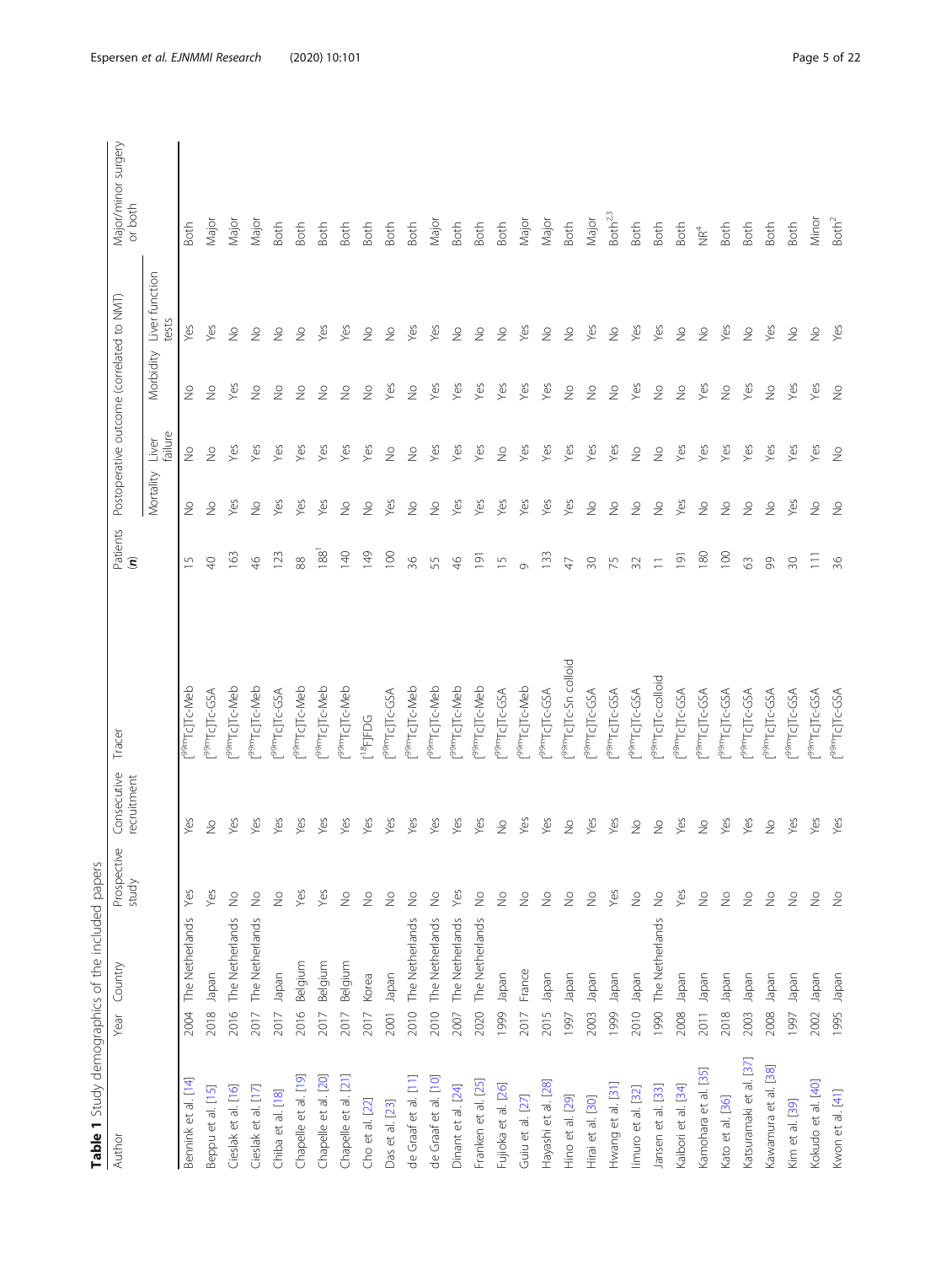| i<br>١<br>j<br>I                                                                                      |
|-------------------------------------------------------------------------------------------------------|
| ١<br>i<br>Santa Santa Santa Santa Santa Santa Tanzania<br>Santa Santa Santa Santa Santa Tanzania<br>j |
| ₹<br>S<br>j<br>I<br>1<br>$\overline{ }$<br>i<br>!<br>J                                                |
| $-10$<br>J<br>I<br>Ì<br>١                                                                             |
| י היה היה היה וה והיה ה<br>ì<br>١                                                                     |
| J<br>Ī                                                                                                |
|                                                                                                       |

| Author                            | Country<br>Year               | Prospective<br>study     | Consecutive<br>recruitment | Tracer                     | Patients<br>( <b>n</b> ) |                          | Postoperative outcome (correlated to NMT) |                          |                          | Major/minor surgery<br>or both |
|-----------------------------------|-------------------------------|--------------------------|----------------------------|----------------------------|--------------------------|--------------------------|-------------------------------------------|--------------------------|--------------------------|--------------------------------|
|                                   |                               |                          |                            |                            |                          | Mortality                | failure<br>Liver                          | Morbidity                | Liver function<br>tests  |                                |
| Kwon et al. [42]                  | Japan<br>1997                 | $\frac{0}{2}$            | Š                          | 99mTcJTc-GSA               | 8                        | Yes                      | $\stackrel{\circ}{\geq}$                  | $\frac{1}{2}$            | $\stackrel{\circ}{\geq}$ | Both <sup>®</sup>              |
| Kwon et al. [43]                  | Japan<br>2001                 | $\frac{1}{2}$            | Yes                        | 99mTcJTc-GSA               | $\overline{4}$           | Yes                      | $\frac{1}{2}$                             | $\frac{1}{2}$            | Yes                      | Both <sup>2</sup>              |
| Kwon et al. [44]                  | neder<br>2004                 | $\stackrel{\circ}{\geq}$ | $\gtrsim$                  | 99mTcJTc-GSA               | 32                       | Yes                      | $\geq$                                    | $\frac{1}{2}$            | Yes                      | <b>Both</b>                    |
| Kwon et al. [45]                  | Inpapel<br>2004               | $\stackrel{\circ}{\geq}$ | $\geq$                     | P <sup>9m</sup> TcJTc-GSA  | 152                      | Yes                      | Yes                                       | $\frac{1}{2}$            | $\frac{0}{2}$            | Both <sup>2</sup>              |
| Kwon et al. [46]                  | neder<br>2006                 | $\stackrel{\circ}{\geq}$ | Yes                        | 99mTcJTc-GSA               | 178                      | Yes                      | $\frac{1}{2}$                             | $\frac{1}{2}$            | Yes                      | Both <sup>2</sup>              |
| Li et al. [47]                    | Japan<br>2003                 | Yes                      | $\stackrel{\circ}{\geq}$   | P <sup>9m</sup> TcJTc-GSA  | $\overline{4}$           | $\stackrel{\circ}{\geq}$ | $\frac{1}{2}$                             | $\stackrel{\circ}{\geq}$ | Yes                      | Both <sup>4</sup>              |
| Mao et al. [48]                   | China<br>2015                 | Yes                      | $\geq$                     | 99mTcJTc-GSA               | $\degree$                | $\frac{0}{2}$            | Yes                                       | Yes                      | Yes                      | <b>Both</b>                    |
| Mitsumori et al. [49]             | Japan<br>1998                 | $\stackrel{\circ}{\geq}$ | $\frac{1}{2}$              | 99mTcJTc-GSA               | $\gtrsim$                | $\frac{1}{2}$            | Yes                                       | $\frac{1}{2}$            | Yes                      | <b>Both</b>                    |
| Nakamura et al. [50]              | Japan<br>2018                 | $\stackrel{\circ}{\geq}$ | Yes                        | 99mTcJTc-GSA               | 218                      | $\stackrel{\circ}{\geq}$ | Yes                                       | $\frac{1}{2}$            | $\stackrel{\circ}{\geq}$ | <b>Both</b>                    |
| Nakano et al. [51]                | Japan (and<br>France)<br>1999 | $\stackrel{\circ}{\geq}$ | Yes                        | P <sup>9pm</sup> TcJTc-GSA | $\frac{8}{1}$            | $\frac{1}{2}$            | Yes                                       | Yes                      | Yes                      | Major <sup>5</sup>             |
| Nakano et al. [52]                | Japan (and<br>France)<br>1999 | $\stackrel{\circ}{\geq}$ | Yes                        | [ <sup>99m</sup> TcJTc-GSA | $\mathcal{Z}$            | $\stackrel{\circ}{\geq}$ | $\frac{1}{2}$                             | Yes                      | Yes                      | Both <sup>3</sup>              |
| Namieno et al. [53]               | Iapan<br>1997                 | Yes                      | $\geq$                     | l <sub>aaw</sub> lc11c-bM1 | $\infty$                 | Yes                      | $\geq$                                    | $\geq$                   | Yes                      | <b>Both</b>                    |
| Nanashima et al. [54]             | neder<br>2004                 | $\stackrel{\circ}{\geq}$ | $\geq$                     | <sup>99m</sup> TcJTc-GSA   | 140                      | $\frac{1}{2}$            | Yes                                       | Yes                      | $\frac{1}{2}$            | Both <sup>2</sup>              |
| Nanashima et al. [55]             | neder<br>2007                 | $\stackrel{\circ}{\geq}$ | Yes                        | 99mTcJTc-GSA               | 185                      | $\stackrel{\circ}{\geq}$ | Yes                                       | Yes                      | $\stackrel{\circ}{\geq}$ | <b>Both</b>                    |
| Nanashima et al. [56]             | napan<br>2010                 | $\stackrel{\circ}{\geq}$ | Yes                        | 99mTcJTc-GSA               | 250                      | $\stackrel{\circ}{\geq}$ | Yes                                       | Yes                      | $\stackrel{\circ}{\geq}$ | <b>Both</b>                    |
| Nanashima et al. [57]             | Japan<br>2013                 | $\stackrel{\circ}{\geq}$ | $\stackrel{\circ}{\geq}$   | 99mTcJTc-GSA               | 442                      | $\frac{1}{2}$            | Yes                                       | Yes                      | $\stackrel{\circ}{\geq}$ | <b>Both</b>                    |
| Nanashima et al. [58]             | napan<br>2013                 | $\stackrel{\circ}{\geq}$ | $\stackrel{\circ}{\geq}$   | 99mTcJTc-GSA               | $\sqrt{2}$               | $\frac{1}{2}$            | Yes                                       | Yes                      | $\frac{1}{2}$            | Both <sup>2</sup>              |
| Nanashima et al. [59]             | napan<br>2020                 | $\stackrel{\circ}{\geq}$ | $\geq$                     | P <sup>9pm</sup> TcJTc-GSA | 229                      | $\stackrel{\circ}{\geq}$ | Yes                                       | Yes                      | $\geq$                   | <b>Both</b>                    |
| Nishikawa et al. [60]             | Japan<br>2015                 | $\frac{\circ}{\sim}$     | Yes                        | 99mTcJTc-GSA               | 213                      | Yes                      | $\frac{9}{2}$                             | Yes                      | $\stackrel{\circ}{\geq}$ | <b>Both</b>                    |
| Nishiyama et al. [61]             | neder<br>2003                 | $\stackrel{\circ}{\geq}$ | $\stackrel{\circ}{\geq}$   | 99mTcJTc-GSA               | $\infty$                 | Yes                      | $\frac{1}{2}$                             | $\frac{1}{2}$            | $\stackrel{\circ}{\geq}$ | Major                          |
| Nitta et al. [62]                 | neder<br>2019                 | $\stackrel{\circ}{\geq}$ | Yes                        | 99mTcJTc-GSA               | $\odot$                  | $\stackrel{\circ}{\geq}$ | Yes                                       | Yes                      | Yes                      | <b>Both</b>                    |
| Okabayashi et al. [63]            | Japan<br>2017                 | Yes                      | Yes                        | P <sup>9m</sup> TcJTc-GSA  | 185                      | Yes                      | Yes                                       | Yes                      | Yes                      | <b>Both</b>                    |
| Okabe et al. [64]                 | Japan<br>2014                 | Yes                      | Yes                        | <sup>99m</sup> TcJTc-GSA   | 625                      | $\stackrel{\circ}{\geq}$ | Yes                                       | $\stackrel{\circ}{\geq}$ | $\stackrel{\circ}{\geq}$ | Both <sup>2</sup>              |
| Olthof et al. [65]                | The Netherlands<br>2017       | $\stackrel{\circ}{\geq}$ | Yes                        | r <sup>99m</sup> TcJTc-Meb | 116                      | Yes                      | Yes                                       | Yes                      | $\stackrel{\circ}{\geq}$ | Major                          |
| Otsuki et al. [66]                | neder<br>1997                 | Yes                      | $\geq$                     | [ <sup>11</sup> C]C-Met    | $\equiv$                 | Yes                      | $\tilde{z}$                               | $\frac{1}{2}$            | $\stackrel{\circ}{\geq}$ | Major                          |
| Rassam et al. [67                 | The Netherlands<br>2019       | $\stackrel{\circ}{\geq}$ | Yes                        | r <sup>99m</sup> TcJTc-Meb | $\overline{\wedge}$      | Yes                      | Yes                                       | Yes                      | $\frac{1}{2}$            | <b>Both</b>                    |
| Satoh et al. [68]                 | napan<br>2003                 | $\stackrel{\circ}{\geq}$ | $\stackrel{\circ}{\geq}$   | P <sup>9pm</sup> TcJTc-GSA | 57                       | Yes                      | Yes                                       | $\geq$                   | $\stackrel{\circ}{\geq}$ | <b>Both</b>                    |
| Serenari et al. <sup>6</sup> [69] | Argentina<br>2018             | $\stackrel{\circ}{\geq}$ | Yes                        | r <sup>99m</sup> TcJTc-Meb | $\gtrsim$                | Yes                      | Yes                                       | $\frac{1}{2}$            | $\stackrel{\circ}{\geq}$ | Major                          |
| Serenari et al. [70]              | ltaly<br>2019                 | $\frac{1}{2}$            | Yes                        | r <sup>99m</sup> TcJTc-Meb | 27                       | $\frac{\circ}{2}$        | Yes                                       | $\frac{1}{2}$            | $\frac{1}{2}$            | Major                          |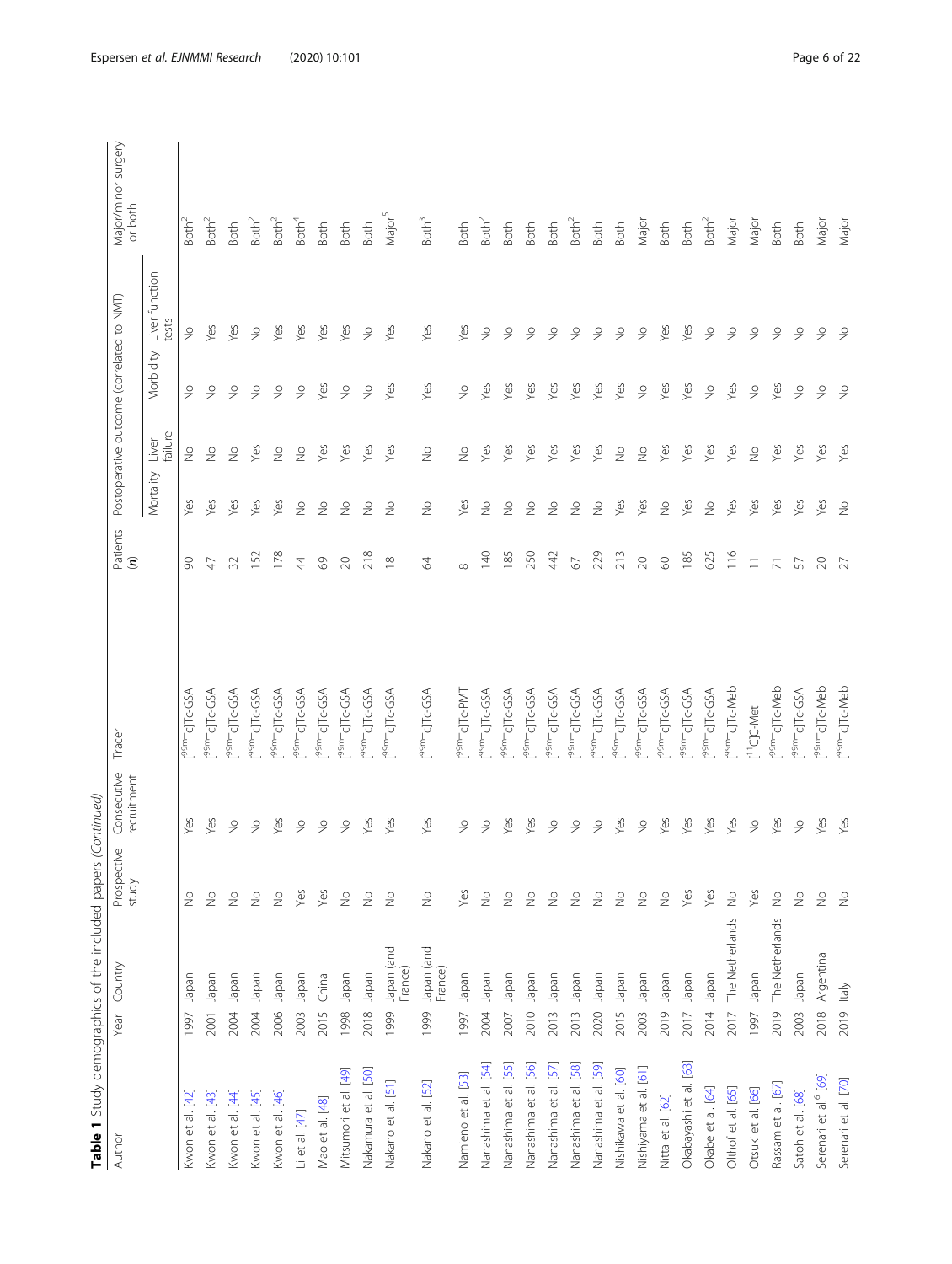| i<br>١<br>I                                                                                      |
|--------------------------------------------------------------------------------------------------|
| í<br>i<br>Santa Santa Santa Santa Santa Santa Tanzania<br>Santa Santa Santa Santa Santa Tanzania |
| 5<br>₹<br>Ï<br>j<br>j                                                                            |
| :<br>،<br>ļ<br>$\overline{\phantom{a}}$<br>$\frac{1}{1}$                                         |
| ì                                                                                                |
| ī<br>δ                                                                                           |
|                                                                                                  |
|                                                                                                  |

| Author                       | Year Country            | Prospective<br>study     | Consecutive<br>ecruitment | Tracer                                                                                                                                                                                                                                                                                                                       | Patients<br>$\widehat{\boldsymbol{\epsilon}}$ |               |                  | Postoperative outcome (correlated to NMT) |                          | Major/minor surgery<br>or both |
|------------------------------|-------------------------|--------------------------|---------------------------|------------------------------------------------------------------------------------------------------------------------------------------------------------------------------------------------------------------------------------------------------------------------------------------------------------------------------|-----------------------------------------------|---------------|------------------|-------------------------------------------|--------------------------|--------------------------------|
|                              |                         |                          |                           |                                                                                                                                                                                                                                                                                                                              |                                               | Mortality     | failure<br>Liver | Morbidity                                 | Liver function<br>tests  |                                |
| Shimizu et al. [71]          | Japan<br>2010           | Yes                      | $\geq$                    | 99mTcJTc-GSA                                                                                                                                                                                                                                                                                                                 | 86                                            | $\frac{1}{2}$ | $\geq$           | $\geq$                                    | Yes                      | Both <sup>2</sup>              |
| Sparrelid et al .[72]        | Sweden<br>2017          | Yes                      | $\frac{1}{2}$             | 99mTcJTc-Meb                                                                                                                                                                                                                                                                                                                 | Ò                                             | $\frac{1}{2}$ | $\frac{1}{2}$    | $\frac{1}{2}$                             | Yes                      | Major                          |
| Sugai et al. [73]            | Japan<br>2000           | $\stackrel{\circ}{\geq}$ | $\geq$                    | 92D-DILDLwe6                                                                                                                                                                                                                                                                                                                 |                                               | $\frac{1}{2}$ | Yes              | Yes                                       | Yes                      | Major                          |
| Sumiyoshi et al. [74]        | Iapan<br>2016           | $\stackrel{\circ}{\geq}$ | $\geq$                    | P <sup>9m</sup> TcJTc-GSA                                                                                                                                                                                                                                                                                                    | 20                                            | $\frac{0}{2}$ | Yes              | $\geq$                                    | Yes                      | Major                          |
| Sumiyoshi et al. [75]        | Japan<br>2018           | $\frac{1}{2}$            | Yes                       | 99mTcJTc-GSA                                                                                                                                                                                                                                                                                                                 | $\sim$                                        | Yes           | Yes              | Yes                                       | $\frac{1}{2}$            | Both <sup>3</sup>              |
| Takeuchi et al. [76]         | Japan<br>1999           | $\frac{1}{2}$            | Yes                       | 99mTcJTc-GSA                                                                                                                                                                                                                                                                                                                 | ¥                                             | Yes           | $\geq$           | Yes                                       | Yes                      | <b>Both</b>                    |
| Tanabe et al. [77]           | Japan<br>1989           | $\geq$                   | $\geq$                    | [ <sup>198</sup> Au]Au colloid + [ <sup>99m</sup> Tc]Tc-Sn<br>colloid                                                                                                                                                                                                                                                        | $\overline{z}$                                | Yes           | $\frac{1}{2}$    | Yes                                       | $\frac{1}{2}$            | <b>Both</b>                    |
| Tanaka et al. [78]           | Japan<br>1999           | $\stackrel{\circ}{\geq}$ | $\geq$                    | p <sup>9m</sup> TcJTc-GSA                                                                                                                                                                                                                                                                                                    | 4                                             | $\frac{1}{2}$ | $\geq$           | $\stackrel{\circ}{\geq}$                  | Yes                      | <b>Both</b>                    |
| Tanaka et al. [79]'          | Japan<br>2013           | Yes                      | Yes                       | P <sup>9m</sup> TcJTc-GSA                                                                                                                                                                                                                                                                                                    | 247                                           | Yes           | Yes              | $\frac{1}{2}$                             | $\frac{1}{2}$            | Major                          |
| Tanaka et al. [80]           | Japan<br>2015           | $\stackrel{\circ}{\geq}$ | $\geq$                    | 99mTcJTc-GSA                                                                                                                                                                                                                                                                                                                 | 2                                             | $\frac{1}{2}$ | $\frac{1}{2}$    | $\frac{1}{2}$                             | Yes                      | Both                           |
| Tanoue et al. [81]           | Japan<br>2019           | $\frac{1}{2}$            | $\geq$                    | P <sup>99m</sup> TcJTc-GSA                                                                                                                                                                                                                                                                                                   | 247                                           | $\frac{1}{2}$ | Yes              | Yes                                       | yes                      | <b>Both</b>                    |
| Truant et al. [82]           | France<br>2016          | $\frac{1}{2}$            | $\frac{1}{2}$             | r <sup>99m</sup> TcJTc-Meb                                                                                                                                                                                                                                                                                                   | $\sqrt{2}$                                    | Yes           | Yes              | $\frac{1}{2}$                             | Yes                      | Major                          |
| Truant et al. [83]           | France<br>2017          | Yes                      | Yes                       | r <sup>99m</sup> TcJTc-Meb                                                                                                                                                                                                                                                                                                   | 100                                           | Yes           | Yes              | $\frac{1}{2}$                             | Yes                      | Major                          |
| Uetake et al. [84]           | Japan<br>1999           | $\stackrel{\circ}{\geq}$ | $\geq$                    | P <sup>99m</sup> TcJTc-GSA                                                                                                                                                                                                                                                                                                   | $\supseteq$                                   | $\frac{1}{2}$ | $\frac{1}{2}$    | Yes                                       | Yes                      | <b>Both</b>                    |
| van den Esschert et al<br>85 | The Netherlands<br>2009 | $\stackrel{\circ}{\geq}$ | Yes                       | r <sup>99m</sup> TcJTc-Meb                                                                                                                                                                                                                                                                                                   | 23                                            | $\frac{1}{2}$ | $\frac{1}{2}$    | $\frac{1}{2}$                             | Yes                      | Major                          |
| Wakamatsu et al. [86]        | Japan<br>2010           | Yes                      | Yes                       | f <sup>99m</sup> TcJTc-GSA                                                                                                                                                                                                                                                                                                   | $\approx$                                     | $\frac{1}{2}$ | $\frac{1}{2}$    | $\frac{1}{2}$                             | Yes                      | Minor                          |
| Yamao et al. [87]            | napan<br>2019           | $\stackrel{\circ}{\geq}$ | Yes                       | [ <sup>99m</sup> Tc]Tc-GSA                                                                                                                                                                                                                                                                                                   | 283                                           | Yes           | $\frac{1}{2}$    | Yes                                       | $\stackrel{\circ}{\geq}$ | $NR^{3,4}$                     |
| Yano et al. [88]             | Japan<br>2017           | $\stackrel{\circ}{\geq}$ | $\frac{1}{2}$             | P <sup>9m</sup> TcJTc-GSA                                                                                                                                                                                                                                                                                                    | 200                                           | $\frac{1}{2}$ | Yes              | Yes                                       | Yes                      | <b>Both</b>                    |
| Yano et al. [89]             | Japan<br>2018           | $\stackrel{\circ}{\geq}$ | Yes                       | p <sup>9m</sup> TcJTc-GSA                                                                                                                                                                                                                                                                                                    | 165                                           | Yes           | $\geq$           | $\frac{1}{2}$                             | $\stackrel{\circ}{\geq}$ | <b>Both</b>                    |
| Yoshida et al. [90]          | neder<br>2012           | $\stackrel{\circ}{\geq}$ | $\geq$                    | 99mTcJTc-GSA                                                                                                                                                                                                                                                                                                                 | 256                                           | $\frac{1}{2}$ | Yes              | $\frac{1}{2}$                             | Yes                      | <b>Both</b>                    |
| Yoshida et al. [91]          | Japan<br>2014           | $\stackrel{\circ}{\geq}$ | Yes                       | P <sup>99m</sup> TcJTc-GSA                                                                                                                                                                                                                                                                                                   | 95                                            | $\frac{1}{2}$ | $\geq$           | $\stackrel{\circ}{\geq}$                  | Yes                      | Both <sup>2</sup>              |
| Yumoto et al. [92]           | Japan<br>1994           | Yes                      | $\frac{1}{2}$             | P <sup>99m</sup> TcJTc-GSA                                                                                                                                                                                                                                                                                                   | $\frac{8}{2}$                                 | Yes           | Yes              | $\frac{1}{2}$                             | Yes                      | Both <sup>2</sup>              |
| Yumoto et al. [93]           | Japan<br>2010           | $\frac{\circ}{\sim}$     | Yes                       | P <sup>99m</sup> TcJTc-GSA                                                                                                                                                                                                                                                                                                   | $\overline{101}$                              | Yes           | Yes              | $\geq$                                    | Yes                      | <b>Both</b>                    |
|                              |                         |                          |                           | MMT nuclear medicine test, ( <sup>Pam</sup> TcJTc-Meb <sup>sam</sup> Tc-labeled mebrofenin, ( <sup>Pam</sup> TcJTc-GSA <sup>sam</sup> TcJTc-GSA <sup>sam</sup> Tclabeled galactosyl human serum albumin, ( <sup>18</sup> FJFDG i <sup>9</sup> FJMurodeoxyglucose, ( <sup>Pam</sup> TcJTc-Sn colloid <sup>9am</sup> Tc-labele |                                               |               |                  |                                           |                          |                                |

labeled sulfur colloid

Including 88 patients from a prior study from Chapelle et al. [[19](#page-20-0)] to whom they compare the results to and conduct new analyses on these patients<br><sup>2</sup>Both major and minor surgery but analyzed separately in the paper labeled suffur colloid<br>"Including 88 patients from a prior study from Chapelle et al. [19] to whom they compare the results to and conduct new analyses on these patients<br>"Including 88 patients from a prior study from Chape

3Includes other procedures with the purpose to remove diseased liver parenchyma as well, not only liver resection

4The type of liver resection was not defined explicitly 5Pancreaticoduodenectomy with reconstructive pancreaticojejunostomy and hepaticojejunostomy, classified as major surgery

6Hepatobiliary scintigraphy performed before stage 2 of the ALPPS procedure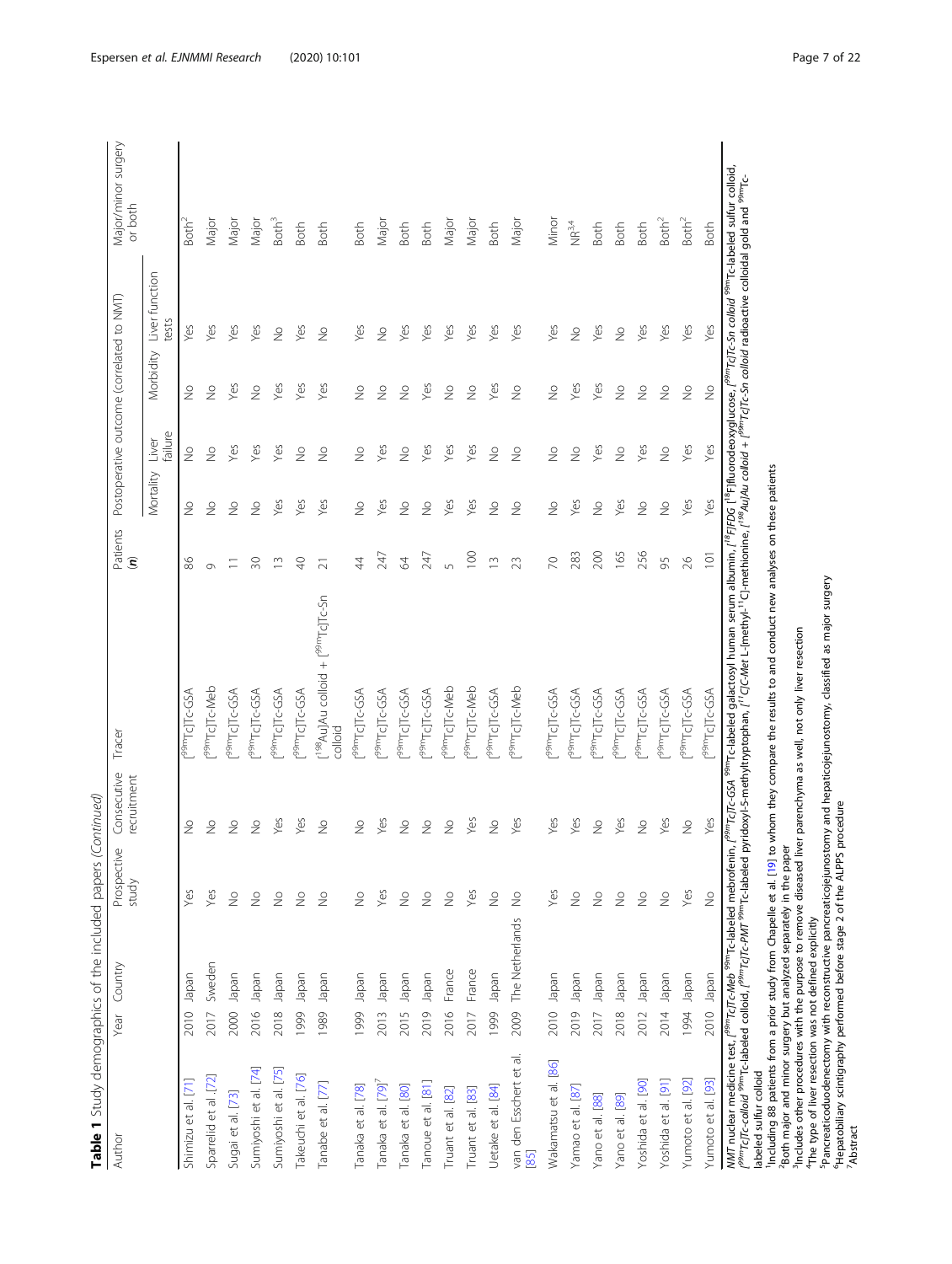| $1101$ cancy                  |                      |                            |                              |                                                      |                  |                                            |                                                             |                                                    |                                                                       |
|-------------------------------|----------------------|----------------------------|------------------------------|------------------------------------------------------|------------------|--------------------------------------------|-------------------------------------------------------------|----------------------------------------------------|-----------------------------------------------------------------------|
| Author                        | Mortality<br>defined | Mortality<br>event<br>rate | Preset<br>cut off<br>studied | Post hoc<br>cut-off value descriptive<br>established | Only<br>analysis | Mortality vs<br>no mortality<br>comparison | Key diagnostic Cut-off value<br>characteristics<br>reported | predictive in<br>univariate regression<br>analysis | Cut-off value<br>predictive in<br>multivariate<br>regression analysis |
| Das et al.<br>$[23]$          | Yes                  | 4%                         | No                           | Yes                                                  | Yes              | $\sf NR$                                   | ${\sf NR}$                                                  | <b>NR</b>                                          | <b>NR</b>                                                             |
| Dinant<br>et al. [24]         | No                   | 11%                        | No                           | Yes                                                  | No               | Yes                                        | Yes                                                         | Yes                                                | No                                                                    |
| Cieslak<br>et al. [16]        | Yes                  | 7%                         | Yes                          | No                                                   | Yes              | <b>NR</b>                                  | <b>NR</b>                                                   | <b>NR</b>                                          | <b>NR</b>                                                             |
| Chapelle<br>et al. [19]       | Yes                  | 6%                         | No                           | Yes <sup>1</sup>                                     | Yes              | <b>NR</b>                                  | <b>NR</b>                                                   | <b>NR</b>                                          | <b>NR</b>                                                             |
| Chapelle<br>et al. [20]       | Yes                  | $0\%^{2}$                  | Yes <sup>1</sup>             | $\mathsf{No}$                                        | Yes              | <b>NR</b>                                  | <b>NR</b>                                                   | <b>NR</b>                                          | <b>NR</b>                                                             |
| Chiba et al.<br>$[18]$        | No <sup>3</sup>      | 2%                         | Yes <sup>1</sup>             | No                                                   | Yes              | <b>NR</b>                                  | <b>NR</b>                                                   | <b>NR</b>                                          | <b>NR</b>                                                             |
| Franken<br>et al. [25]        | Yes                  | $13\%^{4}$                 | Yes                          | No                                                   | Yes <sup>5</sup> | <b>NR</b>                                  | NR.                                                         | <b>NR</b>                                          | <b>NR</b>                                                             |
| Fujioka<br>et al. $\neq$ [26] | No                   | 7%                         | No                           | Yes                                                  | Yes              | <b>NR</b>                                  | <b>NR</b>                                                   | <b>NR</b>                                          | <b>NR</b>                                                             |
| Guiu et al.<br>$[27]$         | Yes                  | 0%                         | Yes                          | No                                                   | Yes              | <b>NR</b>                                  | <b>NR</b>                                                   | <b>NR</b>                                          | <b>NR</b>                                                             |
| Hayashi<br>et al. [28]        | Yes                  | 6%                         | Yes                          | No                                                   | No               | <b>NR</b>                                  | <b>NR</b>                                                   | Yes                                                | <b>NR</b>                                                             |
| Hino et al.<br>$[29]$         | No                   | 6%                         | No                           | Yes <sup>6</sup>                                     | Yes              | <b>NR</b>                                  | <b>NR</b>                                                   | <b>NR</b>                                          | <b>NR</b>                                                             |
| Kaibori<br>et al. [34]        | No                   | 2%                         | No                           | Yes <sup>1</sup>                                     | Yes              | $\sf NR$                                   | <b>NR</b>                                                   | $\sf NR$                                           | <b>NR</b>                                                             |
| Kim et al. $\neq$<br>$[39]$   | No                   | 10%                        | No                           | Yes                                                  | No               | Yes                                        | <b>NR</b>                                                   | <b>NR</b>                                          | Yes                                                                   |
| Kwon et al. No<br>$[42]$      |                      | 2%                         | No                           | Yes                                                  | Yes              | <b>NR</b>                                  | <b>NR</b>                                                   | <b>NR</b>                                          | <b>NR</b>                                                             |
| Kwon et al. No<br>$[43]$      |                      | 2%                         | No                           | Yes                                                  | Yes              | <b>NR</b>                                  | <b>NR</b>                                                   | <b>NR</b>                                          | <b>NR</b>                                                             |
| Kwon et al.<br>$[44]$         | No                   | 3%                         | No                           | Yes                                                  | Yes              | <b>NR</b>                                  | <b>NR</b>                                                   | <b>NR</b>                                          | <b>NR</b>                                                             |
| Kwon et al.<br>$[45]$         | No                   | 1%                         | No                           | Yes                                                  | Yes              | <b>NR</b>                                  | <b>NR</b>                                                   | <b>NR</b>                                          | <b>NR</b>                                                             |
| Kwon et al. No<br>≠ [46]      |                      | 1%                         | No                           | Yes <sup>6</sup>                                     | Yes              | <b>NR</b>                                  | <b>NR</b>                                                   | <b>NR</b>                                          | <b>NR</b>                                                             |
| Namieno<br>et al. [53]        | No                   | 0%                         | Yes                          | No                                                   | Yes              | <b>NR</b>                                  | <b>NR</b>                                                   | <b>NR</b>                                          | <b>NR</b>                                                             |
| Nishikawa<br>et al. [60]      | Yes                  | 42%                        | No                           | Yes                                                  | No               | Yes <sup>7</sup>                           | <b>NR</b>                                                   | Yes                                                | Yes                                                                   |
| Nishiyama<br>et al. [61]      | No                   | 10%                        | No                           | Yes                                                  | No               | ${\sf NR}$                                 | Yes                                                         | <b>NR</b>                                          | <b>NR</b>                                                             |
| Okabayashi<br>et al. [63]     | Yes                  | 1%                         | Yes                          | No                                                   | Yes              | ${\sf NR}$                                 | <b>NR</b>                                                   | <b>NR</b>                                          | <b>NR</b>                                                             |
| Olthof et al. Yes<br>$[65]$   |                      | 18%                        | Yes <sup>8</sup>             | Yes <sup>8</sup>                                     | No               | <b>NR</b>                                  | Yes <sup>8</sup>                                            | <b>NR</b>                                          | <b>NR</b>                                                             |
| Otsuki et al. No<br>[66]      |                      | 27%                        | No                           | Yes                                                  | No               | Yes                                        | <b>NR</b>                                                   | $\sf NR$                                           | <b>NR</b>                                                             |
| Rassam<br>et al. [67]         | Yes                  | 11%                        | Yes                          | No                                                   | No               | Yes                                        | <b>NR</b>                                                   | $\sf NR$                                           | <b>NR</b>                                                             |

<span id="page-8-0"></span>Table 2 Overview of trials reporting on the correlation between a preoperative nuclear imaging examination and postoperative mortality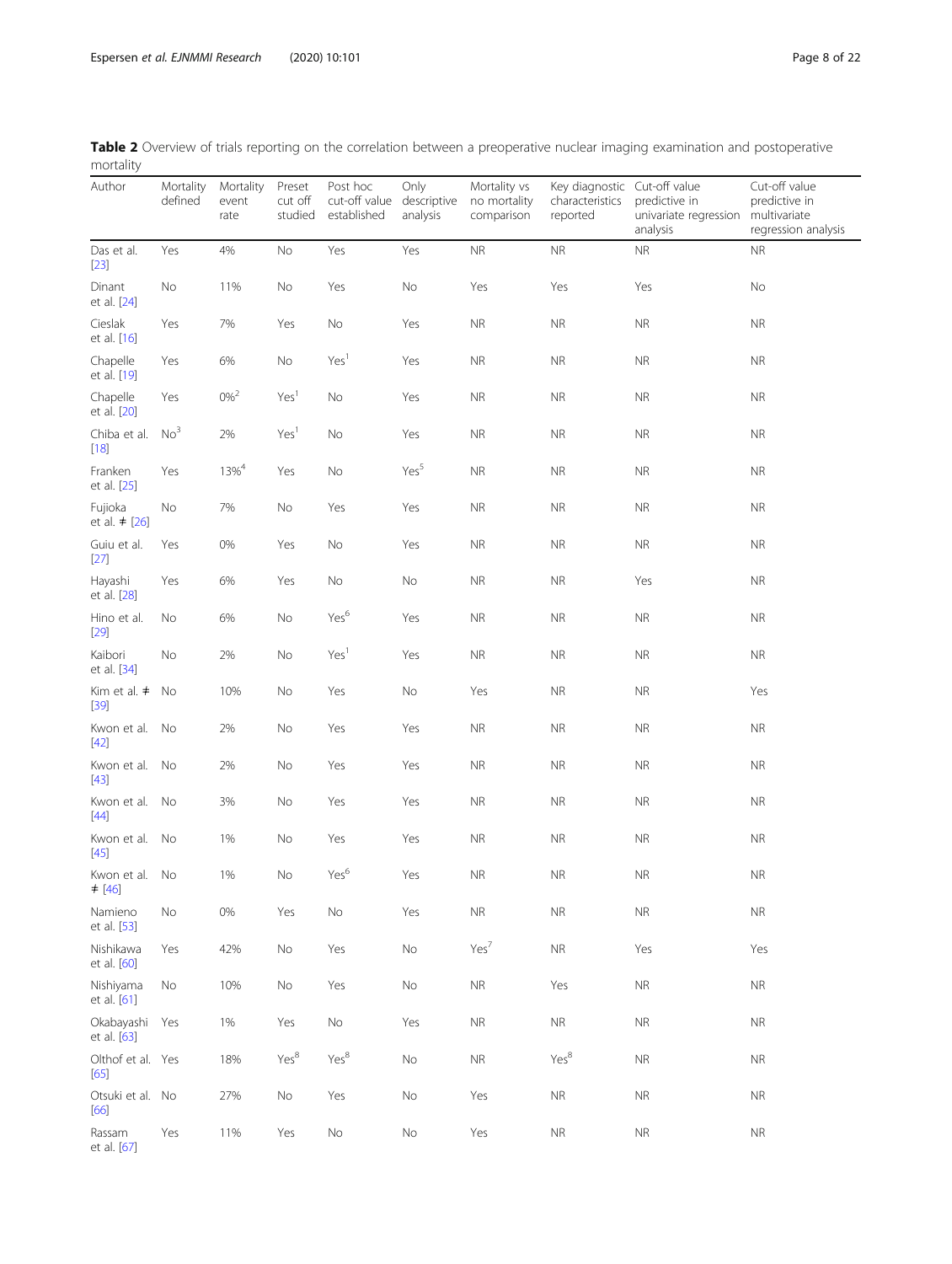| Author                         | Mortality<br>defined | Mortality<br>event<br>rate | Preset<br>cut off<br>studied | Post hoc<br>cut-off value<br>established | Only<br>descriptive<br>analysis | Mortality vs<br>no mortality<br>comparison | Key diagnostic<br>characteristics<br>reported | Cut-off value<br>predictive in<br>univariate regression<br>analysis | Cut-off value<br>predictive in<br>multivariate<br>regression analysis |
|--------------------------------|----------------------|----------------------------|------------------------------|------------------------------------------|---------------------------------|--------------------------------------------|-----------------------------------------------|---------------------------------------------------------------------|-----------------------------------------------------------------------|
| Satoh et al.<br>$±$ [68]       | <b>No</b>            | 4%                         | No                           | Yes <sup>6</sup>                         | <b>No</b>                       | <b>NR</b>                                  | Yes <sup>6</sup>                              | <b>NR</b>                                                           | <b>NR</b>                                                             |
| Serenari<br>et al. [69]        | Yes                  | 5%                         | No                           | Yes <sup>9</sup>                         | Yes                             | <b>NR</b>                                  | <b>NR</b>                                     | <b>NR</b>                                                           | <b>NR</b>                                                             |
| Sumiyoshi<br>et al. [75]       | Yes                  | 0%                         | Yes                          | No                                       | Yes                             | <b>NR</b>                                  | <b>NR</b>                                     | <b>NR</b>                                                           | <b>NR</b>                                                             |
| Takeuchi<br>et al. $\neq$ [76] | No                   | 8%                         | No                           | No                                       | No                              | Yes <sup>6</sup>                           | <b>NR</b>                                     | <b>NR</b>                                                           | <b>NR</b>                                                             |
| Tanabe<br>et al. [77]          | No                   | 52%                        | No                           | Yes                                      | No                              | Yes                                        | <b>NR</b>                                     | <b>NR</b>                                                           | <b>NR</b>                                                             |
| Tanaka<br>et al. [79]          | No                   | $2\%^{10}$                 | Yes                          | No                                       | Yes                             | <b>NR</b>                                  | <b>NR</b>                                     | <b>NR</b>                                                           | <b>NR</b>                                                             |
| Truant et al. No<br>[82]       |                      | 20%                        | No                           | No                                       | Yes                             | <b>NR</b>                                  | <b>NR</b>                                     | <b>NR</b>                                                           | <b>NR</b>                                                             |
| Truant et al. No<br>$[83]$     |                      | $14\%$ <sup>11</sup>       | No                           | No                                       | Yes                             | <b>NR</b>                                  | <b>NR</b>                                     | <b>NR</b>                                                           | <b>NR</b>                                                             |
| Yamao<br>et al. [87]           | Yes                  | $25\%^{12}$                | No                           | No                                       | No                              | <b>NR</b>                                  | <b>NR</b>                                     | No                                                                  | <b>NR</b>                                                             |
| Yano et al.<br>[89]            | Yes                  | 18% <sup>13</sup>          | No                           | Yes                                      | No                              | Yes <sup>7</sup>                           | <b>NR</b>                                     | <b>NR</b>                                                           | No                                                                    |
| Yumoto<br>et al. [92]          | No                   | 12%                        | No                           | Yes                                      | Yes                             | <b>NR</b>                                  | <b>NR</b>                                     | <b>NR</b>                                                           | <b>NR</b>                                                             |
| Yumoto<br>et al. [93]          | No                   | 3%                         | No                           | Yes                                      | Yes                             | <b>NR</b>                                  | <b>NR</b>                                     | <b>NR</b>                                                           | <b>NR</b>                                                             |

Table 2 Overview of trials reporting on the correlation between a preoperative nuclear imaging examination and postoperative mortality (Continued)

Papers with mortality as part of a composite endpoint are marked with a " $\pm$ "; in those cases, the data are reported for overall complications in which mortality is included unless otherwise stated

NR not reported

<sup>1</sup>The cut-off value established for the prediction of postoperative LF is also used for the outcome mortality

<sup>2</sup>No patients in the interventional group died postoperatively, but in the 88 patients in the prior study by Chapelle et al. the mortality rate was 6%, also reported in the table above

<sup>3</sup> Two patients died due to LF during the hospital stay. The NMT uptake values are reported for these two patients

<sup>4</sup>In the overall population including the cohort from 2000 to 2015 and the cohort from 2016 to 2019

<sup>5</sup>Comparison of outcomes in the cohort from 2000 to 2015 to those in the cohort from 2016 to 2019 applying different cut-off values for the function of the FLR  $\frac{1}{2}$  $<sup>6</sup>Cut-off$  value, diagnostic characteristics, or mortality vs. no mortality for overall complications or poor outcome, but separate uptake values reported for patients</sup> who died postoperatively

<sup>7</sup>They perform a log-rank test to compare survival rates in patients with liver uptake function above and below a certain level

<sup>8</sup>Cut-off value for postoperative LF

<sup>9</sup>AUC value only investigated for patients developing LF-related mortality (16%)

 $10$ Only in 98 patients who underwent hemi-hepatectomy did the authors evaluate mortality and LF. Therefore, the mortality event rate was 2/98 (2%)

<sup>11</sup>Postoperative clinical outcomes were only reported in the seven patients who underwent ALPPS. One of the seven patients died due to LF postoperatively  $^{12}$ S-year overall mortality rate based on the reported 5-year o

described [\[35\]](#page-20-0). Postoperative mortality was defined explicitly up front in fifteen trials only. The mortality definitions varied though most used 90-day postoperative mortality. The mortality rate varied considerably (0 to 52%). There were major technical methodological variations across the studies. For example, among the 22 studies investigating [<sup>99m</sup>Tc]Tc-GSA, there were fifteen different ways of calculating the preoperative liver uptake of the tracer (data not shown).

Most studies retrospectively reported the nuclear medicine investigation results among patients with a fatal outcome versus those with a non-fatal outcome or described the proportion of patients with a fatal outcome below or above a defined cut-off value. A minority of the studies provided clinically relevant prognostic information in the form of preoperative nuclear medicine results in patients with fatal versus nonfatal outcomes, analyzed diagnostic test accuracy characteristics, or assessed predictive values in univariate and multivariate analyses (Table [2](#page-8-0)). Thirty-three studies described a preoperative cut-off value for the prediction of postoperative mortality or mortality as part of a composite outcome. Twelve of these studies used a predetermined cut-off value. Five papers (of which two reports had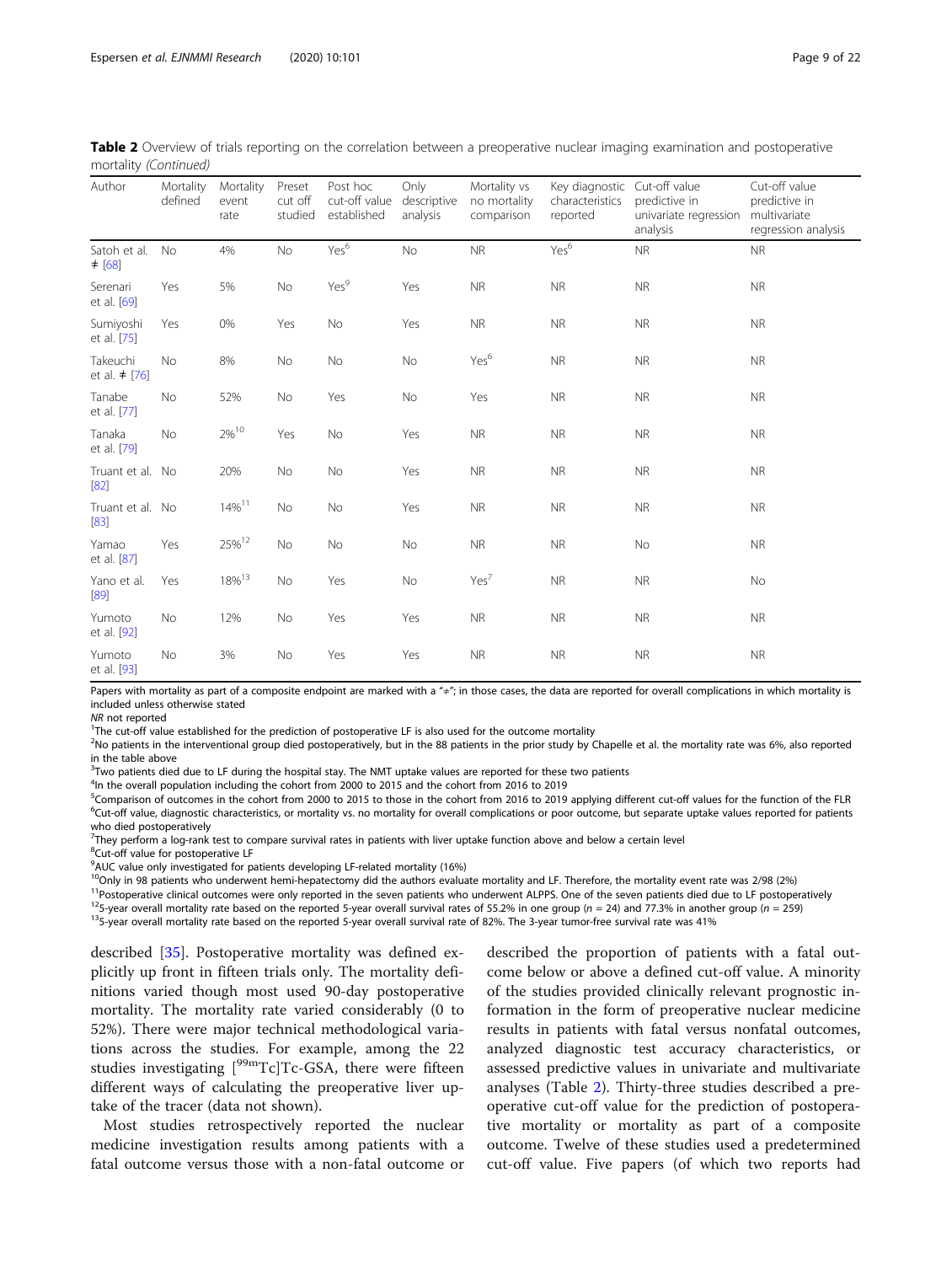mortality as part of a composite endpoint) compared nuclear medicine results in patients with fatal versus nonfatal outcomes. All studies found significant differences in the nuclear medicine investigation results between patients with a fatal outcome and those with a non-fatal outcome. Two papers compared survival rates in patients with liver function uptake values above or below a certain level (reported in the same column). Nishikawa et al. [[60\]](#page-21-0) found a significant difference between survival rates in patients above and below a certain cut-off, whereas Yano et al. [\[89](#page-21-0)] did not. Moreover, Rassam et al. [[67\]](#page-21-0) did not find a significant association between 90-day mortality and the preoperative FLR function or uptake rate of  $[{}^{99m}Tc]Tc$ -mebrofenin. Four papers retrospectively assessed the diagnostic test accuracy of the cut-off determined based on the observations from their study. Satoh et al. [\[68](#page-21-0)] analyzed the diagnostic characteristics of the cut-off value in regard to predicting overall complications in which mortality was included, whereas Dinant et al. [[24\]](#page-20-0) and Nishiyama et al. [[61\]](#page-21-0) analyzed the diagnostic characteristics of the cut-off value for the prediction of LF-related mortality. The positive predictive values were modest (50 to 71%), whereas the negative predictive values were excellent (98 to 100%). Dinant et al. [\[24](#page-20-0)] reported a sensitivity of 75% and specificity of 93% for predicting LF-related mortality. Olthof et al. [[65\]](#page-21-0) found that the FLR function had an AUC of 0.70 for the prediction of liver failure-related mortality.

Six papers assessed the predictive value of the preoperative nuclear medicine test for postoperative mortality or a composite outcome in univariate and/or multivariate regression analysis. Dinant et al. [[24\]](#page-20-0) found that future remnant (FR) uptake determined by [<sup>99m</sup>Tc]Tc-mebrofenin liver imaging had significant predictive value for LF-related mortality but not all-cause mortality in univariate analysis but not multivariate analysis. Hayashi et al. [[28](#page-20-0)] showed that the FR function determined from [99mTc]Tc-GSA imaging was a significant predictor of postoperative mortality (odds ratio (OR) 8.8,  $p = 0.008$ ) in univariate analysis; no multivariate analysis was performed. Kim et al. [[39](#page-20-0)] found LHL15 to be a significant predictor of overall complications, including mortality, in multivariate analysis. Nishikawa et al. [[60](#page-21-0)] found the GSA index to be a significant predictor of recurrence-free survival and overall survival in univariate analysis and documented a significant predictive value of the GSA index for recurrence-free survival in multivariate cox regression analysis (hazard ratio (HR) 2.4,  $p \lt \sqrt{ }$ 0.001). However, Yano et al. [[89\]](#page-21-0) found that the GSA- $R_{\text{max}}$  parameters were not associated with overall survival or tumor-free survival in multivariate cox regression analysis, and Yamao et al. [\[87](#page-21-0)] did not find a significant association between LHL15 and overall survival in univariate cox regression analysis. Several other studies claimed to document the predictive value of the imaging tests evaluated, but the findings were not supported by statistical analyses.

## Prediction of postoperative LF

Fifty-two studies reported on LF alone or as part of a composite outcome (Table [3](#page-11-0)). Fifty (96%) of the trials involved major surgery (entirely or partly). Among the forty-four studies reporting on the definition of postoperative LF, the definition varied considerably (data not shown). The postprocedural LF rate ranged from 0 to 86% (Table [4\)](#page-14-0). Most trials ( $n = 35$ ) were performed with [<sup>99m</sup>Tc]Tc-GSA, of which more than 25 different measures of liver function were applied (data no shown). Twenty-one studies analyzed a predetermined cut-off value, and nine studies did not report a cut-off value. The remaining studies established a post hoc (datadriven) cut-off value, and some reported both.

A large number of trials ( $n = 35$ ) provided detailed diagnostic or predictive data (Table [4\)](#page-14-0). Twenty-six trials compared the results of radionuclide imaging in patients with or without liver failure for one or more imaging variables. Most trials showed significant differences among patients with and without liver failure for at least one of the liver function parameters. Sixteen studies analyzed the diagnostic characteristics of the cut-off values in predicting postoperative LF or overall complications. In general, the sensitivity and specificity of the cut-off values varied considerably from 50 to 100% and from 32 to 98%, respectively. The positive predictive values of the cut-offs varied considerably as well (7 to 92%), whereas the negative predictive values were consistently high (82 to 100%).

Twenty trials analyzed the predictive value of the nuclear medicine test in predicting postoperative LF or a composite outcome including LF in univariate and/or multivariate regression analyses, and some trials presented up to six variables. All studies showed significant outcome in univariate regression analysis with at least one nuclear medicine variable. Multivariate regression analyses were performed in eighteen trials, fifteen of which showed that a nuclear medicine liver function test was a significant independent predictor of postoperative LF (Table [4](#page-14-0)). Twelve of these trials presented the predictive impact with an OR or HR. Eleven of these studies tested other variables as well, and only six of these studies [[21](#page-20-0), [22](#page-20-0), [36](#page-20-0), [57](#page-21-0), [64](#page-21-0), [65](#page-21-0)] found that other variables (e.g., operation time, extent of hepatectomy, blood loss volume, and aspartate aminotransferase to platelet ratio index) had significant predictive value for predicting LF.

### Historical comparisons

Five studies reported historical comparisons on the outcome rate of LF and mortality in the period before and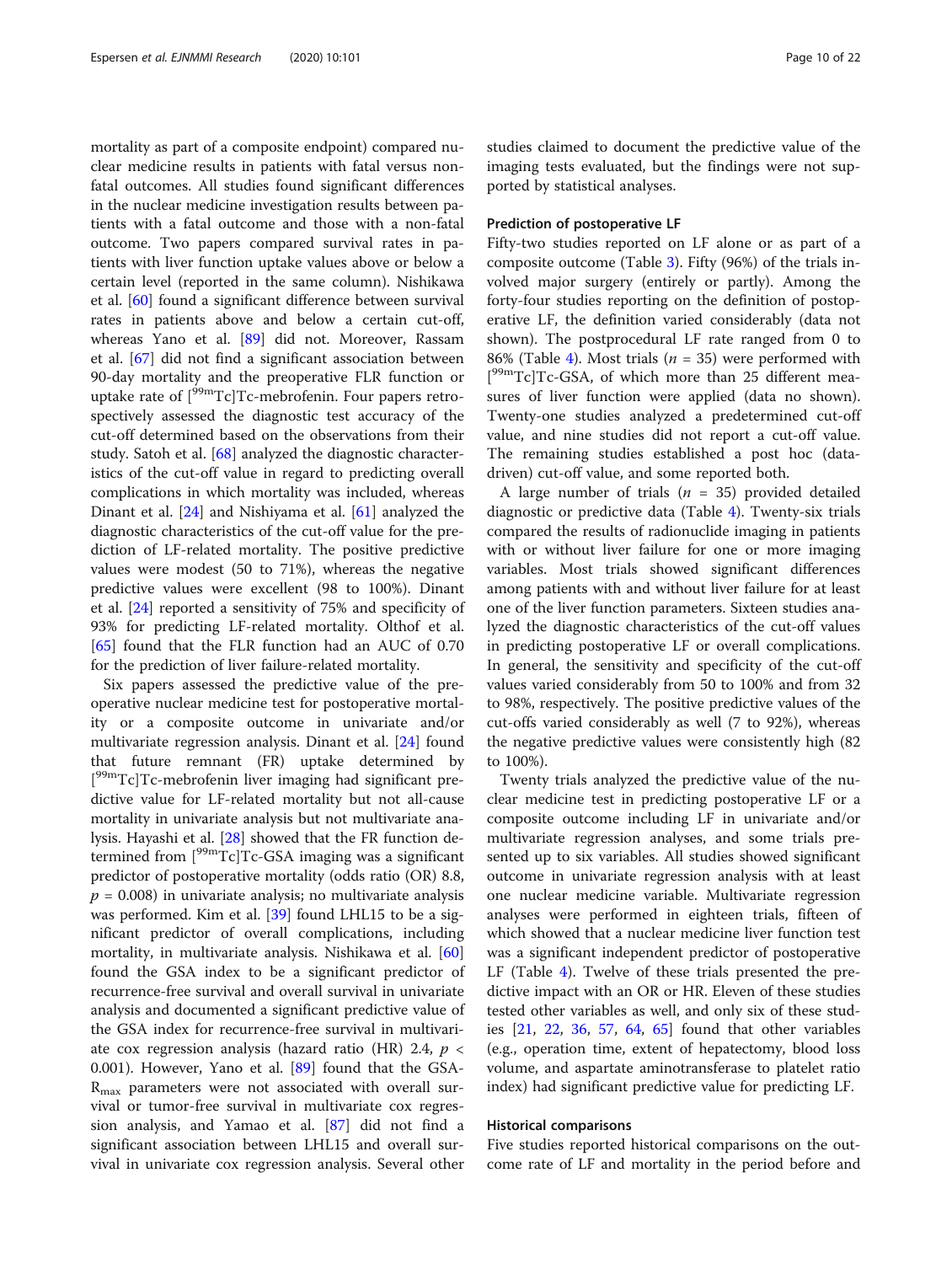<span id="page-11-0"></span>

| Table 3 Overview of the studies reporting on the correlation between a preoperative nuclear imaging examination and the |  |  |
|-------------------------------------------------------------------------------------------------------------------------|--|--|
| postoperative outcome liver failure                                                                                     |  |  |

| postoperative oateorrie liver raliare          |                                  |                         |                                       |                                          |                                 |                                                     |                                                             |                                                    |                                                                       |
|------------------------------------------------|----------------------------------|-------------------------|---------------------------------------|------------------------------------------|---------------------------------|-----------------------------------------------------|-------------------------------------------------------------|----------------------------------------------------|-----------------------------------------------------------------------|
| Author                                         | Liver<br>failure<br>defined rate | LF<br>event             | Preset<br>cut-off<br>value<br>studied | Post hoc<br>cut-off value<br>established | Only<br>descriptive<br>analysis | Liver failure vs.<br>no liver failure<br>comparison | Key diagnostic Cut-off value<br>characteristics<br>reported | predictive in<br>univariate regression<br>analysis | Cut-off value<br>predictive in<br>multivariate<br>regression analysis |
| Cieslak et al. Yes<br>$[16]$                   |                                  | 2%                      | Yes                                   | $\rm No$                                 | Yes                             | $\sf NR$                                            | <b>NR</b>                                                   | $\sf NR$                                           | ${\sf NR}$                                                            |
| Cieslak et al. No<br>$\neq$ [17]               |                                  | $11\%$ <sup>1</sup>     | Yes                                   | No <sup>2</sup>                          | Yes                             | ${\sf NR}$                                          | ${\sf NR}$                                                  | $\sf NR$                                           | <b>NR</b>                                                             |
| Chapelle<br>et al. [19]                        | Yes                              | 14%                     | No                                    | Yes                                      | No                              | Yes                                                 | Yes                                                         | Yes                                                | Yes                                                                   |
| Chapelle<br>et al. [20]                        | Yes                              | $1\%^{3}$               | Yes                                   | No                                       | Yes                             | ${\sf NR}$                                          | <b>NR</b>                                                   | <b>NR</b>                                          | <b>NR</b>                                                             |
| Chapelle<br>et al. [21]                        | Yes                              | 15%                     | Yes                                   | No                                       | No                              | Yes                                                 | Yes                                                         | ${\sf NR}$                                         | Yes                                                                   |
| Chiba et al.<br>$[18]$                         | Yes                              | $6\%^{4}$               | Yes                                   | No                                       | No                              | ${\sf NR}$                                          | ${\sf NR}$                                                  | Yes                                                | Yes                                                                   |
| Cho et al.<br>$[22]$                           | Yes                              | 5%                      | No                                    | Yes                                      | No                              | Yes                                                 | Yes                                                         | Yes                                                | Yes                                                                   |
| de Graaf<br>et al. [10]                        | Yes                              | 16%                     | No                                    | Yes                                      | No                              | Yes                                                 | Yes                                                         | ${\sf NR}$                                         | <b>NR</b>                                                             |
| Dinant et al. Yes<br>$[24]$                    |                                  | 13%                     | No                                    | Yes                                      | No                              | Yes                                                 | Yes                                                         | Yes                                                | Yes                                                                   |
| Franken<br>et al. [25]                         | Yes                              | 15% <sup>5</sup>        | Yes                                   | $\rm No$                                 | Yes <sup>6</sup>                | ${\sf NR}$                                          | <b>NR</b>                                                   | <b>NR</b>                                          | <b>NR</b>                                                             |
| Guiu et al.<br>$[27]$                          | Yes                              | 0%                      | Yes                                   | No                                       | Yes                             | <b>NR</b>                                           | ${\sf NR}$                                                  | $\sf NR$                                           | <b>NR</b>                                                             |
| Hayashi<br>et al. [28]                         | Yes                              | 8%                      | Yes                                   | No                                       | No                              | ${\sf NR}$                                          | ${\sf NR}$                                                  | Yes                                                | ${\sf NR}$                                                            |
| Hino et al.<br>$\neq$ [29] <sup>7</sup>        | Yes                              | 4%                      | No                                    | Yes                                      | Yes                             | ${\sf NR}$                                          | ${\sf NR}$                                                  | $\sf NR$                                           | ${\sf NR}$                                                            |
| Hirai et al.<br>$[30]$                         | Yes                              | 23%                     | No                                    | Yes                                      | No                              | Yes                                                 | Yes                                                         | $\sf NR$                                           | <b>NR</b>                                                             |
| Hwang<br>et al. $\neq$ [31]                    | No                               | 9%                      | No                                    | No                                       | No                              | Yes                                                 | ${\sf NR}$                                                  | $\sf NR$                                           | <b>NR</b>                                                             |
| Kaibori et al. Yes<br>$[34]$                   |                                  | 8%                      | No                                    | Yes                                      | No                              | Yes                                                 | Yes                                                         | Yes                                                | Yes                                                                   |
| Kamohara<br>et al. $\neq$ [35]                 | Yes                              | NR.<br>(30%<br>overall) | Yes                                   | $\rm No$                                 | Yes                             | <b>NR</b>                                           | <b>NR</b>                                                   | ${\sf NR}$                                         | <b>NR</b>                                                             |
| Kato et al. # Yes<br>$[36]$                    |                                  | $33\%^{8}$              | No                                    | Yes                                      | $\mathsf{No}$                   | Yes                                                 | Yes                                                         | ${\sf NR}$                                         | Yes                                                                   |
| Katsuramaki<br>et al. $\neq$ [37] <sup>7</sup> | Yes                              | 3%                      | No                                    | Yes                                      | Yes                             | ${\sf NR}$                                          | ${\sf NR}$                                                  | $\sf NR$                                           | ${\sf NR}$                                                            |
| Kawamura<br>et al. [38]                        | No                               | 0%                      | No                                    | No                                       | Yes                             | <b>NR</b>                                           | <b>NR</b>                                                   | $\sf NR$                                           | <b>NR</b>                                                             |
| Kim et al. $\neq$<br>$[39]$                    | No                               | 10%                     | No                                    | Yes                                      | No                              | Yes                                                 | <b>NR</b>                                                   | $\sf NR$                                           | Yes                                                                   |
| Kokudo<br>et al. [40]                          | Yes <sup>9</sup>                 | 13%                     | No                                    | Yes                                      | No                              | Yes                                                 | <b>NR</b>                                                   | <b>NR</b>                                          | Yes                                                                   |
| Kwon et al.<br>$[45]$                          | Yes                              | 5%                      | No                                    | Yes                                      | Yes                             | <b>NR</b>                                           | <b>NR</b>                                                   | <b>NR</b>                                          | <b>NR</b>                                                             |
| Mao et al.<br>$[48]$                           | Yes <sup>10</sup>                | 13%                     | Yes                                   | Yes                                      | No                              | <b>NR</b>                                           | Yes                                                         | <b>NR</b>                                          | <b>NR</b>                                                             |
| Mitsumori<br>et al. [49]                       | No <sup>11</sup>                 | 10%                     | Yes                                   | $\mathsf{No}$                            | Yes                             | ${\sf NR}$                                          | ${\sf NR}$                                                  | $\sf NR$                                           | <b>NR</b>                                                             |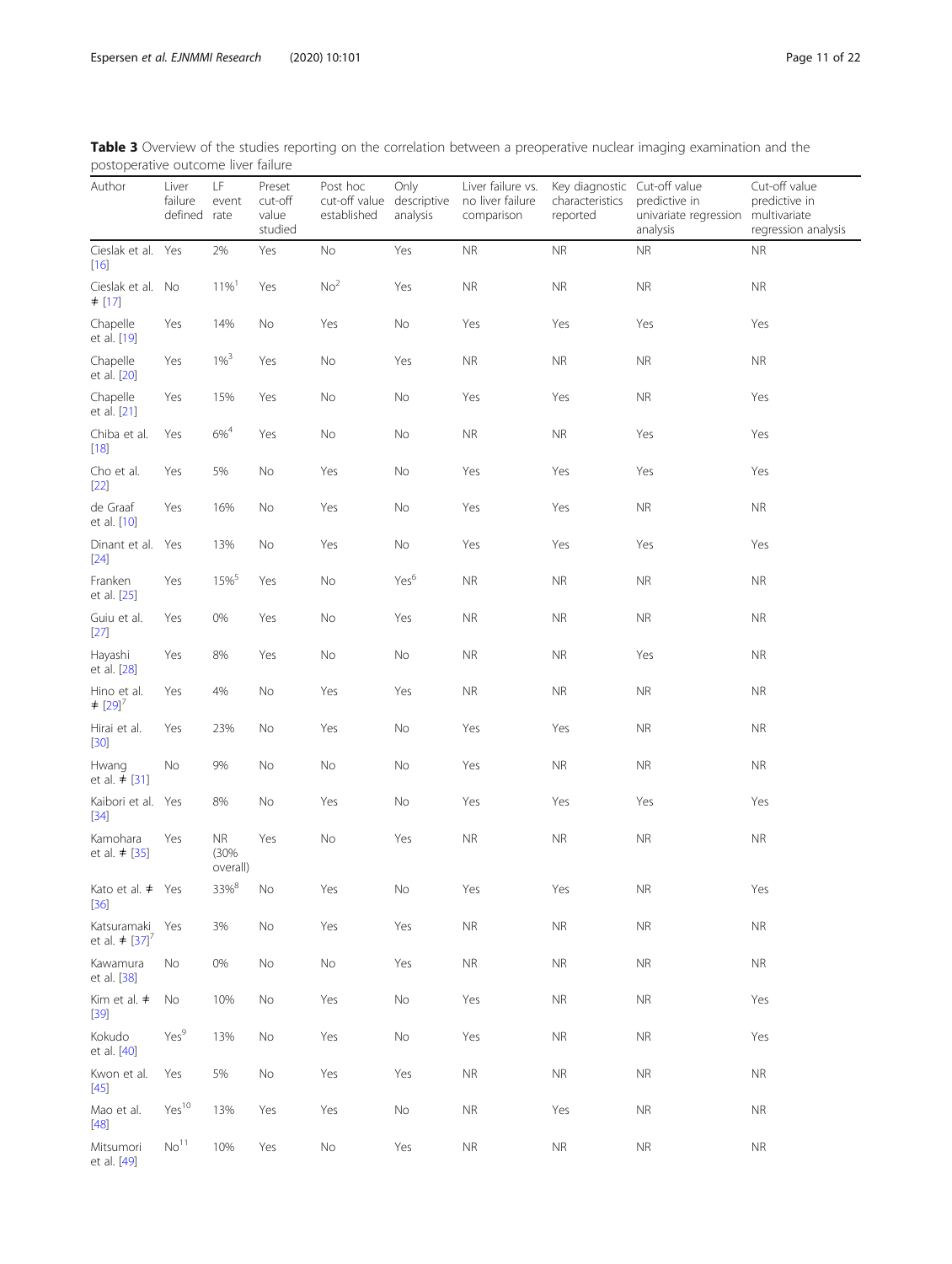| Table 3 Overview of the studies reporting on the correlation between a preoperative nuclear imaging examination and the |  |  |
|-------------------------------------------------------------------------------------------------------------------------|--|--|
| postoperative outcome liver failure (Continued)                                                                         |  |  |

| postoperative outcome liver raliare (committed)                |                                  |                     |                                       |                                                      |                  |                                                     |                                                             |                                                    |                                                                       |
|----------------------------------------------------------------|----------------------------------|---------------------|---------------------------------------|------------------------------------------------------|------------------|-----------------------------------------------------|-------------------------------------------------------------|----------------------------------------------------|-----------------------------------------------------------------------|
| Author                                                         | Liver<br>failure<br>defined rate | LF.<br>event        | Preset<br>cut-off<br>value<br>studied | Post hoc<br>cut-off value descriptive<br>established | Only<br>analysis | Liver failure vs.<br>no liver failure<br>comparison | Key diagnostic Cut-off value<br>characteristics<br>reported | predictive in<br>univariate regression<br>analysis | Cut-off value<br>predictive in<br>multivariate<br>regression analysis |
| Nakamura<br>et al. [50]                                        | Yes                              | 17%                 | No                                    | Yes                                                  | No               | Yes                                                 | <b>NR</b>                                                   | <b>NR</b>                                          | Yes                                                                   |
| Nakano<br>et al. $\neq$ [51]                                   | Yes                              | 6%                  | Yes                                   | $\rm No$                                             | No               | Yes                                                 | ${\sf NR}$                                                  | $\sf NR$                                           | No                                                                    |
| Nanashima<br>et al. $\neq$ [54] <sup><math>\prime</math></sup> | Yes                              | 6%                  | No                                    | Yes                                                  | No               | Yes                                                 | ${\sf NR}$                                                  | $\sf NR$                                           | <b>NR</b>                                                             |
| Nanashima<br>et al. $\neq$ [55]                                | Yes                              | 6%                  | No                                    | Yes                                                  | No               | Yes                                                 | ${\sf NR}$                                                  | <b>NR</b>                                          | No                                                                    |
| Nanashima<br>et al. $\neq$ [56]                                | Yes                              | 8%                  | Yes (later<br>group)                  | Yes (earlier<br>group)                               | No               | Yes                                                 | ${\sf NR}$                                                  | Yes                                                | No                                                                    |
| Nanashima<br>et al. $\neq$ [57]                                | Yes                              | 5%                  | No                                    | Yes                                                  | No               | Yes                                                 | ${\sf NR}$                                                  | $\sf NR$                                           | Yes (LF only)                                                         |
| Nanashima<br>et al. [58]                                       | No                               | 4%                  | Yes                                   | No                                                   | Yes              | ${\sf NR}$                                          | <b>NR</b>                                                   | NR.                                                | NR.                                                                   |
| Nanashima<br>et al. [59]                                       | Yes                              | 1%                  | No                                    | No                                                   | No               | Yes                                                 | <b>NR</b>                                                   | <b>NR</b>                                          | <b>NR</b>                                                             |
| Nitta et al.<br>[62]                                           | Yes                              | 18%                 | Yes                                   | Yes                                                  | No               | Yes                                                 | Yes                                                         | <b>NR</b>                                          | Yes                                                                   |
| Okabayashi<br>et al. [63]                                      | Yes                              | $10\%^{12}$         | Yes                                   | No                                                   | Yes              | <b>NR</b>                                           | <b>NR</b>                                                   | <b>NR</b>                                          | <b>NR</b>                                                             |
| Okabe et al. Yes<br>$[64]$                                     |                                  | PLD<br>7%<br>LF 2%  | No                                    | Yes (PLD)                                            | No               | Yes (PLD)                                           | Yes (PLD)                                                   | <b>NR</b>                                          | Yes (PLD)                                                             |
| Olthof et al. Yes<br>[65]                                      |                                  | 23%                 | Yes                                   | Yes                                                  | No               | Yes                                                 | Yes                                                         | Yes                                                | Yes                                                                   |
| Rassam<br>et al. $\neq$ [67] <sup><math>\prime</math></sup>    | Yes                              | 10%<br>(LF<br>only) | Yes                                   | No                                                   | No               | Yes                                                 | <b>NR</b>                                                   | ${\sf NR}$                                         | <b>NR</b>                                                             |
| Satoh et al.<br>$\neq$ [68] <sup>7</sup>                       | Yes                              | 9%                  | No                                    | Yes                                                  | No               | <b>NR</b>                                           | Yes                                                         | <b>NR</b>                                          | <b>NR</b>                                                             |
| Serenari<br>et al. [69]                                        | Yes                              | 25% <sup>13</sup>   | No                                    | Yes                                                  | No               | Yes                                                 | Yes                                                         | <b>NR</b>                                          | <b>NR</b>                                                             |
| Serenari<br>et al. [70]                                        | Yes                              | 33%                 | No                                    | No                                                   | No               | Yes                                                 | <b>NR</b>                                                   | <b>NR</b>                                          | <b>NR</b>                                                             |
| Sugai et al.<br>$\pm$ [73]                                     | No                               | 18%                 | No                                    | No                                                   | No               | Yes                                                 | <b>NR</b>                                                   | <b>NR</b>                                          | <b>NR</b>                                                             |
| Sumiyoshi<br>et al. [74]                                       | Yes                              | $7\%^{14}$          | Yes                                   | No                                                   | No               | Yes                                                 | ${\sf NR}$                                                  | ${\sf NR}$                                         | ${\sf NR}$                                                            |
| Sumiyoshi<br>et al. [75]                                       | Yes                              | $0\%$               | Yes                                   | No                                                   | Yes              | ${\sf NR}$                                          | <b>NR</b>                                                   | <b>NR</b>                                          | <b>NR</b>                                                             |
| Tanaka et al. Yes<br>$[79]$                                    |                                  | 41% <sup>15</sup>   | Yes                                   | No                                                   | No               | ${\sf NR}$                                          | <b>NR</b>                                                   | Yes                                                | <b>NR</b>                                                             |
| Tanoue<br>et al. [81]                                          | Yes                              | 15%                 | No                                    | No <sup>16</sup>                                     | No               | Yes                                                 | ${\sf NR}$                                                  | <b>NR</b>                                          | <b>NR</b>                                                             |
| Truant et al. Yes<br>$[82]$                                    |                                  | $80\%^{17}$         | No                                    | $\rm No$                                             | Yes              | ${\sf NR}$                                          | ${\sf NR}$                                                  | <b>NR</b>                                          | <b>NR</b>                                                             |
| Truant et al. Yes<br>$[83]$                                    |                                  | 86%18               | No                                    | $\rm No$                                             | Yes              | ${\sf NR}$                                          | ${\sf NR}$                                                  | <b>NR</b>                                          | <b>NR</b>                                                             |
| Yano et al.<br>[88]                                            | Yes                              | 21%                 | No                                    | No <sup>16</sup>                                     | No               | Yes                                                 | ${\sf NR}$                                                  | ${\sf NR}$                                         | <b>NR</b>                                                             |
| Yoshida                                                        | Yes                              | 6%                  | No                                    | Yes                                                  | No               | Yes                                                 | Yes                                                         | <b>NR</b>                                          | Yes                                                                   |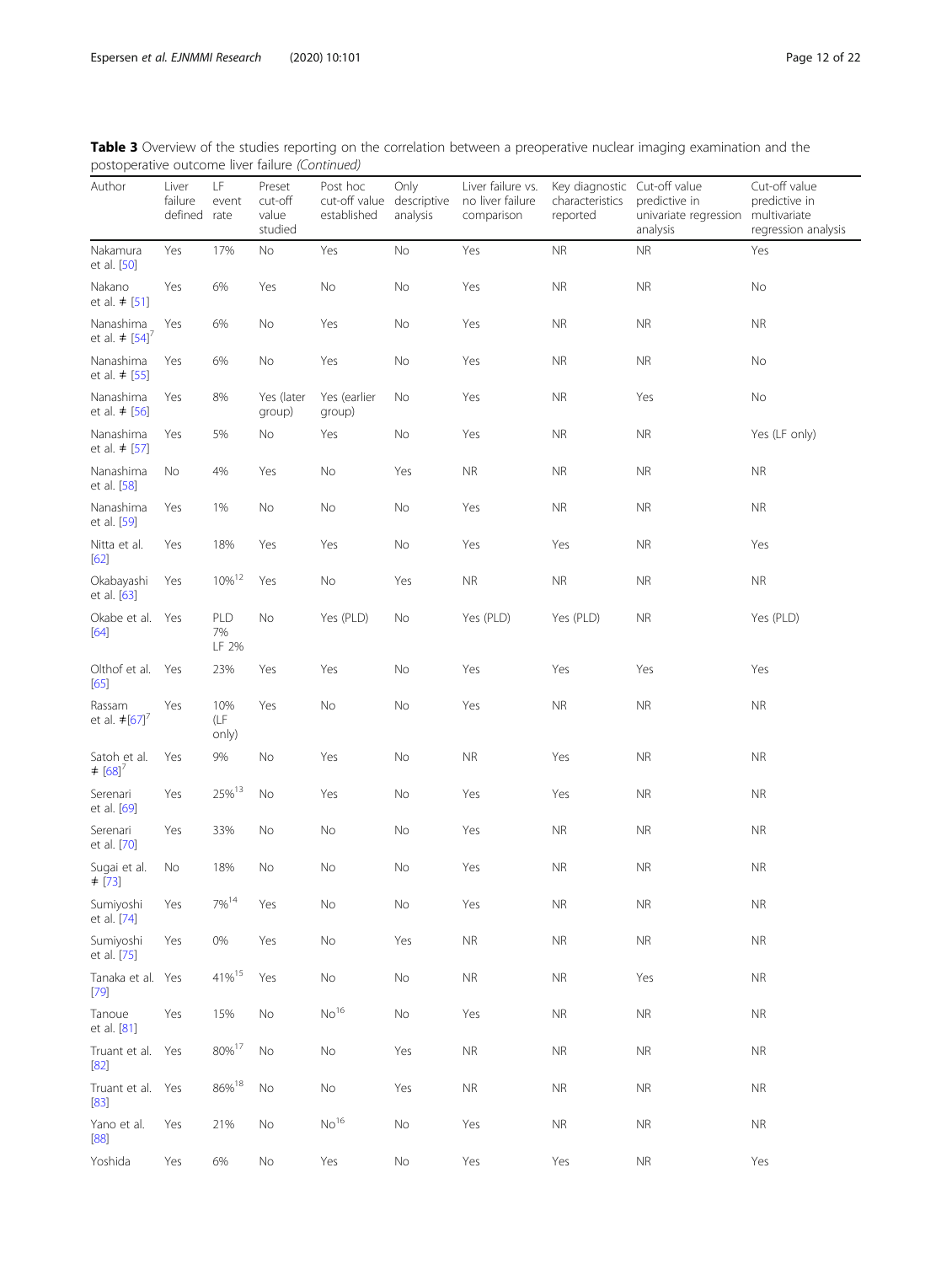| Author                | Liver<br>failure<br>defined | i F<br>event<br>rate | Preset<br>cut-off<br>value<br>studied | Post hoc<br>cut-off value descriptive<br>established | Only<br>analysis | Liver failure vs.<br>no liver failure<br>comparison | Key diagnostic Cut-off value<br>characteristics<br>reported | predictive in<br>univariate regression<br>analysis | Cut-off value<br>predictive in<br>multivariate<br>regression analysis |
|-----------------------|-----------------------------|----------------------|---------------------------------------|------------------------------------------------------|------------------|-----------------------------------------------------|-------------------------------------------------------------|----------------------------------------------------|-----------------------------------------------------------------------|
| et al. [90]           |                             |                      |                                       |                                                      |                  |                                                     |                                                             |                                                    |                                                                       |
| Yumoto<br>et al. [92] | No                          | 19%                  | No                                    | Yes                                                  | Yes              | <b>NR</b>                                           | <b>NR</b>                                                   | <b>NR</b>                                          | <b>NR</b>                                                             |
| Yumoto<br>et al. [93] | Yes <sup>9</sup>            | 7%                   | Nο                                    | Yes                                                  | Nο               | Yes                                                 | Yes                                                         | <b>NR</b>                                          | <b>NR</b>                                                             |

Table 3 Overview of the studies reporting on the correlation between a preoperative nuclear imaging examination and the postoperative outcome liver failure (Continued)

Papers with liver failure as part of a composite endpoint are marked with a " $\neq$ "; in those cases, the data are reported for overall complications in which liver failure is included unless otherwise stated

LF liver failure, PLD postoperative liver dysfunction

<sup>1</sup>Including three patients who died due to LF, but they only looked at the NMT in regard to developing LF postoperatively

2 Not for the prediction of LF, but they establish a cut-off for the prediction of reaching a sufficient function of the FLR after PVE

 $31\%$  of patients in the interventional group developed LF postoperatively, but in the 88 patients in the prior study by Chapelle et al., the liver failure rate was 14%, also reported in the table above

<sup>4</sup>Including two patients who died due to LF. Their primary endpoint was LF, but they also provided uptake values for the patients who died due to LF, also reported in mortality table

<sup>5</sup>In the overall population including the cohort from 2000 to 2015 and the cohort from 2016 to 2019

<sup>6</sup>Comparison of outcomes in the cohort from 2000 to 2015 to those in the cohort from 2016 to 2019 applying different cut-off values for the function of the FLR<br><sup>7</sup>Cut-off value, diagnostic characteristics, predictive valu  $^7$ Cut-off value, diagnostic characteristics, predictive value, or LF vs. no LF for overall complications or poor outcome, but separate uptake values for patients who developed LF postoperatively

<sup>8</sup>Including 3 patients who died due to postoperative LF

<sup>9</sup>Signs of postoperative LF

 $10A$  Child Score > 9 is considered a high risk for developing LF

11Specifically described as hepatic insufficiency not LF

<sup>12</sup>Meeting the criteria for LF based on at least one of three definitions

<sup>13</sup>Including one patient who developed LF after stage 1 of the ALPPS procedure, and the other four patients developed LF after stage 2 of the ALPPS procedure  $14$ LF-related Clavien-Dindo grade III complication

<sup>15</sup>Only in 98 patients who underwent hemi-hepatectomy did the authors evaluate mortality and LF. Therefore, the liver failure event rate was 40/98 (41%)

 $16$ Not for the prediction of LF, but they establish a cut-off for the prediction of postoperative long-term ascites

<sup>17</sup>Including one patient who developed LF and died postoperatively

<sup>18</sup>Postoperative clinical outcomes were only reported in the seven patients who underwent ALPPS. Six of the seven patients developed LF, five after stage 2 of the ALPPS procedure and one postoperatively who also died. The other five recovered postoperatively

after implementation of nuclear imaging as a preoperative examination in patients undergoing liver surgery [[16,](#page-20-0) [20,](#page-20-0) [25](#page-20-0), [56](#page-21-0), [58](#page-21-0)]. Overall, the historical comparisons involving  $[{}^{99m}Tc]Tc$ -mebrofenin found that implementation of nuclear imaging in the preoperative assessment resulted in lower mortality and liver failure rates [\[16](#page-20-0), [20](#page-20-0), [25\]](#page-20-0), whereas the historical comparisons on the use of [<sup>99m</sup>Tc]Tc-GSA did not result in a significant decrease in the number of liver failure cases in the period after implementation of  $[{}^{99m}Tc]Tc$ -GSA liver scintigraphy [[56,](#page-21-0) [58\]](#page-21-0).

#### **Discussion**

To the best of our knowledge, this is the first systematic review investigating the value of preprocedural nuclear imaging examinations for the prediction of postprocedural mortality and LF in patients undergoing localized, liver-directed interventions. This review demonstrated great technical heterogeneity, e.g., in terms of tracers, nuclear imaging uptake calculations, and outcome definitions. Most trials were retrospective and explored testderived cut-off values rather than evaluating the clinical validity of predetermined variables and cut-off values. However, a few studies investigated predetermined cutoff values and confirmed the clinical utility of these for

the preoperative nuclear imaging examination both in terms of producing low LF and mortality rates. In addition, a notable number of trials reported significant predictive values of the nuclear medicine imaging test in multivariate analyses for the prediction of LF, which favors further efforts to identify the clinical utility of these tests in a prospective setting.

The most promising and well-investigated nuclear medicine imaging tracers for the prediction of postoperative clinical outcome were  $[{}^{99}$ mTc]Tc-GSA and [<sup>99m</sup>Tc]Tc-mebrofenin. Despite the fact that a large proportion of these trials showed interesting diagnostic properties and excellent predictive values, the methodology was not optimal in most cases. The definitions of liver failure and mortality differed across the studies without consensus on predefined, clinically relevant liver failure and mortality definitions. This may ultimately affect the outcome of the individual analyses and complicate the ability to properly compare the tracers in the studies in terms of their predictive value. Furthermore, the majority of the studies were retrospective and had an exploratory approach, and the diagnostic properties of the nuclear imaging techniques were defined based on the actual observations. A few papers applied a predetermined cut-off value in a prospective setting and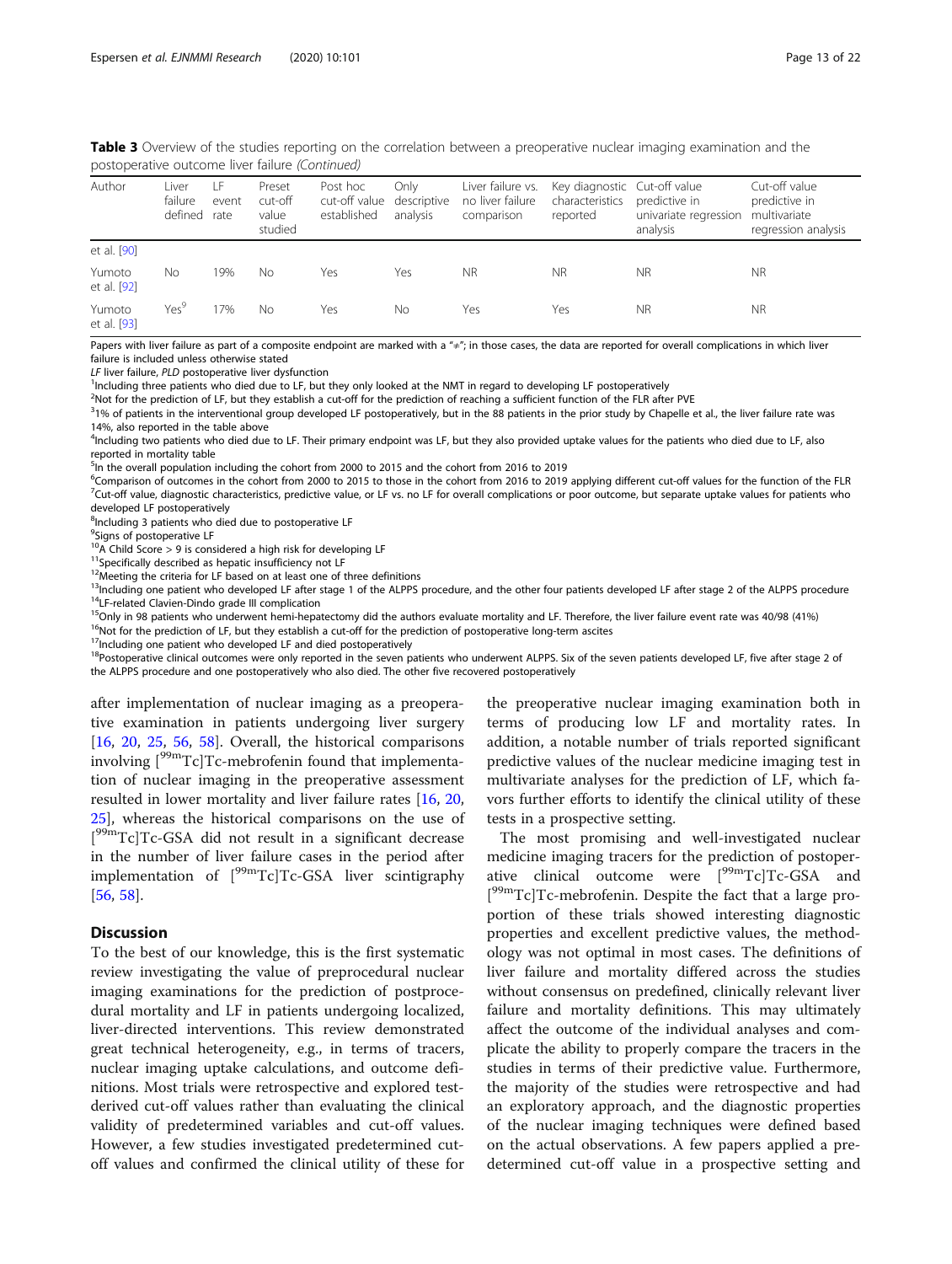<span id="page-14-0"></span>

|                                   |                                                                           |                                                                    |                                          | Table 4 Details of the diagnostic characteristics, descriptive values, and predictive value of the preoperative nuclear imaging examinations and postoperative liver failure |                                                                                  |
|-----------------------------------|---------------------------------------------------------------------------|--------------------------------------------------------------------|------------------------------------------|------------------------------------------------------------------------------------------------------------------------------------------------------------------------------|----------------------------------------------------------------------------------|
| Author                            | Cut-off value (variable, value and unit)                                  | failure vs. no liver failure<br>(mean or median, p value)<br>Liver | Key diagnostic<br>characteristics        | Univariate predictive regression analysis<br>(impact, p value)                                                                                                               | Multivariate predictive regression<br>analysis (impact, p value)                 |
| Chapelle et al.<br>[19]           | eFLRF, 2.3 (%/min/m <sup>2</sup> )                                        | 4.7(p < 0.001)<br>$2.2$ vs.                                        | Sens 92%, spec 98%, PPV<br>92%, NPV 99%  | For eFLRF < 2.3: OR 836 $(p < 0.001)$                                                                                                                                        | $NR(\varphi = 0.001)$                                                            |
|                                   | TLF, NR (%/min) <sup>1</sup>                                              | $6.2 (p = 0.020)$<br>5.0 vs.                                       | $\frac{\alpha}{Z}$                       | NR $(p = 0.027)$                                                                                                                                                             | NR (NS)                                                                          |
| Chapelle et al.                   | eFLRF, 2.3 (%/min/m <sup>2</sup> )                                        | 3.3 vs. 8.4 ( $p < 0.001$ )                                        | AUC 0.843                                | NR (NR)                                                                                                                                                                      | $= 0.002$<br>OR 0.35 (p                                                          |
| [21]                              | HBS <sup>BSA</sup> , NR (%/min) <sup>1</sup>                              | 5.5 vs. 6.1 ( $p = 0.057$ )                                        | <b>AUC 0.652</b>                         | NR (NR)                                                                                                                                                                      | NR (NR)                                                                          |
| Chiba et al.<br>[18]              | Remnant liver LU 15, 13                                                   | $\widehat{\simeq}$<br>NR (N                                        | $\widetilde{\Xi}$                        | rLU 15 < 13: OR 81.8 $(p < 0.001)^2$<br>Cont. LU 15: OR 0.92 (NS) <sup>2</sup>                                                                                               | rLU 15 < 13: OR 67.7 ( $p < 0.001$ ) <sup>2</sup><br>Cont.: NR (NR) <sup>2</sup> |
|                                   | Total liver LU 15, NR                                                     | NR (NR)                                                            | $\widetilde{\Xi}$                        | OR 0.97 (NS)                                                                                                                                                                 | NR (NR)                                                                          |
|                                   | LHL15, NR                                                                 | NR (NR)                                                            | $\widetilde{\Xi}$                        | OR 0.04 (NS)                                                                                                                                                                 | NR (NR)                                                                          |
|                                   | HH15, NR                                                                  | NR (NR)                                                            | $\widetilde{\Xi}$                        | OR 0.07 (NS)                                                                                                                                                                 | NR (NR)                                                                          |
| Cho et al. [22]                   | $SUV_{mean}$ 2.4                                                          | 2.1 vs. 2.3 (NS)                                                   | Sens 100%, spec 32%, PPV<br>7%, NPV 100% | For SUV <sub>mean</sub> $\leq$ 2.4: OR 7.0 (NS)                                                                                                                              | NR (NR)                                                                          |
|                                   | TLG <sub>n</sub> 625.6                                                    | vs. 1491 (NS)<br>1067                                              | Sens 57%, spec 97%, PPV<br>44%, NPV 98%  | For TLG, $\leq 625.6$ : OR 36.5 $(p < 0.001)$                                                                                                                                | $\vee$<br>For TLG <sub>r</sub> ≤625.6: OR 82.9 (ρ<br>0.001)                      |
| de Graaf et al.<br>$\overline{C}$ | FRL-F, 2.69 (%/min/m <sup>2</sup> )                                       | 4.3 ( $p = 0.001$ )<br>$2.2$ vs.                                   | Sens 89%, spec 87%, PPV<br>57%, NPV 98%  | NR (NR)                                                                                                                                                                      | NR (NR)                                                                          |
| Dinant et al.<br>[24]             | FRL-uptake, 2.5 (%/min/BSA)                                               | 4.3 ( $p = 0.003$ )<br>2.3 vs.                                     | Sens 83%, spec 90%, PPV<br>56%, NPV 97%  | $MR(p = 0.01)$                                                                                                                                                               | OR 4.0 ( $p = 0.03$ )                                                            |
| Hayashi et al.<br>[28]            | Marginal FR function, NR (%)                                              | $\widehat{\simeq}$<br>NR (N                                        | $\widetilde{\Xi}$                        | For marginal FR function vs. safe FR<br>function: OR 11.0 $(p = 0.001)$                                                                                                      | NR (NR)                                                                          |
| Hirai et al. [30]                 | [ <sup>99m</sup> Tc]Tc-GSA uptake, 25% of non-<br>embolized liver         | 10.0% vs. 25.8% $(p = 0.02)^3$                                     | Sens 50%, spec 94%                       | NR (NR)                                                                                                                                                                      | NR (NR)                                                                          |
| Hwang et al.<br>$\overline{31}$   | Predicted, residual [ <sup>99m</sup> Tc]Tc-GSA-<br>clearance, NR (mL/min) | 321 ( $p < 0.005$ )<br>90 vs.                                      | $\widetilde{\Xi}$                        | NR (NR)                                                                                                                                                                      | NR (NR)                                                                          |
|                                   | Total [ <sup>99m</sup> Tc]Tc-GSA-clearance, NR<br>(mL/min)                | 315 vs. 567 (NS)                                                   | $\widetilde{\Xi}$                        | NR (NR)                                                                                                                                                                      | NR (NR)                                                                          |
| Kaibori et al.<br>34              | HA/GSA-Rmax ratio, 500 (mg min/dl)                                        | $< 0.0001$ <sup>4</sup><br>NR $\varphi$                            | Sens 88%, spec 92%, PPV<br>50%, NPV 99%  | For HA/GSA-Rmax ratio ≥ 500: OR 21.5<br>(p < 0.0001)                                                                                                                         | For HA/GSA-Rmax ratio ≥ 500: OR<br>23.6 ( $p = 0.0138$ )                         |
|                                   | GSA-Rmax, 0.475 (mg/min)                                                  | $= 0.0016)^4$<br>NR (p                                             | $\widetilde{\Xi}$                        | Ш<br>For GSA-Rmax < 0.475: OR 8.1 (p<br>0.0066)                                                                                                                              | For GSA-Rmax < 0.475: OR 0.2 (NS)                                                |
|                                   | Type IV collagen 7S/GSA-Rmax, 15<br>(mg min/dL)                           | $< 0.0001$ <sup>4</sup><br>NR (p                                   | $\widetilde{\Xi}$                        | For Type IV collagen 7S/GSA-Rmax ≥ 15:<br>OR 18.1 ( $p = 0.0056$ )                                                                                                           | For Type IV collagen 7S/GSA-Rmax<br>$\geq$ 15: OR 7.7 (NS)                       |
| Kato et al. [36]                  | LHL15, NR                                                                 | 0.90 vs. 0.92 ( $p = 0.006$ )                                      | AUC 0.68                                 | NR (NR)                                                                                                                                                                      | Per 0.1-unit increment: OR 0.24 (p<br>$= 0.046$                                  |
|                                   | HH15, NR                                                                  | 0.66 vs. 0.63 (NS)                                                 | $\widetilde{\Xi}$                        | NR (NR)                                                                                                                                                                      | NR (NR)                                                                          |
|                                   | GSA-Rmax, NR                                                              | 0.61 vs. 0.71 ( $p = 0.03$ )                                       | AUC 0.62                                 | NR (NR)                                                                                                                                                                      | Per 0.1-unit increment: OR 0.81 (NS)                                             |
|                                   | rERL-GSA, NR                                                              | 0.53 vs. 0.60 (NS)                                                 | AUC 0.62                                 | NR (NR)                                                                                                                                                                      | NR (NR)                                                                          |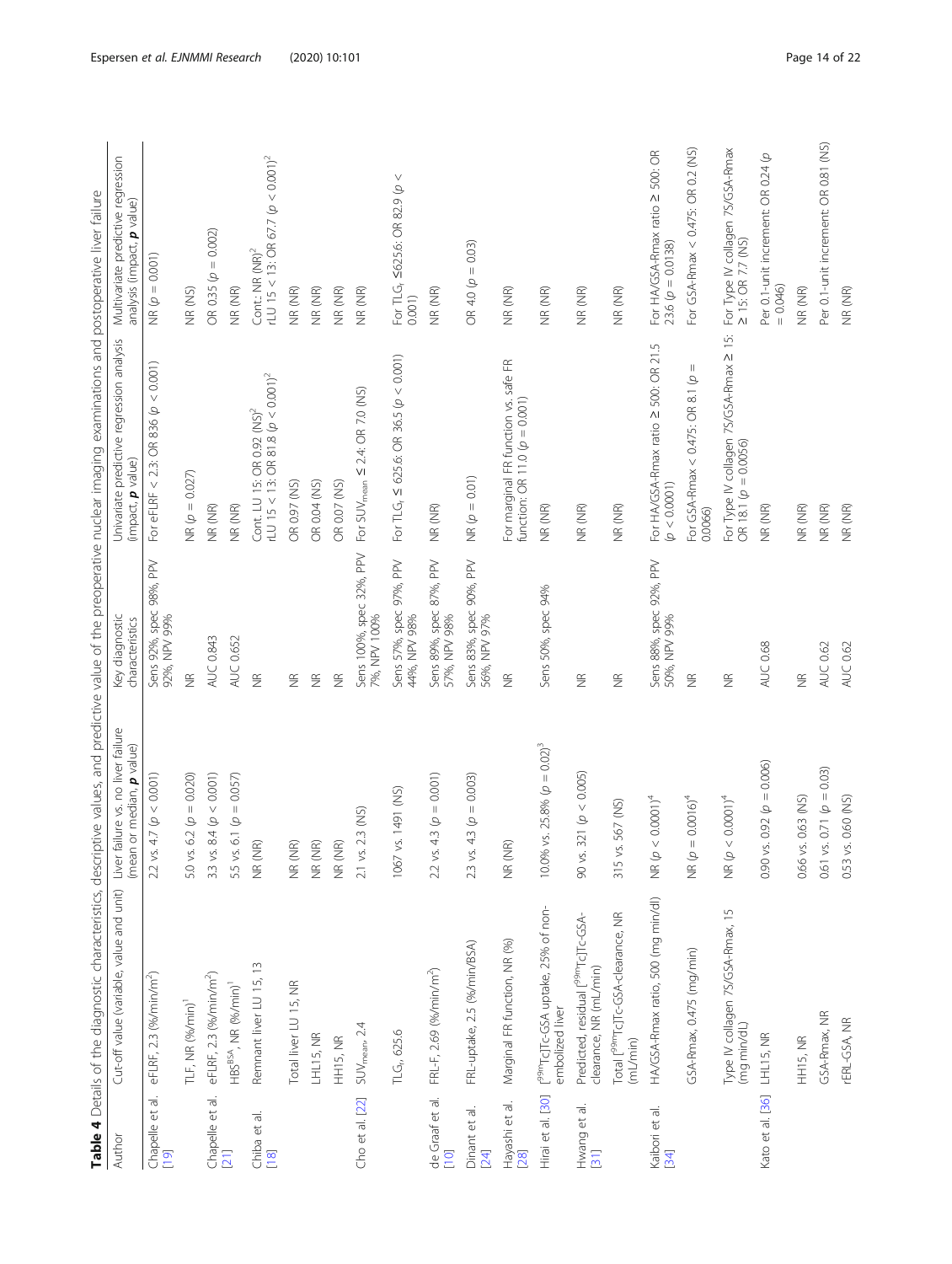| (Continued)<br>Author              | Cut-off value (variable, value and unit)                         | failure vs. no liver failure<br>(mean or median, p value)<br>Liver | Key diagnostic<br>characteristics | Univariate predictive regression analysis<br>(impact, p value)       | Multivariate predictive regression<br>analysis (impact, <b>p</b> value) |
|------------------------------------|------------------------------------------------------------------|--------------------------------------------------------------------|-----------------------------------|----------------------------------------------------------------------|-------------------------------------------------------------------------|
|                                    | ERL-LHL15, NR                                                    | vs. 0.55 ( $p = 0.04$ )<br>0.48                                    | AUC 0.64                          | NR (NR)                                                              | NR (NR)                                                                 |
|                                    | ERL-Rmax, NR <sup>5</sup>                                        | vs. 0.41 ( $p = 0.004$ )<br>0.33                                   | AUC 0.66                          | NR (NR)                                                              | NR (NR)                                                                 |
| $^{+}$<br>Kim et al.<br>[39]       | LHL15, 0.91                                                      | vs. $0.94(p < 0.0001)$<br>0.85                                     | $\widetilde{\Xi}$                 | NR (NR)                                                              | NR(p < 0.0001)                                                          |
| Kokudo et al.<br>[40] <sup>6</sup> | R <sub>o</sub> -remnant, 0.16 (µmoles)                           | $0.015$ vs. $0.024$ ( $p = 0.011$ )                                | $\widetilde{\Xi}$                 | NR (NR)                                                              | Per 0.01 µmoles increment: HR 0.82<br>$(p = 0.022)$                     |
|                                    | LHL15, NR                                                        | vs. 0.93 ( $p = 0.025$ )<br>0.89                                   | $\widetilde{\Xi}$                 | NR (NR)                                                              | NR (NS)                                                                 |
|                                    | <b>HH15, NR</b>                                                  | vs. 0.52 (NS)<br>0.58                                              | $\widetilde{\Xi}$                 | NR (NR)                                                              | NR (NR)                                                                 |
|                                    | $R_0$ , NR (µmole)                                               | vs. 0.18 ( $p = 0.038$ )<br>0.14                                   | $\widetilde{\Xi}$                 | NR (NR)                                                              | NR (NS)                                                                 |
|                                    | $[{\sf R}]_{0}$ , NR $(\mu{\sf M})$                              | vs. 0.70 (NS)<br>0.63                                              | $\widetilde{\Xi}$                 | NR (NR)                                                              | NR (NR)                                                                 |
| Mao et al. [48]                    | Uptake index, 0.97                                               | NR (NR)                                                            | Sens 100%, spec 92%               | NR (NR)                                                              | NR (NR)                                                                 |
| Nakamura                           | LHL15, NR                                                        | vs. 0.903 ( $p = 0.015$ )<br>0.875                                 | $\widetilde{\Xi}$                 | NR (NR)                                                              | OR 1.32 (NS)                                                            |
| et al. [50]                        | Remnant LHL15, 0.755                                             | $9.05.0791$ ( $p = 0.009$ )<br>0.739                               | $\widetilde{\Xi}$                 | NR (NR)                                                              | OR 0.03 ( $p = 0.023$ )                                                 |
| Nakano et al.<br>$#$ [51]          | GSA-Rmax, 0.60                                                   | NR (NS)                                                            | $\frac{\alpha}{2}$                | NR (NR)                                                              | NR (NS)                                                                 |
| et al. $\neq$ [54]<br>Nanashima    | LHL15, 0.875                                                     | $< 0.001$ <sup>4</sup><br>NR (p-                                   | $\widetilde{\Xi}$                 | NR (NR)                                                              | NR (NR)                                                                 |
| $et al. \neq [55]$<br>Nanashima    | LHL15, 0.85                                                      | vs. 93.1 ( $p = 0.014$ )<br>$-1.6$                                 | $\widetilde{\Xi}$                 | NR (NR)                                                              | For LHL15 < 0.85 vs. $\geq$ 0.85: OR 1.4<br>(S <sub>1</sub> )           |
| et al. $\neq$ [56]<br>Nanashima    | LHL15, 0.85                                                      | vs. 95.2 ( $p = 0.021$ )<br>92.2                                   | $\widetilde{\Xi}$                 | $\mid \mid$<br>For LHL15 < 0.85 vs. $\geq$ 0.85: OR 5.1 (p<br>0.022) | For LHL15 < 0.85 vs. ≥ 0.85: OR 3.8<br>(NS)                             |
| $et al. \neq [57]$<br>Nanashima    | LHL15, 0.90                                                      | vs. 0.92 ( $p = 0.015$ )<br>0.89                                   | $\widetilde{\Xi}$                 | NR (NR)                                                              | For LHL15 < 0.90 vs. $\geq$ 0.90: OR 2.7<br>$(15)$ $(LF)$               |
|                                    | HH15, 0.60 (Y values of regression<br>equation for LF only, 7.2) | vs. 0.58 ( $p < 0.01$ )<br>0.61                                    | $\widetilde{\Xi}$                 | NR (NR)                                                              | For HH15 2 0.60 vs. < 0.60: OR 3.3<br>$(p = 0.045)$ (LF)                |
|                                    | LHL15/HH15, 1.60                                                 | vs. 1.64 ( $p < 0.01$ )<br>1.53                                    | $\widetilde{\Xi}$                 | NR (NR)                                                              | For LHL15/HH15 < 1.60 vs. ≥ 1.60:<br>OR 0.9 (NS) (LF)                   |
| Nanashima                          | LHL15/HH15, NR                                                   | vs. 1.64 (NS)<br>1.52                                              | $\widetilde{\Xi}$                 | NR (NR)                                                              | NR (NR)                                                                 |
| et al. [59]                        | LHL15 minus HH15, NR                                             | vs. 34.6 (NS)<br>31.0                                              | $\widetilde{\Xi}$                 | NR (NR)                                                              | NR (NR)                                                                 |
| Nitta et al.                       | Fvo-0%, marginal function <sup>8</sup>                           | $MR(\rho = 0.031)^4$                                               | C-index $\approx 0.67$            | NR (NR)                                                              | NR (NS)                                                                 |
| [62]                               | Fvo-40%, marginal function <sup>8</sup>                          | $MR(\rho = 0.031)^4$                                               | $C$ -index = 0.737                | NR (NR)                                                              | For marginal vs. safe function: OR<br>$9.0(p = 0.002)$                  |
|                                    | Fvo-100%, marginal function <sup>8</sup>                         | $MR(\rho = 0.013)^4$                                               | C-index $\approx 0.65$            | NR (NR)                                                              | NR (NS)                                                                 |
| Okabe et al.<br>64                 | LHL15, 0.93 <sup>9</sup>                                         | vs. 0.93 ( $p = 0.0027$ )<br>$0.92^{\circ}$                        | Sens 88%, spec 96%                | NR (NR)                                                              | For LHL15 $\leq$ 0.93: OR 7.4 $\varphi$ = 0.082)                        |

and nostoperative liver failure Table 4 Details of the diagnostic characteristics, descriptive values, and predictive value of the preoperative nuclear imaging examinations and postoperative liver failure Table 4 Details of the diagnostic characteristics, descriptive values, and predictive value of the preoperative nuclear imaging examinations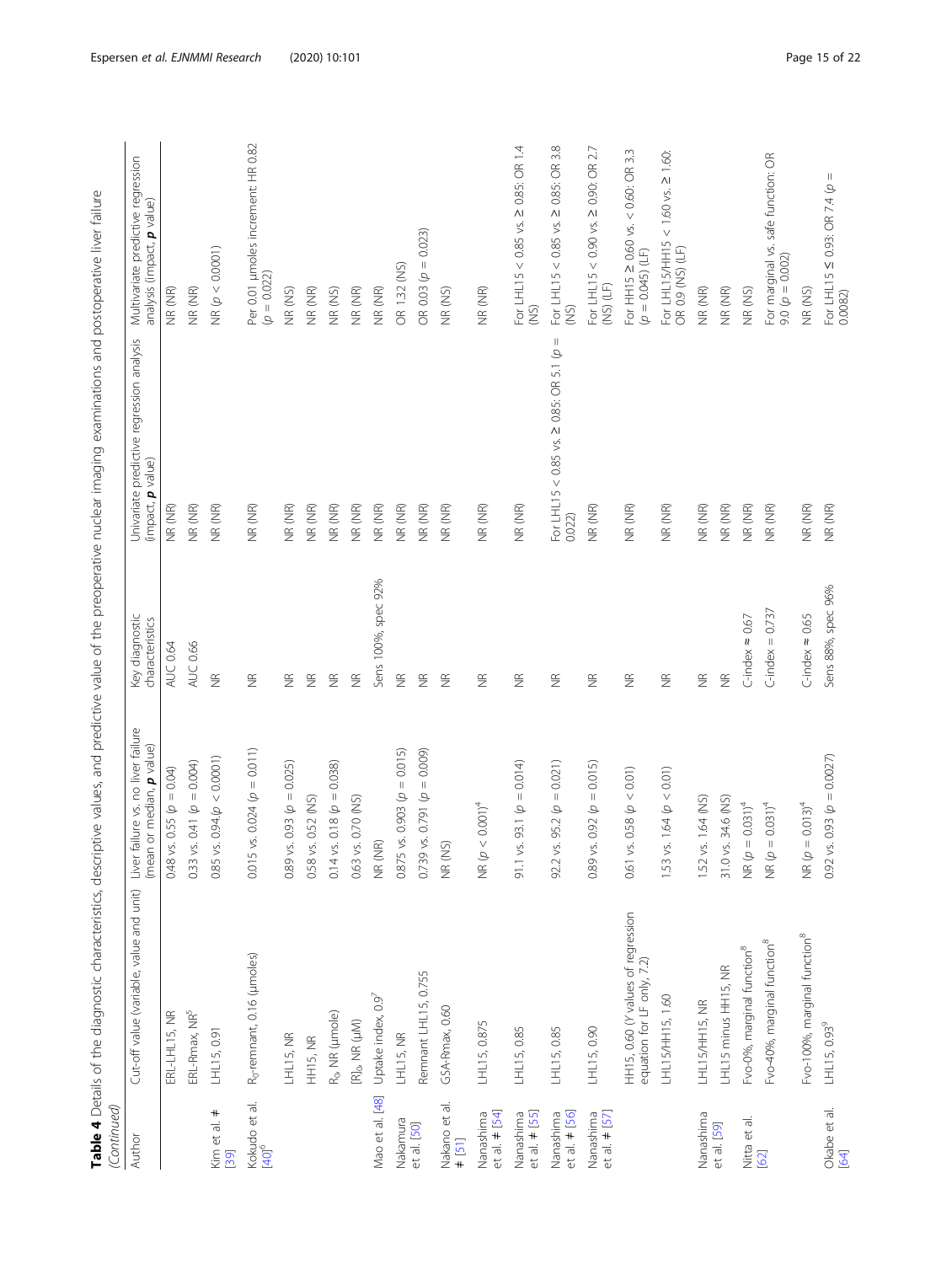| (Continued)                          |                                                                    |                                                                                             |                                                                      |                                                                |                                                                  |
|--------------------------------------|--------------------------------------------------------------------|---------------------------------------------------------------------------------------------|----------------------------------------------------------------------|----------------------------------------------------------------|------------------------------------------------------------------|
| Author                               | Cut-off value (variable, value and unit)                           | failure vs. no liver failure<br>(mean or median, p value)<br>Liver                          | Key diagnostic<br>characteristics                                    | Univariate predictive regression analysis<br>(impact, p value) | Multivariate predictive regression<br>analysis (impact, p value) |
|                                      | HH15, NR <sup>9</sup>                                              | vs. 0.58 ( $p = 0.0041$ )<br>0.66                                                           | $\widetilde{\Xi}$                                                    | NR (NR)                                                        | NR (NR)                                                          |
| Olthof et al.<br>[65]                | Total liver function, NR (%/min)                                   | vs. 16.2 ( $p = 0.41$ )<br>14.6 <sub>v</sub>                                                | $\widetilde{\Xi}$                                                    | NR (NR)                                                        | NR (NR)                                                          |
|                                      | FLR function, NR (%)                                               | vs. 63.4 ( $p < 0.01$ )<br>44.7                                                             | <b>AUC 0.68</b>                                                      | NR (NR)                                                        | NR (NR)                                                          |
|                                      | FLR function, 8.5 (%/min) (new cut-<br>$\overline{\overline{a}}$   | 8.7 (p < 0.01)<br>5.6 vs.                                                                   | PPV 36%, NPV 91% (new<br>cut-off) <sup>10</sup><br>AUC 0.69          | For FLR function < $8.5:$ OR 5.4 ( $p < 0.01$ )                | $\vee$<br>For FLR function < 8.5: OR 4.1 $(p$<br>0.01)           |
|                                      | sFLR function, 2.7 (%/min/m <sup>2</sup> )<br>(predefined cut-off) | 3.1 vs. 4.7 ( $p < 0.01$ )                                                                  | PPV 38%, NPV 82% (pre-<br>defined cut-off) <sup>10</sup><br>AUC 0.68 | NR (NR)                                                        | NR (NR)                                                          |
| Rassam et al.<br># [67]              | FRL function, 2.7 (%/min/m <sup>2</sup> )<br>(predefined cut-off)  | NR (NS)                                                                                     | $\frac{\alpha}{2}$                                                   | NR (NR)                                                        | NR (NR)                                                          |
|                                      | MUR NR (%/min)                                                     | NR (NS)                                                                                     | $\frac{\alpha}{2}$                                                   | NR (NR)                                                        | NR (NR)                                                          |
| $^{\rm +}$<br>Satoh et al.<br>68     | PRI, 0.38                                                          | NR (NR)                                                                                     | PPV 71%, NPV 100%                                                    | NR (NR)                                                        | NR (NR)                                                          |
| Serenari et al.<br>[69]              | FLR-C, 34.5 (%)                                                    | $41 \phi = 0.011$<br>$30$ vs.                                                               | Sens 100%, spec 82%, PPV<br>50%, NPV 100%                            | NR (NR)                                                        | NR (NR)                                                          |
|                                      | FLR-F, 1.69 (%/min/m <sup>2</sup> )                                | vs. 2.07 ( $p = 0.011$ )<br>0.94                                                            | Sens 100%, spec 75%, PPV<br>50%, NPV 100%                            | NR (NR)                                                        | NR (NR)                                                          |
|                                      | HIBA-i, 14.94 (%)                                                  | $= 0.001$<br>vs. 23.29 (p<br>12.86                                                          | Sens 100%, spec 94%, PPV<br>80%, NPV 100%                            | NR (NR)                                                        | NR (NR)                                                          |
| Serenari et al.<br>$\overline{[70]}$ | FRL-F, NR (%/min/m <sup>2</sup> )                                  | vs. 4.02 (NR)<br>1.72                                                                       | $\widetilde{\Xi}$                                                    | NR (NR)                                                        | NR (NR)                                                          |
| Sugai et al. #<br>[73]               | LUR/ LUR response rate, NR (%/%)                                   | NR (NS) / NR (NS) <sup>11</sup>                                                             | $\widetilde{\Xi}$                                                    | NR (NR)                                                        | NR (NR)                                                          |
|                                      | FV / FV response rate, NR (cm <sup>3</sup> /%)                     | NR (NS)/NR (NS) <sup>11</sup>                                                               | $\widetilde{\Xi}$                                                    | NR (NR)                                                        | NR (NR)                                                          |
|                                      | LUD/LUD response rate, NR (%/cm <sup>3</sup> /<br>56)              | $\frac{0.035 \text{ v s. } 0.064 \text{ (p} < 0.05)}{22.2 \text{ (p} < 0.01)}$ <sup>1</sup> | $\widetilde{\Xi}$                                                    | NR (NR)                                                        | NR (NR)                                                          |
| Sumiyoshi                            | remKGSA, 0.05                                                      | NR (p < 0.02)                                                                               | $\widetilde{\Xi}$                                                    | NR (NR)                                                        | NR (NR)                                                          |
| et al. $\neq$ [74]                   | KGSA, NR                                                           | NR (NS)                                                                                     | $\widetilde{\Xi}$                                                    | NR (NR)                                                        | NR (NR)                                                          |
| Tanaka et al.                        | LHL15, NR                                                          | NR (NR)                                                                                     | $\frac{\alpha}{2}$                                                   | NR (p < 0.001)                                                 | NR (NR)                                                          |
| [79]                                 | GSA-index, NR                                                      | NR (NR)                                                                                     | $\widetilde{\Xi}$                                                    | $MR(p = 0.001)$                                                | NR (NR)                                                          |
|                                      | Remnant VLmg, NR                                                   | NR (NR)                                                                                     | $\widetilde{\Xi}$                                                    | $MR(p = 0.001)$                                                | NR (NR)                                                          |
| Tanoue et al.                        | GSA-Rmax, NR (mg/min)                                              | 0.479 vs. 0.501 (NS)                                                                        | $\widetilde{\Xi}$                                                    | NR (NR)                                                        | NR (NR)                                                          |
| [18]                                 | GSA-Rmax, NR (mg/min)                                              | vs. 0.374 ( $p = 0.032$ )<br>0.319                                                          | $\widetilde{\Xi}$                                                    | NR (NR)                                                        | NR (NR)                                                          |
|                                      | Difference between GSA-Rmax and<br>rGSA-Rmax, NR (mg/min)          | vs. 0.127 (NS)<br>0.160                                                                     | $\widetilde{\Xi}$                                                    | NR (NR)                                                        | NR (NR)                                                          |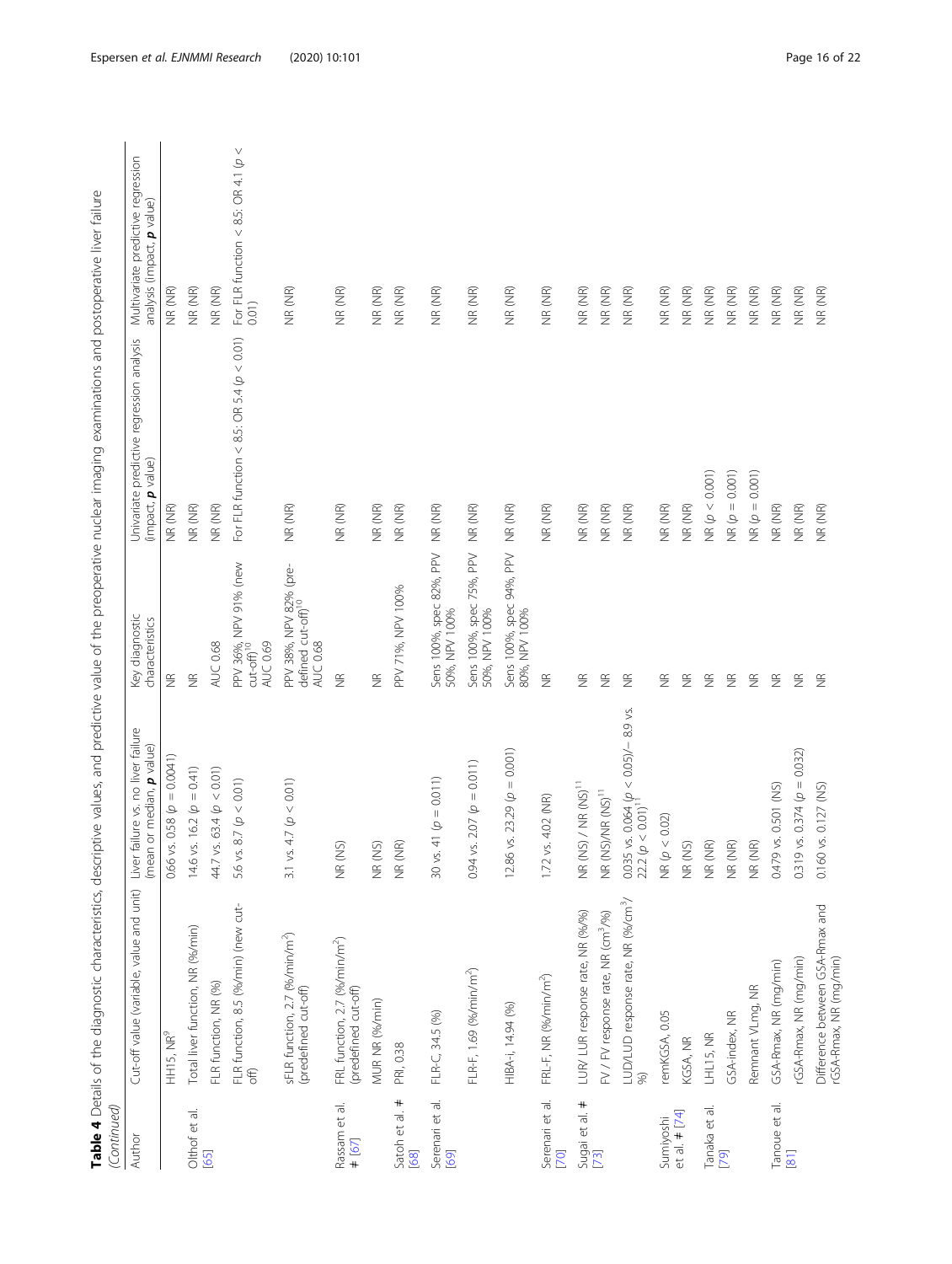|                   |                                                  |                                                               |                                         | Table 4 Details of the diagnostic characteristics, descriptive values, and predictive value of the preoperative nuclear imaging examinations and postoperative liver failure |                            |
|-------------------|--------------------------------------------------|---------------------------------------------------------------|-----------------------------------------|------------------------------------------------------------------------------------------------------------------------------------------------------------------------------|----------------------------|
| (Continued)       |                                                  |                                                               |                                         |                                                                                                                                                                              |                            |
| Author            | Cut-off value (variable, value and unit)         | iver failure vs. no liver failure<br>mean or median, p value) | Key diagnostic<br>characteristics       | Univariate predictive regression analysis Multivariate predictive regression<br>(impact, p value)                                                                            | analysis (impact, p value) |
|                   | rGSA-Rmax/GSA-Rmax, NR                           | $0.692$ vs. 0.756 ( $p = 0.042$ )                             | g                                       | NR (NR)                                                                                                                                                                      | NR (NR)                    |
| Yano et al.<br>88 | GSA-Rmax, NR (mg/min)                            | 0.432 vs. 0.453 (NS)                                          | $\frac{\alpha}{2}$                      | NR (NR)                                                                                                                                                                      | NR (NR)                    |
| 90                | Yoshida et al. rLUV <sub>(BSA)</sub> , 27.0%/BSA | 23.0 vs 33.6 ( $p < 0.001$ ) <sup>12</sup>                    | Sens 91%, spec 81%, PPV<br>31%, NPV 99% | NR (NR)                                                                                                                                                                      | NR(p < 0.001)              |
|                   | HH15, NR                                         | 0.64 vs. 0.60 ( $p < 0.05$ ) <sup>12</sup>                    | $\frac{\alpha}{Z}$                      | NR (NR)                                                                                                                                                                      | NR (NS)                    |
|                   | <b>HL15, NR</b>                                  | 0.90 vs. 0.91 (NS) <sup>12</sup>                              | $\frac{\alpha}{2}$                      | NR (NR)                                                                                                                                                                      | NR (NR)                    |
|                   | % remnant LF, NR (%)                             | 50.9 vs. 75.3 ( $p < 0.001$ ) <sup>12</sup>                   | $\frac{\alpha}{2}$                      | NR (NR)                                                                                                                                                                      | NR (NS)                    |
| Yumoto et al.     | RO-remnant, 100 (nmol/liver)                     | 52.1 vs. 122.2 ( $p < 0.001$ )                                | <b>AUC 0.97</b>                         | NR (NR)                                                                                                                                                                      | NR (NR)                    |
| $\boxed{29}$      | [R]0, NR (nmol/l)                                | 412 vs. 551 ( $p = 0.045$ )                                   | AUC 0.80                                | NR (NR)                                                                                                                                                                      | NR (NR)                    |
|                   | RO, NR (nmol/liver)                              | 49.8 vs. 211.2 ( $p = 0.047$ )                                | $\frac{\alpha}{\alpha}$                 | NR (NR)                                                                                                                                                                      | NR (NR)                    |
|                   | LHL15, NR                                        | 0.79 vs. 0.87 ( $p = 0.035$ )                                 | <b>AUC 0.74</b>                         | NR (NR)                                                                                                                                                                      | NR (NR)                    |
|                   |                                                  |                                                               |                                         |                                                                                                                                                                              |                            |

Papers with liver failure as part of a composite endpoint are marked with a "#", in those cases, the data are reported for overall complications in which liver failure is included unless otherwise stated (marked LF). For Papers with liver failure as part of a composite endpoint are marked with a "+"; in those cases, the data are reported for overall complications in which liver failure is included unless otherwise stated (marked LF). For

liver counts (ERL) to total liver counts, ERL-LHL15 hepatic uptake ratio (LHL15) of estimated remnant liver, ERL-Amax maximal removal rate of estimated remnant liver counts, R<sub>0</sub> total hepatic asialoglycoprotein receptor of counts liver counts (ERL) to total liver counts, ERL-LHL15 hepatic uptake ratio (LHL15) of estimated remnant liver, ERL-Rmax maximal removal rate of estimated remnant liver counts, R0 total hepatic asialoglycoprotein receptor presumed function of the veno-occlusive region of the liver, FLR future liver remnant, sFLR standardized future liver remnant, MUR the mebrofenin uptake rate, PRI predictive residual index, FRL-C percentage of counts ([<sup>99m</sup>Tc]Tc-mebrofenin hepatobiliary scintigraphy clearance divided by body surface area), SUV<sub>mean</sub> mean standardized uptake value, TLG, total glycolysis of the remnant liver, LU 15 the cumulative liver uptake of the ([<sup>99m</sup>C]Tc-mebrofenin hepatobiliary scintigraphy clearance divided by body surface area), SUV<sub>mean</sub> mean standardized uptake value, TLG, total glycolysis of the remnant liver, LU 15 the cumulative liver uptake of the estimated indocyanine green plasma clearance rate using the hepatic uptake ratio of f<sup>99m</sup>TcJTc-GSA (LHL15), *remKGSA* KGSA AGSA of the future remnant liver, *Remnant VLmg* amount of f<sup>99m</sup>TcJTc-GSA accumulation in the Panax the maximum removal rate of l<sup>99m</sup>TC|Tc-GSA, Type IV collagen 7S/GSA-Rmax the ratio of type IV collagen 75 to the maximum removal rate of l<sup>99m</sup>TC|Tc-GSA, rERL-GSA ratio of preoperatively estimated remnant Rmax the maximum removal rate of [<sup>99m</sup>Tc]Tc-GSA, Type IV collagen 7S/GSA-Rmax the ratio of type IV collagen 7S to the maximum removal rate of [<sup>99m</sup>Tc]Tc-GSA, rERL-GSA ratio of preoperatively estimated remnant estimated indocyanine green plasma clearance rate using the hepatic uptake ratio of [<sup>99m</sup>Tc]Tc-GSA (LHL15), *remKGSA* KGSA of the future remnant liver, *Remnant VLmg* amount of [<sup>99m</sup>Tc]Tc-GSA accumulation in the within the future remnant liver, HIBA-index (the proportion of radionuclide accumulated in the future remnant liver), LUR liver uptake ratio, FV functional liver volume, LUD liver uptake density, KGSA the clearance index, FRL-F future remnant liver uptake function, FRL future remnant liver, FR future remnant, HA/GSA-Rmax ratio the ratio of serum hyaluronic acid to the maximum removal rate of l<sup>99m</sup>TcTrc-GSA, GSAremnant liver, rGSA-Rmax the maximum removal rate of [<sup>99m</sup>Tc]Tc-GSA in the remnant liver, rLUV<sub>i854</sub>, liver vables value of the remnant liver corrected for body surface area, % remnant LF the relative residual liver clearance index, FRL-F future remnant liver uptake function, FRL future remnant liver, FR future remnant, HA/GSA-Rmax ratio of serum hyaluronic acid to the maximum removal rate of [<sup>99m</sup>Tc]Tc-GSA, GSAwithin the future remnant liver, HIBA-index (the proportion of radionuclide accumulated in the future remnant liver), LUR liver rational liver volume, LUD liver uptake density, KGSA the tracer 15 to 16 min after injection of the tracer, Cont. continuous, LHL15 [<sup>99m</sup>Tc]Tc-GSA receptor index, R<sub>o</sub>-remnant total hepatic asialoglycoprotein receptor amount in the future remnant liver, HH15 [<sup>99m</sup>Tc]Tc-GSA Tc<sub>I</sub>Tc-GSA amount, [R]<sub>o</sub> hepatic asialoglycoprotein receptor concentration, *LHL15/HH15* GSA index, c/CGR15 converted indocyanine green retention rate at 15 min calculated from HH15, LHL15, and hyaluronic acid level, Fvo remnant liver, rGSA-Rmax the maximum removal rate of [<sup>99m</sup>Tc]Tc-GSA in the remnant liver, rLUV<sub>(BSA)</sub> liver, uptake value of the remnant liver corrected for body surface area, % remnant LF the relative residual liver amount, [R]<sub>0</sub> hepatic asialoglycoprotein receptor concentration, LHL15/HH15 GSA index, *cICGR15 converted indocyanine green retention rate at 15 min calculated from HH15, LHL15, and hyaluronic acid level, Fvo* eFLAF estimated future remnant liver function, MR not reported, Sens sensitivity, Spec specificity, PPV positive predictive value, MPV negative predictive value, TLF total liver function, HBS<sup>954</sup> global liver function eFLRF estimated future remnant liver function, MR not reported, Sens sensitivity, Spec specificity, PPV positive value, NPV negative predictive value, TLF total liver function, HBS<sup>BSA</sup> global liver function presumed function of the veno-occlusive region of the liver, FLR future liver remnant, sFLR standardized future liver remnant, MUR the mebrofenin uptake rate, PRI predictive residual index, FRL-C percentage tracer 15 to 16 min after injection of the tracer, Cont. continuous, LHL15 [<sup>99</sup>"TCJTc-GSA receptor index, R<sub>o</sub>remnant total hepatic asialoglycoprotein receptor amount in the future remnant liver, HH15 [<sup>99</sup> the diagnostic characteristics, sens, spec, NPV, and PPV were reported if available; otherwise, AUC was reported if available the diagnostic characteristics, sens, spec, NPV, and PPV were reported if available; otherwise, AUC was reported if available function, (LF) for predicting LF exclusively

function, *(LP)* for predicting LF exclusively<br>"TLF and HBS<sup>ess,</sup> corresponds to the same global liver function estimate from [<sup>spm</sup>Tc]Tc-mebrofenin hepatobiliary scintigraphy, but in the two papers they are named differen They report both the predictive value of the continuous remnant LU 15 value and the predictive value of the cut-off of remnant LU 15 < 13. The latter resulting in a significant predictive value corresponds to the same global liver function estimate from [<sup>29m</sup>Tc]Tc-mebrofenin hepatobiliary scintigraphy, but in the two papers they are named differently TLF and HBS<sup>BSA</sup> **Before PVE** 

In addition to these GSA-parameters of liver function, they also report the diagnostic characteristics, cut-off value, predictive value in univariate and multivariate analysis of the actual remnant liver (ARL) GSA-"Not a comparison of liver function uptake value between patients with liver fallure or without but a comparison of LF rate in patients with liver uptake value above and below a certain value (cut-off)<br><sup>S</sup>in addition to th Not a comparison of liver function uptake value between patients with liver fallure or without but a comparison of LF rate in patients with liver uptake value above and below a certain value (cut-off) oarameters (rARL-GSA, ARL-LHL15, and ARL-Rmax) with updated delineations of the FLR based on the pre- and postoperative CT-scans. These are not shown in this table but can be found in the paper parameters (rARL-GSA, ARL-IHL15, and ARL-Rmax) with updated delineations of the FLR based on the pre- and postoperative CT-scans. These are not shown in this table but can be found in the paper<br>"For "Signs of postoperative For "Signs of postoperative Liver Failure"

For predicting patients with a postoperative Child score of > 9, which corresponds to a high risk of liver failure

<sup>8</sup>They are all based on the liver uptake ratio of [<sup>99m</sup>Tc]Tc-GSA

Reported here for patients with a % FLR (volume-based) of 35-60%, further details are provided for patients > 60% FLR in the original paper

<sup>o</sup>In the whole patient population, not just in the patients with bilirubin level below 50 µmol/L at the time of hepatobiliary scintigraphy. For these patients the PPV 41%, NPV 94% <sup>10</sup>In the whole patient population, not just in the patients with bilirubin level below 50 μmol/L at the time of hepatobiliary scintigraphy. For these patients the PPV 41%, NPV 94%

<sup>11</sup>Post percutaneous transhepatic portal embolization (PTPE) values listed here. The pre-PTPE values are also reported in the paper for the patient with and without complications, but not listed here <sup>11</sup>Post percutaneous transhepatic portal embolization (PTPE) values listed here. The pre-PTPE values are also reported in the paper for the patient with and without complications, but not listed here

<sup>12</sup>Non-preserved vs. preserved liver function on postoperative day 5; non-preserved referring to moderate-severe hepatic dysfunction on postoperative day 5 and preserved referring to no or mild hepatic dysfunction <sup>12</sup>Non-preserved vs. preserved liver function on postoperative day 5; non-preserved referring to moderate-severe hepatic dysfunction on postoperative day 5 and preserved referring to no or mild hepatic dysfunction on postoperative day 5 on postoperative day 5

 $\overline{\phantom{a}}$ 

 $\overline{\phantom{a}}$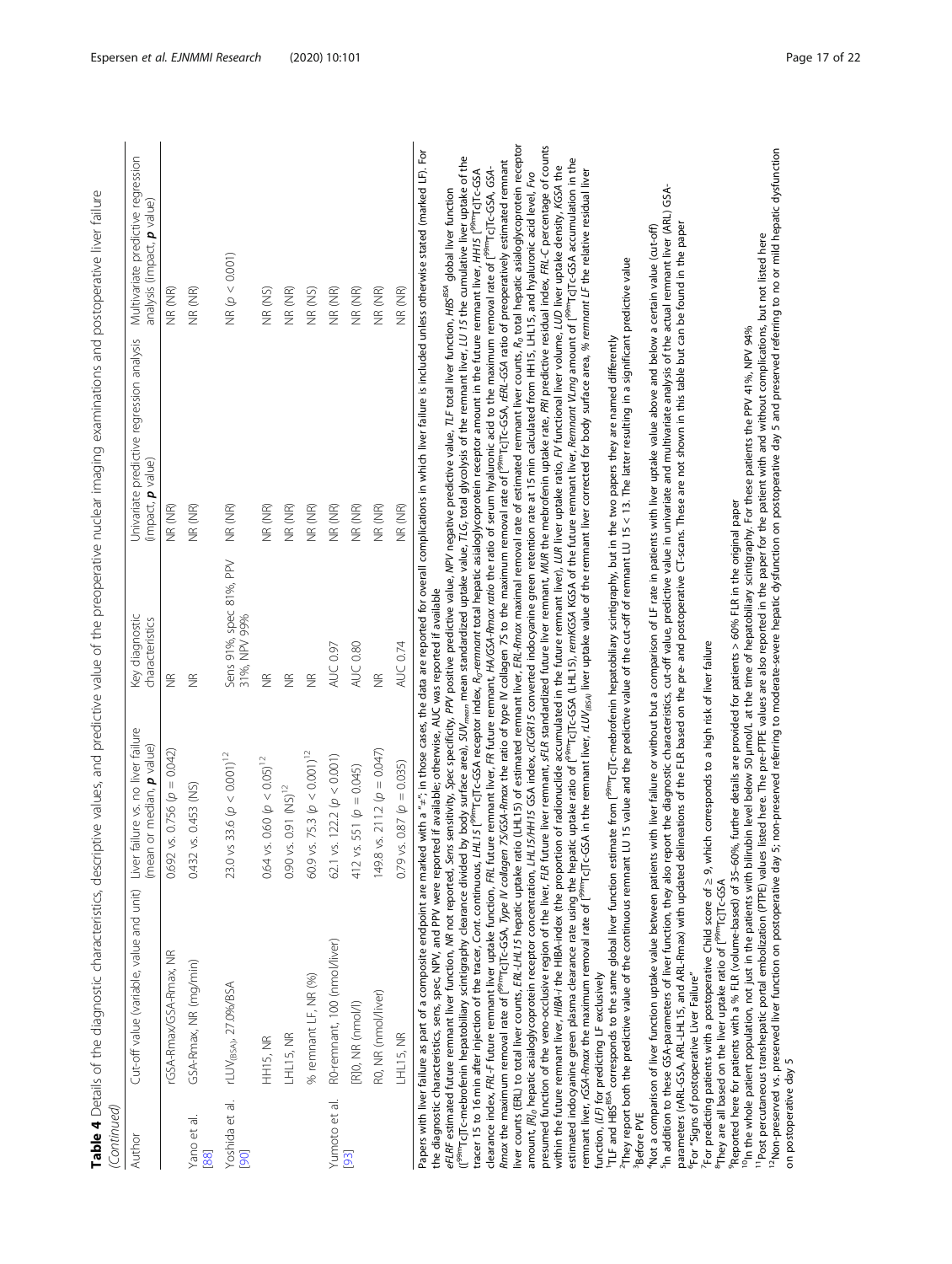investigated outcomes among patients with uptake values above or below that cut-off. Thus, there were only a few clinical utility studies. However, the studies applying a predetermined cut-off value in a prospective setting validated the cut-off and proved that the cut-off value was able to safely determine which patients could undergo hepatic resection with resulting low mortality and LF rates [\[20](#page-20-0), [63\]](#page-21-0), thereby underscoring the importance of preoperative nuclear imaging in patients undergoing liver resection. A few studies investigated other tracers; the limited number of data makes it difficult to identify advantages or disadvantages over  $[{}^{99m}Tc]Tc$ -GSA and  $[{}^{99m}Tc]Tc$ -mebrofenin.

The major differences between [<sup>99m</sup>Tc]Tc-GSA and [<sup>99m</sup>Tc]Tc-mebrofenin exists in the uptake and excretion of these tracers. The uptake of  $[{}^{99m}Tc]Tc$ -GSA follows receptor-mediated endocytosis by attachment to asialoglycoprotein receptors on the functioning hepatocytes. The tracer is then transferred to the lysosomes for deg-radation [\[94\]](#page-22-0). As the only uptake site for  $[{}^{99m}Tc]Tc$ -GSA is in the liver, imaging with  $[{}^{99m}Tc]Tc$ -GSA offers a good representation of the functioning hepatocytes. In comparison, [99mTc]Tc-mebrofenin is transported to the liver predominantly bound to albumin after which it is taken up by the functioning hepatocytes and excreted unmetabolized into the bile system. As a result, imaging with [99mTc]Tc-mebrofenin offers visualization of the liver's uptake and excretion function including the biliary tract system [[94\]](#page-22-0). However, imaging with [<sup>99m</sup>Tc]Tc-mebrofenin can be affected by high blood bilirubin levels as both substrates compete for the same uptake transporter on the hepatocytes [[94\]](#page-22-0). Both imaging methods are capable of estimating both the global and regional liver function with the use of SPECT. No head-to-head comparative studies of the two tracers in the same population were identified.

Hepatobiliary scintigraphy has shown a promising value in the preoperative assessment of patients undergoing liver resection, and it has been utilized by several nuclear medicine departments worldwide over the last decade. Still, there are no widely accepted international guidelines that recommend the use of nuclear medicine imaging to determine the resectability of patients prior to undergoing a procedure with the purpose of removing diseased liver tissue. CT volumetry, however, is well established for the preoperative estimation of FLR volume prior to liver surgery and is the present gold standard to determine resectability in patients undergoing liver resection. Preoperative CT volumetry cut-off values for a safe liver resection have been established on the basis of several well-designed studies [[95](#page-22-0)–[101](#page-22-0)]. It is generally accepted that approximately 75–80% of the total liver volume can be removed safely without postoperative complications, leaving a FLR of approximately 20–

25% if the liver morphology and liver function are normal [[95](#page-22-0)–[101](#page-22-0)]. If the normal liver has been subjected to chemotherapy recently, a FLR volume of 30% is necessary, and in patients with cirrhosis or hepatitis, the FLR volume needs to be at least 40%, depending on the total liver function measured by a variety of tests and scores [[99](#page-22-0)–[101](#page-22-0)].

CT volumetry is, however, an indirect measure of liver function due to the heterogeneously distributed liver tissue, especially in patients with parenchymal liver disease. Therefore, using CT volumetry as a preoperative measure of the FLR requires knowledge of the quality of the liver parenchyma [\[11](#page-20-0)] as reflected in the different cut-off values for the various liver conditions. In addition, in using CT volumetry as the preoperative assessment of the FLR, some patients are at risk of being excluded from surgery with curative intent due to a small FLR volume, even if their actual FLR function is sufficient. Other patients with sufficient FLR volume are at risk of developing postoperative liver failure due to insufficient FLR function. To avoid these problems, a more direct evaluation of FLR function is needed, and nuclear imaging seems to be the most promising approach. Furthermore, with the use of nuclear imaging as a preoperative measure of the FLR function, one cut-off level for a safe liver resection might suffice for all patients regardless of the underlying liver function [\[10](#page-20-0), [11](#page-20-0)]. Therefore, it would be advantageous for clinicians to estimate the function of the FLR and thus the postprocedural clinical course of the patients while taking into account the underlying liver disease.

For the nuclear imaging techniques to be included in the diagnostic assessment of patients undergoing liverdirected treatments, clinicians need evidence-based cutoff values for the nuclear imaging liver functional assessment based on a validated and simple liver function uptake calculation. Most cut-off values shown in this systematic review were post hoc, data-driven values, not prospective assessments of a fixed cut-off value. It was evident that nuclear imaging techniques play a promising role in the preprocedural work-up of patients undergoing liver-directed treatments, especially for the prediction of postoperative liver failure. However, the liver failure and mortality predictions are influenced by the different and inconsistent liver failure and mortality definitions. The abundant heterogeneity in nuclear imaging techniques, acquisition methods, and outcome definitions complicate the ability to establish evidencebased guidelines for the preprocedural work-up of patients undergoing liver-directed treatment. External validation and comparison of the results across the different studies require procedural standardization, both of technical performance and outcome. Rassam et al. have described practical guidelines on how to use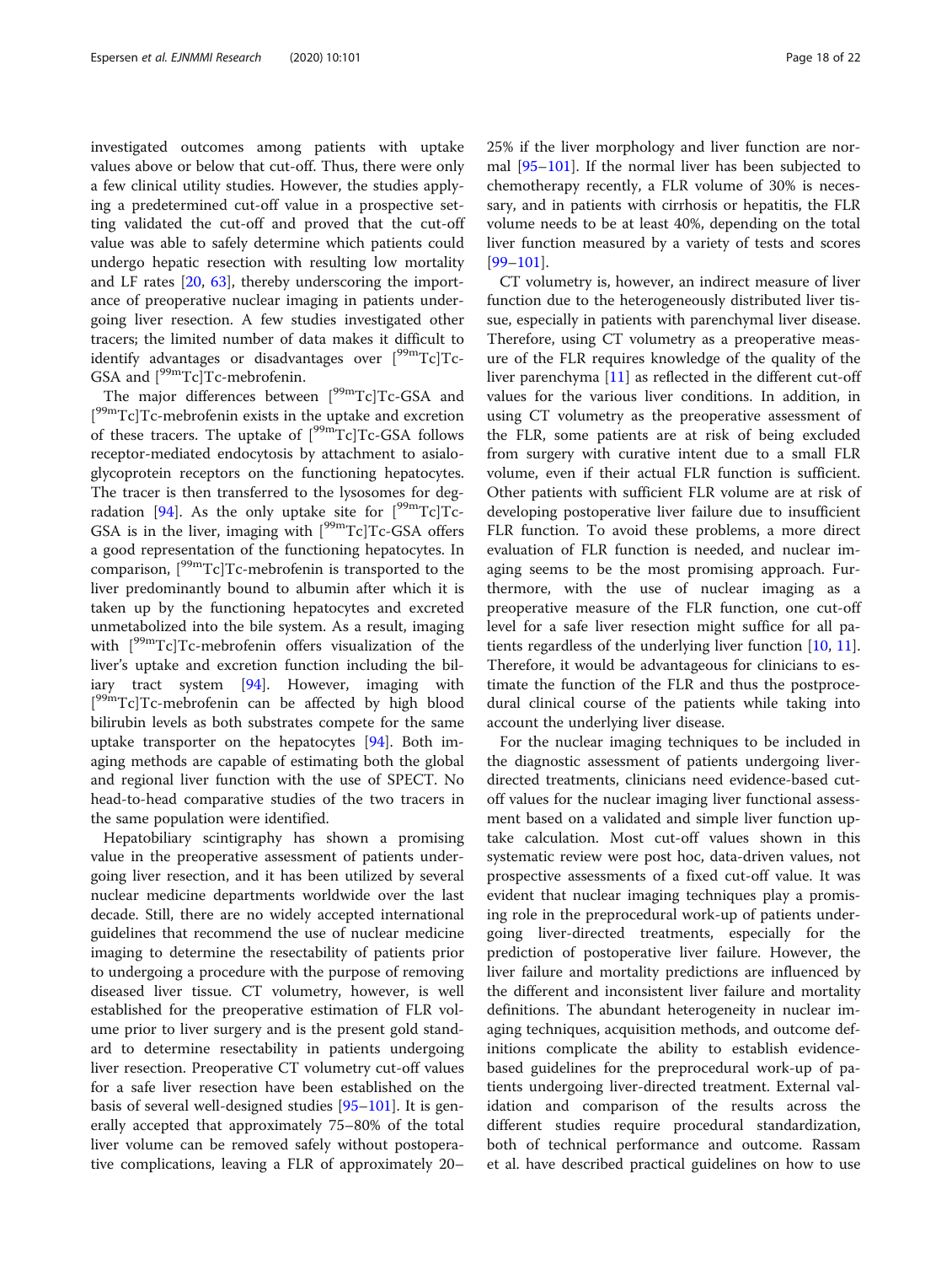<span id="page-19-0"></span>[<sup>99m</sup>Tc]Tc-mebrofenin hepatobiliary scintigraphy [\[102](#page-22-0)]. Most papers investigated both major and minor surgery in the same study and established a joint cut-off for a safe liver resection irrespective of the surgery type. However, the extent of liver surgery may affect the FLR cutoff needed for a safe surgery and a favorable postoperative outcome. Therefore, future studies should distinguish between major and minor surgery in their prediction models and cut-off establishments. It remains unclear if the same cut-off can be used across different type of interventions.

Due to the interesting data generated with the tracers [<sup>99m</sup>Tc]Tc-GSA and [<sup>99m</sup>Tc]Tc-mebrofenin, prospective trials with predefined and clinically relevant definitions of mortality and liver failure are warranted. However, [<sup>99m</sup>Tc]Tc-GSA is not yet commercially available outside of Japan and there are currently no head-to-head studies comparing this tracer with  $[{}^{99m}Tc]Tc$ -mebrofenin. The two tracers should be directly compared in prospective, multicenter studies in patients undergoing major liver surgery using predefined definitions of liver failure and mortality; the predictive findings should be compared to the gold standard of CT volumetry. This would hopefully lead to an extraction of clinically relevant cut-off levels of the nuclear imaging techniques for a safe hepatectomy.

This up-to-date systematic review covered four decades of research published in two major medical databases, employed extensive and detailed research strings, and had two investigators throughout the review and data extraction process. The authors consider this systematic review to encompass the first synthesized evidence on this clinically relevant topic.

Some groups published several, similarly appearing papers; some groups published papers with increasing number of subjects over time. We did not contact individual authors to investigate any overlapping data among papers from the same institution. This may cause a potential bias of duplicate or overlapping data if authors did not comply with established guidelines on the ethics of publishing.

## Conclusion

In conclusion, more than 80 trials have been published on preoperative nuclear medicine methods, predominantly  $[{}^{99m}Tc]Tc$ -GSA and  $[{}^{99m}Tc]Tc$ -mebrofenin, to predict clinical outcomes after the liver-directed treatment of non-systemic liver diseases. Even though we identified evidence of benefit for preoperative nuclear medicine assessment across various liver diseases, the data were very heterogeneous concerning the methodology for liver function uptake calculations and dissimilar outcome definitions of LF and mortality. The general impression was that this area of research is short of confirmatory and

consistent evidence to determine the patient-relevant benefit of the preoperative assessment of the postoperative FLR with nuclear medicine tests. We encourage the nuclear medicine society in collaboration with hepatobiliary surgeons to support prospective, multi-national clinical efficacy trials documenting that adding a preoperative nuclear medicine test benefits patients in comparison to the standard of care for preoperative investigations using CT volumetry.

### Supplementary information

Supplementary information accompanies this paper at [https://doi.org/10.](https://doi.org/10.1186/s13550-020-00687-1) [1186/s13550-020-00687-1](https://doi.org/10.1186/s13550-020-00687-1).

Additional file 1:. Supplementary files

#### Abbreviations

GSA: (Human) galactosyl serum albumin; LF: Liver failure; FLR: Future liver remnant; PICOS criteria: Patient, intervention, comparison, outcome, study design criteria; PRISMA guidelines: Preferred Reporting Items for Systematic Reviews and Meta-Analyses guidelines; OR: Odds ratio; HR: Hazard ratio

#### Acknowledgements

Not applicable.

#### Authors' contributions

Conception and design: LJP, LB, PNL, CE. Literature search: LS. Title and abstract screening: TBA, LJP, CE. Full text screening: TBA, LJP. Data extraction: CE, LB, PNL, LJP. Analysis/interpretation of data: CE, LB, PNL, LJP. Statistical analysis: CE. Drafting the manuscript: CE. Critically revising the manuscript: All authors discussed the results and implications and commented on the manuscript at all stages. Final approval of the manuscript: LS, TBA, LB, PNL, LJP, CE (all authors).

#### Funding

CE received funding from the University Hospital of Aalborg for completing this study. They had no role in the design of the study or in the collection, analysis, and interpretation of data nor in writing the manuscript.

#### Availability of data and materials

All data generated or analyzed during this study are included in this published article [and its supplementary information files].

#### Ethics approval and consent to participate

Not applicable. In compliance with national legislation, no ethical approval or informed consent was obtained for this systematic review, as it only contains data from previously published articles and no individual data.

#### Consent for publication

Not applicable.

#### Competing interests

The authors declare that they have no competing interests.

#### Author details

<sup>1</sup>Department of Clinical Physiology, Nuclear Medicine and PET, Rigshospitalet, Blegdamsvej 9, DK-2100 Copenhagen, Denmark. <sup>2</sup>Department of Gastrointestinal Surgery, Rigshospitalet, Blegdamsvej 9, DK-2100 Copenhagen, Denmark. <sup>3</sup>Department of Clinical Medicine, University of Aalborg, Sdr. Skovvej 15, DK-9000 Aalborg, Denmark. <sup>4</sup>The Medical Library, Aalborg University Hospital, Sdr. Skovvej 15, DK-9000 Aalborg, Denmark. 5 Department of Nuclear Medicine, Clinical Cancer Research Center, Aalborg University Hospital, Hobrovej 18-22, DK-9100 Aalborg, Denmark.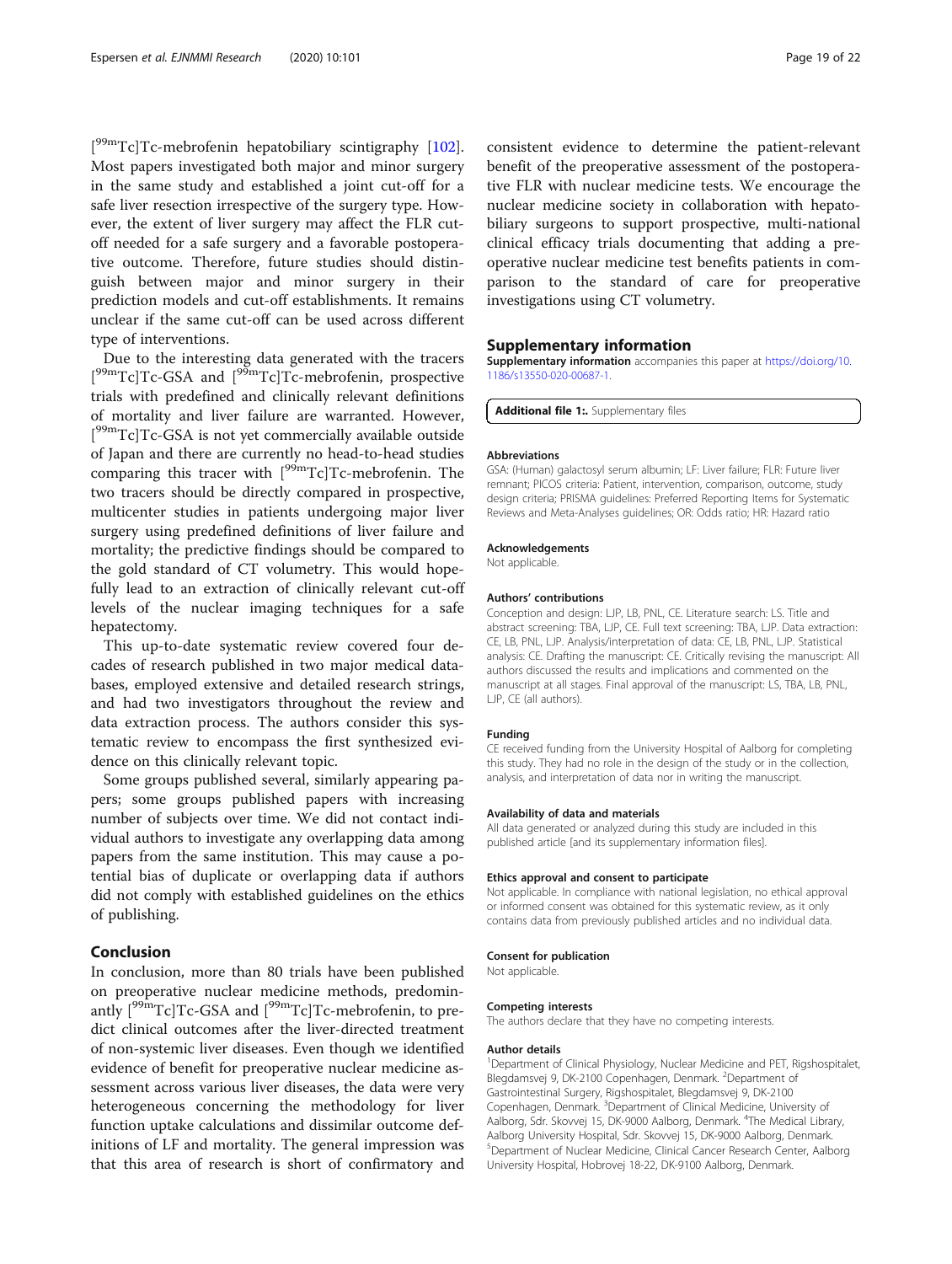#### <span id="page-20-0"></span>Received: 15 March 2020 Accepted: 13 August 2020 Published online: 04 September 2020

#### References

- 1. Braunwarth E, et al. Surgical techniques and strategies for the treatment of primary liver tumours: hepatocellular and cholangiocellular carcinoma. Eur Surg. 2018;50(3):100–12.
- 2. Hammond JS, et al. Prediction, prevention and management of postresection liver failure. Br J Surg. 2011;98(9):1188–200.
- 3. de Meijer VE, et al. Systematic review and meta-analysis of steatosis as a risk factor in major hepatic resection. BJS. 2010;97(9):1331–9.
- 4. Kauffmann R, Fong Y. Post-hepatectomy liver failure. Hepatobiliary Surg Nutr. 2014;3(5):238–46.
- 5. Rahnemai-Azar AA, et al. Update on liver failure following hepatic resection: strategies for prediction and avoidance of post-operative liver insufficiency. J Clin Transl Hepatol. 2018;6(1):97–104.
- 6. Donadon M, et al. New paradigm in the management of liver-only
- metastases from colorectal cancer. Gastrointest Cancer Res. 2007;1(1):20–7. 7. Parks RW, Garden OJ. Liver resection for cancer. World J Gastroenterol. 2001; 7(6):766–71.
- 8. Hoekstra LT, et al. Physiological and biochemical basis of clinical liver function tests: a review. Ann Surg. 2013;257(1):27–36.
- 9. Cieslak KP, et al. New perspectives in the assessment of future remnant liver. Dig Surg. 2014;31(4-5):255–68.
- 10. de Graaf W, et al. Assessment of future remnant liver function using hepatobiliary scintigraphy in patients undergoing major liver resection. J Gastrointest Surg. 2010;14(2):369–78.
- 11. de Graaf W, et al. 99mTc-mebrofenin hepatobiliary scintigraphy with SPECT for the assessment of hepatic function and liver functional volume before partial hepatectomy. J Nucl Med. 2010;51(2):229–36.
- 12. Moher, D., et al., Preferred reporting items for systematic reviews and metaanalyses: the PRISMA statement. BMJ (Clinical research ed), 2009. 339: p. b2535-b2535.
- 13. Brown KM, Geller DA. What is the learning curve for laparoscopic major hepatectomy? J Gastrointest Surg. 2016;20(5):1065–71.
- 14. Bennink RJ, et al. Preoperative assessment of postoperative remnant liver function using hepatobiliary scintigraphy. J Nucl Med. 2004;45(6):965–71.
- 15. Beppu T, et al. Preoperative chemotherapy on functional liver regeneration for colorectal liver metastases assessed with 99mTc-GSA SPECT/CT imaging. Int Surg. 2018;102(9-10):431–9.
- 16. Cieslak KP, et al. Measurement of liver function using hepatobiliary scintigraphy improves risk assessment in patients undergoing major liver resection. HPB. 2016;18(9):773–80.
- 17. Cieslak KP, et al. Future remnant liver function as predictive factor for the hypertrophy response after portal vein embolization. Surgery. 2017;162(1): 37–47.
- 18. Chiba N, et al. Predicting hepatic failure with a new diagnostic technique by preoperative liver scintigraphy and computed tomography: a pilot study in 123 patients undergoing liver resection. Patient Saf Surg. 2017;11:29.
- 19. Chapelle T, et al. Future remnant liver function estimated by combining liver volumetry on magnetic resonance imaging with total liver function on 99 m Tc-mebrofenin hepatobiliary scintigraphy: can this tool predict posthepatectomy liver failure? Hpb. 2016;18(6):494–503.
- 20. Chapelle T, et al. Measuring future liver remnant function prior to hepatectomy may guide the indication for portal vein occlusion and avoid posthepatectomy liver failure: a prospective interventional study. HPB (Oxford). 2017;19(2):108–17.
- 21. Chapelle T, et al. Estimation of the future remnant liver function is a better tool to predict post-hepatectomy liver failure than platelet-based liver scores. Eur J Surg Oncol. 2017;43(12):2277–84.
- 22. Cho A, et al. Feasibility of preoperative FDG PET/CT total hepatic glycolysis in the remnant liver for the prediction of postoperative liver function. Am J Roentgenol. 2017;208(3):624–31.
- 23. Das BC, Isaji S, Kawarada Y. Analysis of 100 consecutive hepatectomies: risk factors in patients with liver cirrhosis or obstructive jaundice. World J Surg. 2001;25(3):266–73.
- 24. Dinant S, et al. Risk assessment of posthepatectomy liver failure using hepatobiliary scintigraphy and CT volumetry. J Nucl Med. 2007;48(5):685–92.
- 25. Franken LC, et al. Effect of structured use of preoperative portal vein embolization on outcomes after liver resection of perihilar cholangiocarcinoma. BJS open. 2020;4(3):449–55.
- 26. Fujioka H, et al. Utility of technetium-99 m-labeled-galactosyl human serum albumin scintigraphy for estimating the hepatic functional reserve. J Clin Gastroenterol. 1999;28(4):329–33.
- 27. Guiu B, et al. Extended liver venous deprivation before major hepatectomy induces marked and very rapid increase in future liver remnant function. Eur Radiol. 2017;27(8):3343–52.
- Hayashi H, et al. Functional assessment versus conventional volumetric assessment in the prediction of operative outcomes after major hepatectomy. Surgery. 2015;157(1):20–6.
- 29. Hino I, et al. Index for predicting post-operative residual liver function by pre-operative dynamic liver SPET. Nucl Med Commun. 1997;18(11):1040–8.
- 30. Hirai I, et al. Evaluation of preoperative portal embolization for safe hepatectomy, with special reference to assessment of nonembolized lobe function with 99mTc-GSA SPECT scintigraphy. Surgery. 2003;133(5):495–506.
- 31. Hwang EH, et al. Preoperative assessment of residual hepatic functional reserve using 99mTc-DTPA-galactosyl-human serum albumin dynamic SPEC T. J Nucl Med. 1999;40(10):1644–51.
- 32. Iimuro Y, et al. Preoperative estimation of asialoglycoprotein receptor expression in the remnant liver from CT/99mTc-GSA SPECT fusion images correlates well with postoperative liver function parameters. J Hepatobiliary Pancreat Sci. 2010;17(5):673–81.
- 33. Jansen PLM, et al. Liver regeneration and restoration of liver function after partial hepatectomy in patients with liver tumors. Scand J Gastroenterol. 1990;25(2):112–8.
- 34. Kaibori M, et al. HA/GSA-Rmax ratio as a predictor of postoperative liver failure. World J Surg. 2008;32(11):2410–8.
- 35. Kamohara Y, et al. 99mTc-galactosyl sialyl albumin (GSA) scintigram adjusts hepatic resection range in ICG based estimation. Hepatogastroenterology. 2011;58(112):2058–61.
- 36. Kato A, et al. Predictability of (99 m)Tc-galactosyl human serum albumin scintigraphy for posthepatectomy liver failure. AJR Am J Roentgenol. 2018; 210(1):158–65.
- 37. Katsuramaki T, et al. Preoperative estimation of risk in hepatectomy using technetium-99 m-galactosyl human serum albumin receptor amount by nonlinear 3-compartment model. Hepatogastroenterology. 2003;50(49):174– 7.
- 38. Kawamura H, et al. Preoperative evaluation of hepatic functional reserve by converted ICGR15 calculated from99mTc-GSA scintigraphy. J Gastroenterol Hepatol. 2008;23(8 pt1):1235–41.
- 39. Kim YK, et al. Prediction of postoperative decompensated liver function by technetium-99 m galactosyl-human serum albumin liver scintigraphy in patients with hepatocellular carcinoma complicating chronic liver disease. Br J Surg. 1997;84(6):793–6.
- 40. Kokudo N, et al. Predictors of successful hepatic resection: prognostic usefulness of hepatic asialoglycoprotein receptor analysis. World J Surg. 2002;26(11):1342–7.
- 41. Kwon AH, et al. Use of technetium 99 m diethylenetriamine-pentaacetic acid-galactosyl-human serum albumin liver scintigraphy in the evaluation of preoperative and postoperative hepatic functional reserve for hepatectomy. Surgery. 1995;117(4):429–34.
- 42. Kwon AH, et al. Preoperative determination of the surgical procedure for hepatectomy using technetium-99 m-galactosyl human serum albumin (99mTc-GSA) liver scintigraphy. Hepatology. 1997;25(2):426–9.
- 43. Kwon AH, et al. Functional hepatic volume measured by technetium-99 mgalactosyl-human serum albumin liver scintigraphy: comparison between hepatocyte volume and liver volume by computed tomography. Am J Gastroenterol. 2001;96(2):541–6.
- 44. Kwon AH, et al. Functional hepatic regeneration following hepatectomy using galactosyl-human serum albumin liver scintigraphy. Transplant Proc. 2004;36(8):2257–60.
- Kwon AH, et al. Safety of hepatectomy for living donors as evaluated using asialoscintigraphy. Transplant Proc. 2004;36(8):2239–42.
- 46. Kwon AH, et al. Preoperative regional maximal removal rate of technetium-99 m-galactosyl human serum albumin (GSA-Rmax) is useful for judging the safety of hepatic resection. Surgery. 2006;140(3):379–86.
- 47. Li XF, et al. Asialoglycoprotein receptor concentration in tumor-bearing livers and its fate early after their sectorial resection. Ann Nucl Med. 2003; 17(6):489–93.
- 48. Mao Y, et al. Using dynamic 99mTc-GSA SPECT/CT fusion images for hepatectomy planning and postoperative liver failure prediction. Ann Surg Oncol. 2015;22(4):1301–7.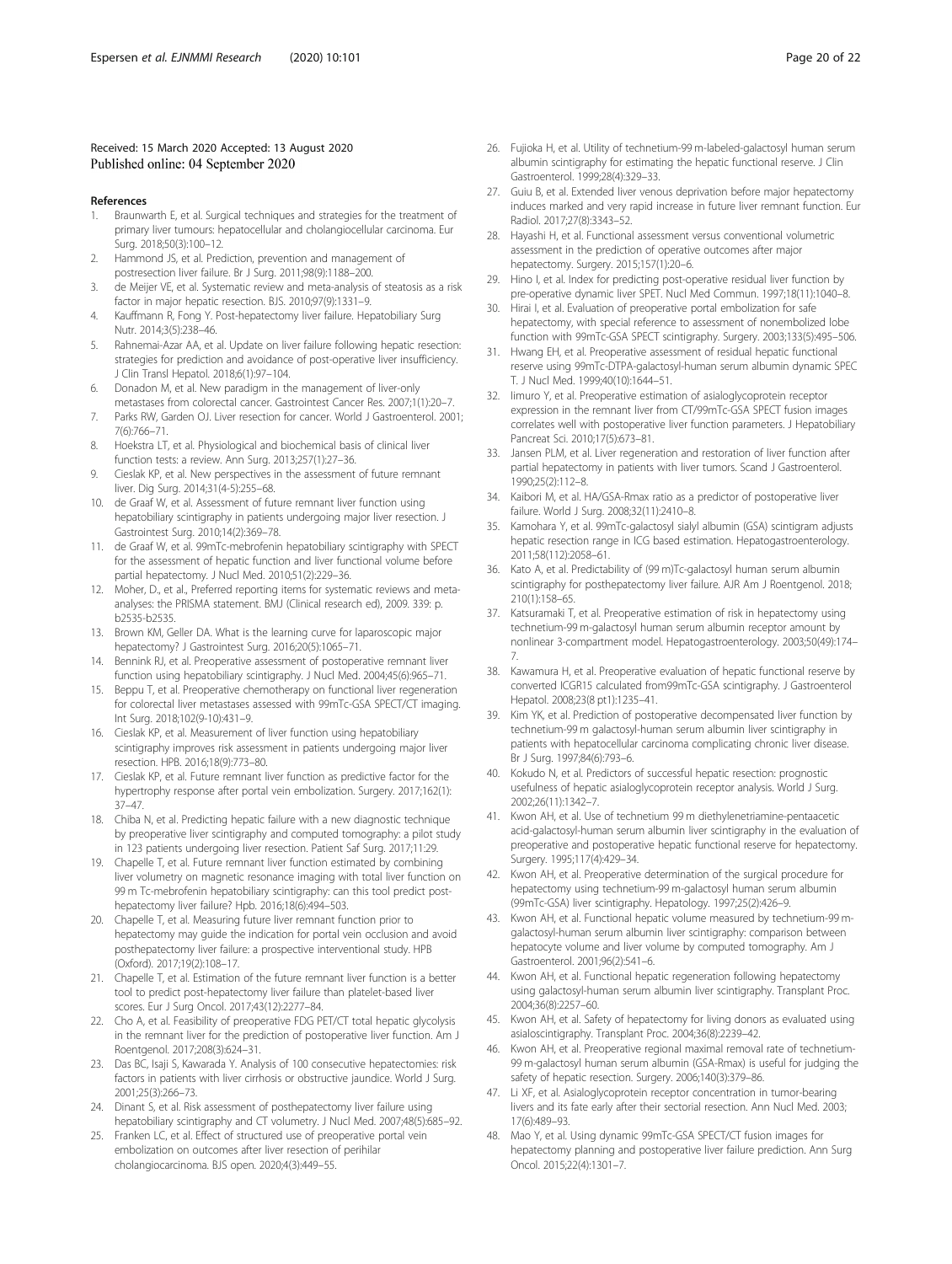- <span id="page-21-0"></span>49. Mitsumori A, et al. Preoperative evaluation of hepatic functional reserve following hepatectomy by technetium-99 m galactosyl human serum albumin liver scintigraphy and computed tomography. Eur J Nucl Med. 1998;25(10):1377–82.
- 50. Nakamura I, et al. Impaired value of 99 m Tc-GSA scintigraphy as an independent risk factor for posthepatectomy liver failure in patients with hepatocellular carcinoma. Eur Surg Res. 2018;59(1-2):12–22.
- 51. Nakano H, et al. Perioperative hepatic functional risk assessed with technetium-99 m diethylenetriamine pentaacetic acid-galactosyl human serum albumin liver scintigraphy in patients undergoing pancreaticoduodenectomy complicated by obstructive jaundice. Int J Pancreatol. 1999;25(1):3–9.
- 52. Nakano H, et al. Liver scintigraphy is useful for selecting candidates for preoperative transarterial chemoembolization among patients with hepatocellular carcinoma and chronic liver disease. Am J Surg. 1999;178(5):385–9.
- 53. Namieno T, et al. Preoperative prediction of postoperative reserve hepatic function for liver surgery for hepatobiliary, pancreatic cancer. Int J Oncol. 1997;11(1):151–5.
- 54. Nanashima A, et al. Relationship between indocyanine green test and technetium-99 m galactosyl serum albumin scintigraphy in patients scheduled for hepatectomy: clinical evaluation and patient outcome. Hepatol Res. 2004;28(4):184–90.
- 55. Nanashima A, et al. Clinicopathological and intraoperative parameters associated with postoperative hepatic complications. Hepatogastroenterology. 2007;54(75):839–43.
- 56. Nanashima A, et al. Reducing the incidence of post-hepatectomy hepatic complications by preoperatively applying parameters predictive of liver function. J Hepatobiliary Pancreat Sci. 2010;17(6):871–8.
- 57. Nanashima A, et al. Functional liver reserve parameters predictive for posthepatectomy complications. J Surg Res. 2013;185(1):127–35.
- 58. Nanashima A, et al. Usefulness of examining hepatic functional volume using technetium-99 m galactosyl serum albumin scintigraphy in hepatocellular carcinoma. Nucl Med Commun. 2013;34(5):478–88.
- 59. Nanashima A, et al. Validation set analysis to predict postoperative outcomes by technetium-99 m galactosyl serum albumin scintigraphy for hepatectomy. Nucl Med Commun. 2020;41(4):320–6.
- 60. Nishikawa H, et al. Clinical implication of the preoperative GSA index in (9)(9)mTc-GSA scintigraphy in hepatitis C virus-related hepatocellular carcinoma. Oncol Rep. 2015;33(3):1071–8.
- 61. Nishiyama Y, et al. 99mTc galactosyl human serum albumin liver dynamic SPET for pre-operative assessment of hepatectomy in relation to percutaneous transhepatic portal embolization. Nucl Med Commun. 2003; 24(7):809–17.
- 62. Nitta H, Kitano Y, Miyata T. et al. Validation of Functional Assessment for Liver Resection Considering Venous Occlusive Area after Extended Hepatectomy. J Gastrointest Surg. 2020;24:1510–19. [https://doi.org/10.1007/](https://doi.org/10.1007/s11605-019-04234-9) [s11605-019-04234-9](https://doi.org/10.1007/s11605-019-04234-9).
- 63. Okabayashi T, et al. Liver function assessment using technetium 99 mgalactosyl single-photon emission computed tomography/CT fusion imaging: a prospective trial. J Am Coll Surg. 2017;225(6):789–97.
- 64. Okabe H, et al. Remnant liver volume-based predictors of postoperative liver dysfunction after hepatectomy: analysis of 625 consecutive patients from a single institution. Int J Clin Oncol. 2014;19(4):614–21.
- 65. Olthof PB, et al. (99 m)Tc-mebrofenin hepatobiliary scintigraphy predicts liver failure following major liver resection for perihilar cholangiocarcinoma. HPB (Oxford). 2017;19(10):850–8.
- 66. Otsuki K, et al. Preoperative evaluation of residual liver function for extended hepatic resection with positron emission tomography and l- [methyl-11C] methionine. Hepatol Res. 1997;7(1):43–7.
- 67. Rassam F, et al. Scintigraphic liver function and transient elastography in the assessment of patients with resectable hepatocellular carcinoma. HPB (Oxford). 2019;21(5):626–35.
- 68. Satoh K, et al. 99mTc-GSA liver dynamic SPECT for the preoperative assessment of hepatectomy. Ann Nucl Med. 2003;17(1):61–7.
- 69. Serenari M, et al. Interstage assessment of remnant liver function in ALPPS using hepatobiliary scintigraphy: prediction of posthepatectomy liver failure and introduction of the HIBA index. Ann Surg. 2018;267(6):1141–7.
- 70. Serenari M, et al. Hepatobiliary scintigraphy in the preoperative evaluation of potential living liver donors. Transplant Proc. 2019;51(1):167–70.
- 71. Shimizu Y, et al. Natural course of the remnant hepatic functional reserve as estimated by technetium-99 m-galactosyl human serum albumin scintigraphy after a hepatectomy. J Gastroenterol. 2010;45(3):308–16.
- 72. Sparrelid E, et al. Dynamic evaluation of liver volume and function in associating liver partition and portal vein ligation for staged hepatectomy. J Gastrointest Surg. 2017;21(6):967–74.
- 73. Sugai Y, et al. Response to percutaneous transhepatic portal embolization: new proposed parameters by 99mTc-GSA SPECT and their usefulness in prognostic estimation after hepatectomy. J Nucl Med. 2000;41(3):421–5.
- 74. Sumiyoshi T, et al. Liver function assessment using 99mTc-GSA singlephoton emission computed tomography (SPECT)/CT fusion imaging in hilar bile duct cancer: a retrospective study. Surgery. 2016;160(1):118–26.
- 75. Sumiyoshi T, et al. (99 m)Tc-GSA SPECT/CT fusion imaging for hepatectomy candidates with extremely deteriorated ICG value. Jpn J Radiol. 2018;36(9): 537–43.
- 76. Takeuchi S, et al. Predicting survival and post-operative complications with Tc-GSA liver scintigraphy in hepatocellular carcinoma. Hepatogastroenterology. 1999;46(27):1855–61.
- 77. Tanabe M, et al. Clinical values for an index predicting postoperative residual liver function by pre-operative liver-scintigraphy in patients with liver disease. Ann Nucl Med. 1989;3(1):25–9.
- 78. Tanaka A, et al. Perioperative changes in hepatic function as assessed by asialoglycoprotein receptor indices by technetium 99 m galactosyl human serum albumin. Hepatogastroenterology. 1999;46(25):369–75.
- 79. Tanaka M, et al. Usefulness of 99mTc-GSA scintigraphy on preoperative evaluation of liver function for hepatectomy. AASLD Abstracts Hepatology. 2013;58(S1):208A–1309A.
- 80. Tanaka K, et al. Associating liver partition and portal vein ligation for staged hepatectomy (ALPPS): short-term outcome, functional changes in the future liver remnant, and tumor growth activity. Eur J Surg Oncol. 2015;41(4):506– 12.
- 81. Tanoue Y, et al. Significance of the preoperative regional maximal removal rate of technetium-99 m-galactosyl human serum albumin in the future remnant liver: a sequential study of regional maximal removal rate of technetium-99 m-galactosyl human serum albumin in the whole liver. Nucl Med Commun. 2019;40(2):145–52.
- 82. Truant S, et al. Drop of total liver fin the interstages of the new associating liver partition and portal vein ligation for staged hepatectomy technique: analysis of the "Auxiliary Liver" by HIDA scintigraphy. Ann Surg. 2016;263(3): e33–4.
- 83. Truant S, et al. Contribution of hepatobiliary scintigraphy in assessing ALPPS most suited timing. Updates Surg. 2017;69(3):411–9.
- 84. Uetake M, et al. Use of Tc-99 m DTPA galactosyl human serum albumin to predict postoperative residual liver function. Clin Nucl Med. 1999;24(6):428–34.
- 85. van den Esschert JW, et al. Volumetric and functional recovery of the remnant liver after major liver resection with prior portal vein embolization. J Gastrointest Surg. 2009;13(8):1464–9.
- 86. Wakamatsu H, et al. Predictive value of Tc-99 m galactosyl human serum albumin liver SPECT on the assessment of functional recovery after partial hepatectomy: a comparison with CT volumetry. Ann Nucl Med. 2010;24(10): 729–34.
- 87. Yamao T, et al. Clinical significance of preoperative hepatocellular carcinoma with high lens culinaris agglutinin-reactive fraction of alphafetoprotein, but low alpha-fetoprotein. Anticancer Res. 2019;39(2):883–9.
- 88. Yano K, et al. Preoperative regional maximal removal rate of technetium-99 m-galactosyl human serum albumin is correlated with liver functional parameters, but did not predict postoperative morbidity. Nucl Med Commun. 2017;38(8):701–7.
- 89. Yano K, et al. Preoperative maximal removal rate of technetium-99 mgalactosyl-human serum albumin of the remnant liver is associated with postoperative tumor relapse in hepatitis C virus-related hepatocellular carcinoma. Nucl Med Commun. 2018;39(1):28–34.
- 90. Yoshida M, et al. Fused 99 m-Tc-GSA SPECT/CT imaging for the preoperative evaluation of postoperative liver function: can the liver uptake index predict postoperative hepatic functional reserve? Jpn J Radiol. 2012;30(3):255–62.
- 91. Yoshida M, et al. Assessment of hepatic functional regeneration after hepatectomy using 99mTc-GSA SPECT/CT fused imaging. Ann Nucl Med. 2014;28(8):780–8.
- Yumoto Y, et al. Estimation of remnant liver function before hepatectomy by means of technetium-99 m-diethylenetriamine-pentaacetic acid